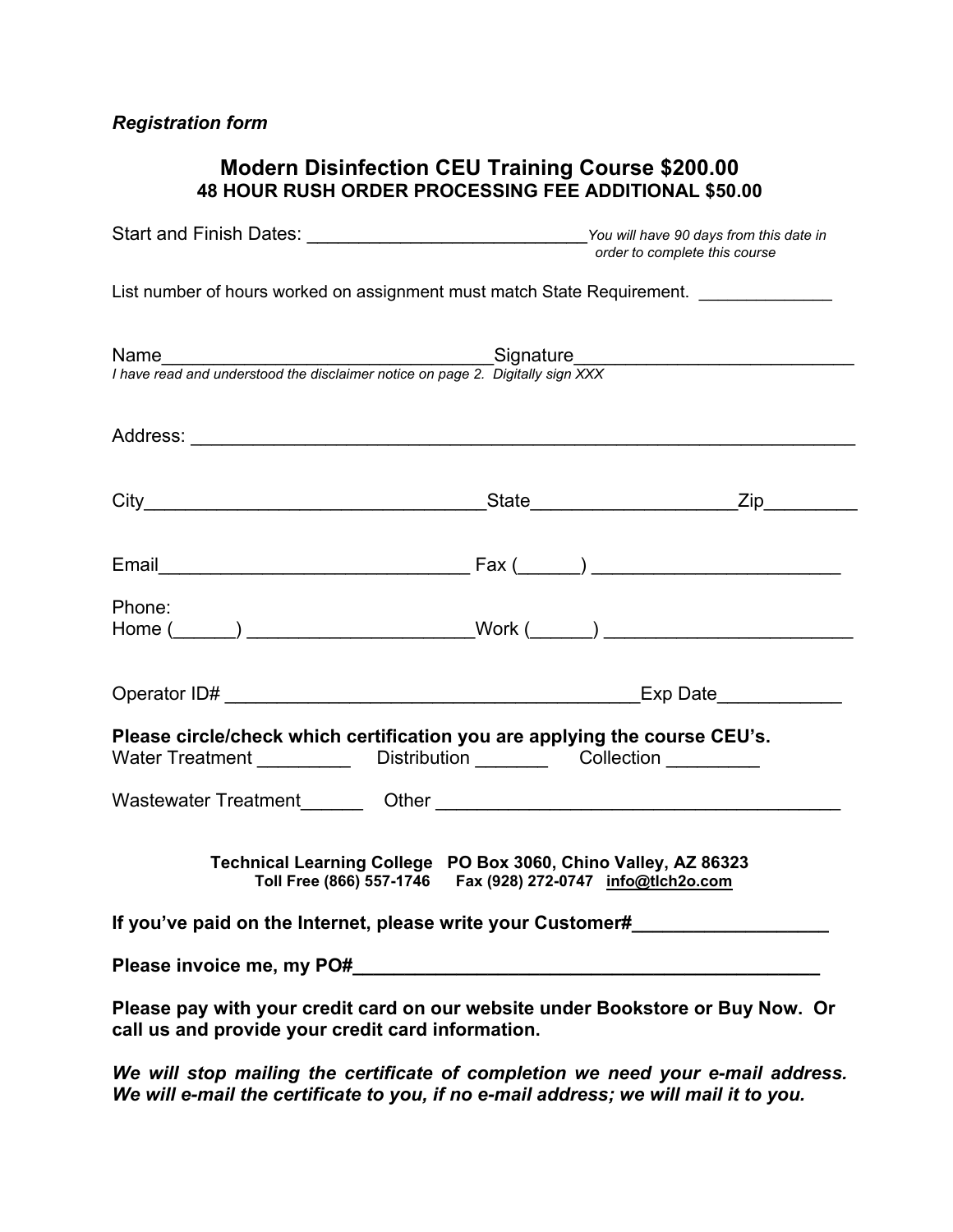## **DISCLAIMER NOTICE**

I understand that it is my responsibility to ensure that this CEU course is either approved or accepted in my State for CEU credit. I understand State laws and rules change on a frequent basis and I believe this course is currently accepted in my State for CEU or contact hour credit, if it is not, I will not hold Technical Learning College responsible. I fully understand that this type of study program deals with dangerous, changing conditions and various laws and that I will not hold Technical Learning College, Technical Learning Consultants, Inc. (TLC) liable in any fashion for any errors, omissions, advice, suggestions or neglect contained in this CEU education training course or for any violation or injury, death, neglect, damage or loss of your license or certification caused in any fashion by this CEU education training or course material suggestion or error or my lack of submitting paperwork. It is my responsibility to call or contact TLC if I need help or assistance and double-check to ensure my registration page and assignment has been received and graded. It is my responsibility to ensure all information is correct and to abide with all rules and regulations.

**State Approval Listing Link,** check to see if your State accepts or has pre-approved this course. Not all States are listed. Not all courses are listed. If the course is not accepted for CEU credit, we will give you the course free if you ask your State to accept it for credit.

**Professional Engineers**; Most states will accept our courses for credit but we do not officially list the States or Agencies. Please check your State for approval.

# **State Approval Listing URL…**

*<http://www.abctlc.com/downloads/PDF/CEU%20State%20Approvals.pdf>*

*You can obtain a printed version of the course from TLC for an additional \$169.95 plus shipping charges.* 

## **AFFIDAVIT OF EXAM COMPLETION**

I affirm that I personally completed the entire text of the course. I also affirm that I completed the exam without assistance from any outside source. I understand that it is my responsibility to file or maintain my certificate of completion as required by the state or by the designation organization.

## **Grading Information**

In order to maintain the integrity of our courses we do not distribute test scores, percentages or questions missed. Our exams are based upon pass/fail criteria with the benchmark for successful completion set at 70%. Once you pass the exam, your record will reflect a successful completion and a certificate will be issued to you.

## **All downloads are tracked and monitored for security purposes.**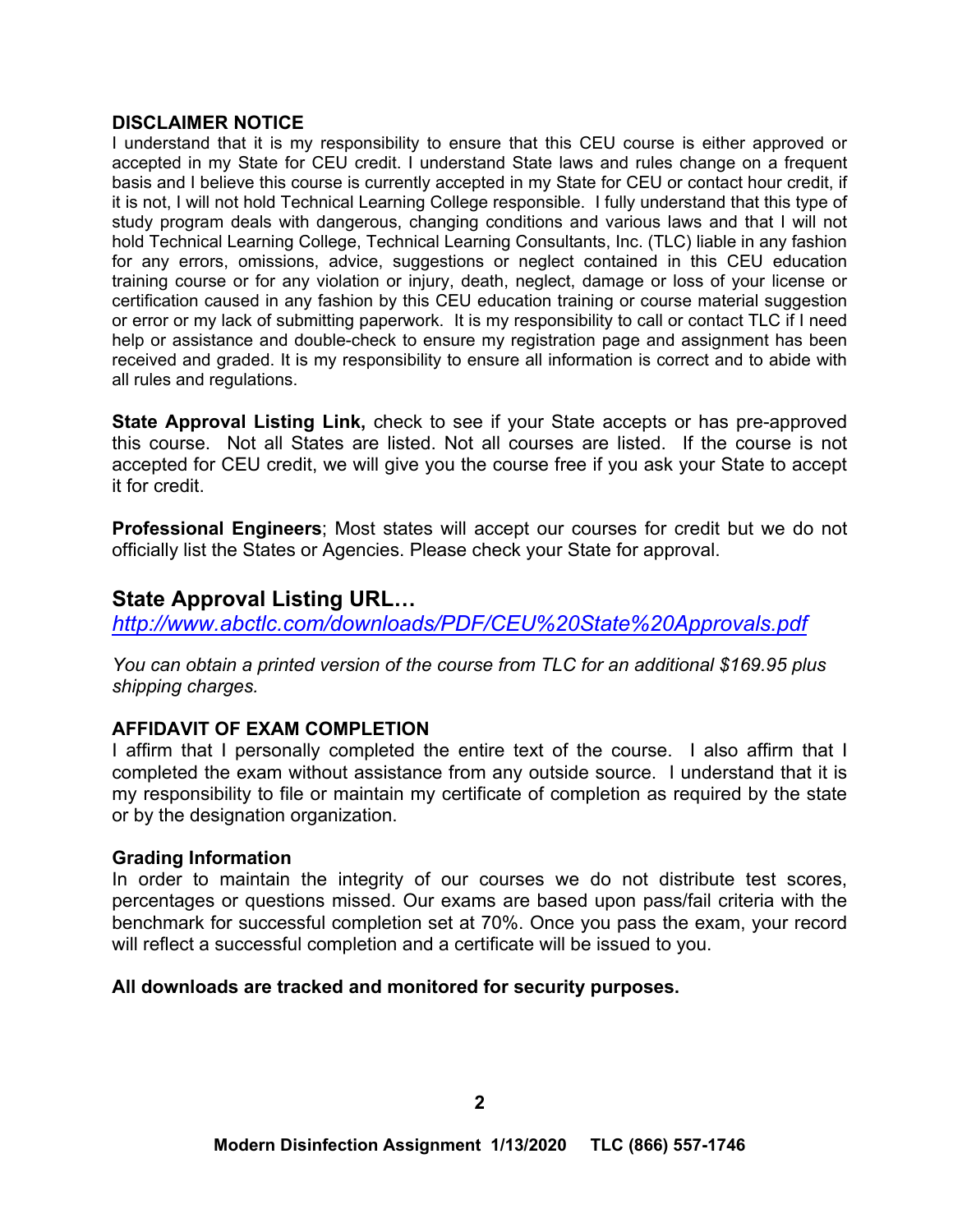# **CERTIFICATION OF COURSE PROCTOR**

Technical Learning College requires that our students who takes a correspondence or home study program course must pass a proctored course reading, quiz and final examination. The proctor must complete and provide to the school a certification form approved by the commission for each examination administered by the proctor.

**Instructions**. When a student completes the course work, fill out the blanks in this section and provide the form to the proctor with the examination.

Name of Course: **Name of Course:** 

Name of Licensee:

**Instructions to Proctor**. After an examination is administered, complete and return this certification and examination to the school in a sealed exam packet or in pdf format.

I certify that:

- 1. I am a disinterested third party in the administration of this examination. I am not related by blood, marriage or any other relationship to the licensee which would influence me from properly administering the examination.
- 2. The licensee showed me positive photo identification prior to completing the examination.
- 3. The enclosed examination was administered under my supervision on . The licensee received no assistance and had no access to books, notes or reference material.
- 4. I have not permitted the examination to be compromised, copied, or recorded in any way or by any method.
- 5. Provide an estimate of the amount of time the student took to complete the assignment.

Time to complete the entire course and final exam.

Notation of any problem or concerns:

Name and Telephone of Proctor (please print):

Signature of Proctor

 $\overline{a}$ 

 $\overline{a}$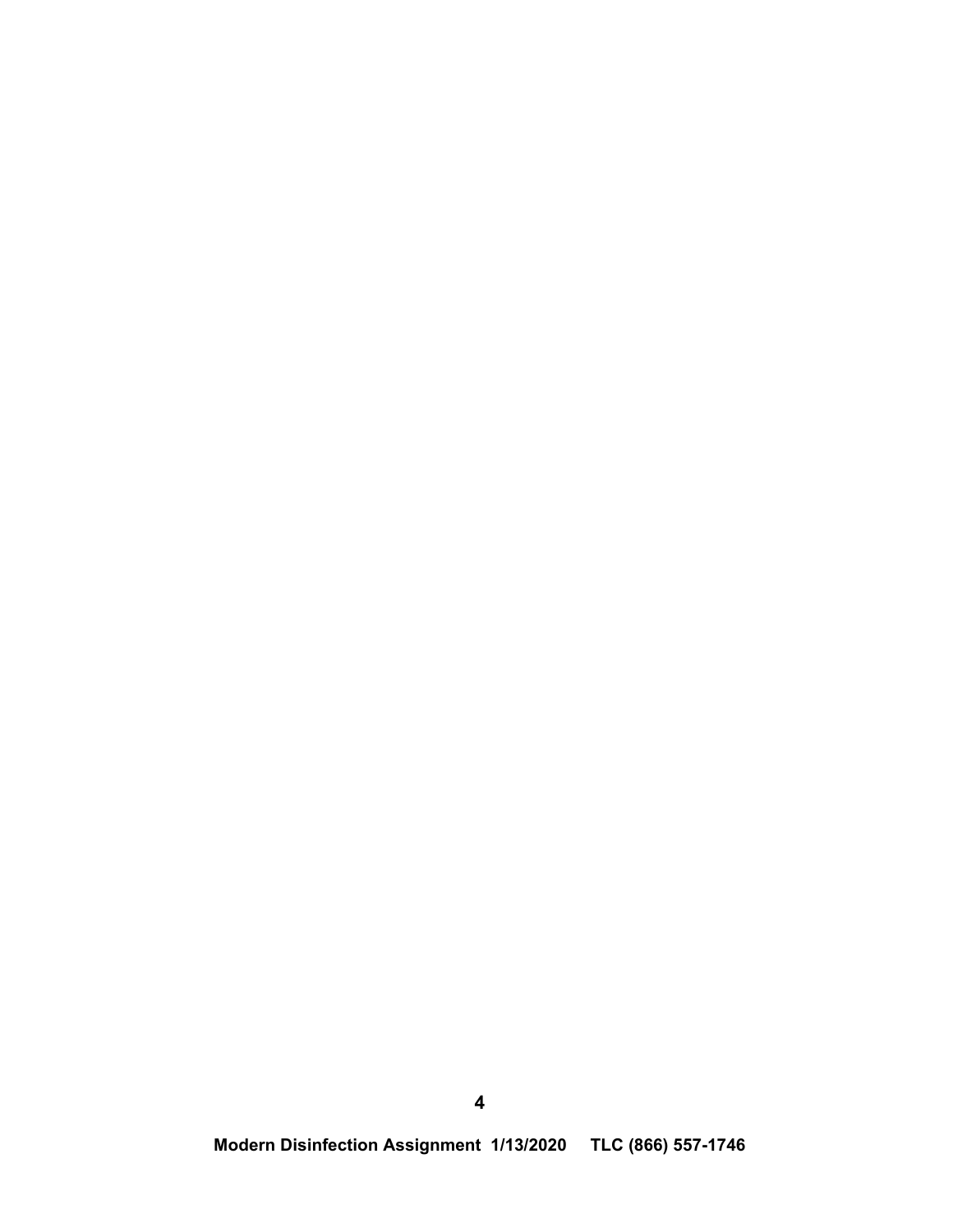# **Modern Disinfection CEU Course Answer Key**

*Name \_\_\_\_\_\_\_\_\_\_\_\_\_\_\_\_\_\_\_\_\_\_\_\_\_\_\_ Telephone # \_\_\_\_\_\_\_\_\_\_\_\_\_\_\_\_\_\_* 

*Method of Course acceptance confirmation. Please fill this section* 

**It is your sole responsibly to ensure this course is accepted for credit in your State. No refunds. Did you check with your State agency to ensure this course is accepted for credit?** 

Website Telephone Call Email Spoke to

Did you receive the approval number, if applicable? \_\_\_\_\_\_\_\_\_\_\_\_\_\_\_\_\_\_\_\_\_\_\_\_\_\_\_\_\_

What is the course approval number, if applicable?

*Please circle, underline, bold or X only one correct answer* 

Please Circle, Bold, Underline or X, one answer per question. A **felt tipped pen** works best.

| 1. ABCD     | 16. A B C D | 31. A B C D | 46. A B     |
|-------------|-------------|-------------|-------------|
| 2. ABCD     | 17. A B C D | 32. A B C D | 47. A B     |
| 3. ABCD     | 18. A B C D | 33. A B C D | 48. A B C D |
| 4. ABCD     | 19. A B C D | 34. A B C D | 49. A B C D |
| 5. A B C D  | 20. A B C D | 35. A B     | 50. A B C D |
| 6. ABCD     | 21. A B C D | 36. A B     | 51. A B C D |
| 7. ABCD     | 22. A B C D | 37. A B C D | 52. A B C D |
| 8. ABCD     | 23. A B C D | 38. A B C D | 53. A B C D |
| 9. ABCD     | 24. A B C D | 39. A B C D | 54. A B C D |
| 10.A B      | 25. A B C D | 40. A B C D | 55. A B     |
| 11.ABCD     | 26. A B C D | 41. A B     | 56. A B     |
| 12.ABCD     | 27. A B     | 42. A B     | 57. A B     |
| 13.A B C D  | 28. A B C D | 43. A B     | 58. A B     |
| 14. A B C D | 29. A B C D | 44. A B     | 59. A B     |
| 15. A B C D | 30. A B C D | 45. A B     | 60. A B     |
|             |             |             |             |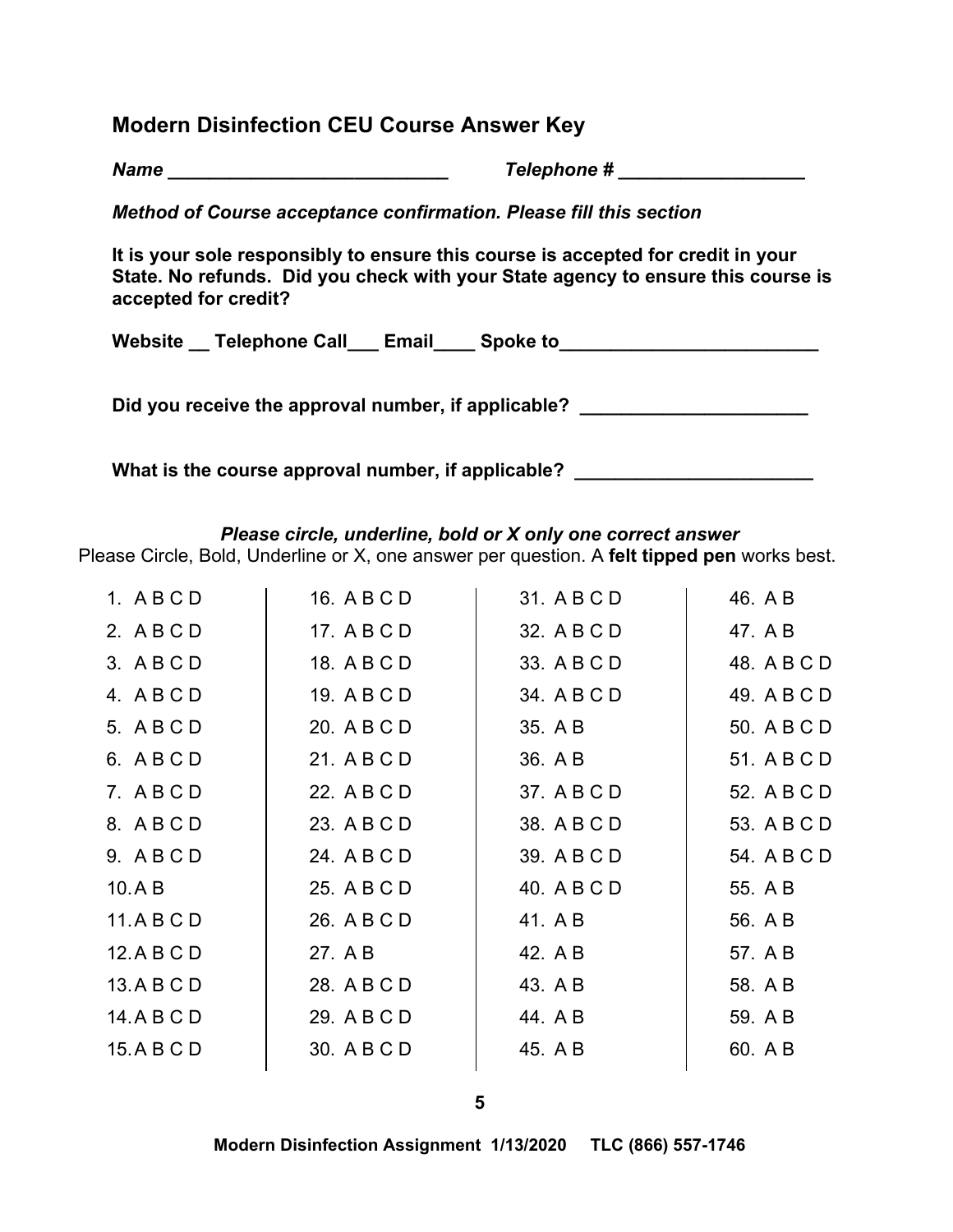| <b>Modern Disinfection Assignment</b> | 6            | TLC © 1/13/2020 | www.abctlc.com |              |
|---------------------------------------|--------------|-----------------|----------------|--------------|
| 93. A B                               | 126. A B C D | 159. A B C D    |                | 192. A B C D |
| 92. A B                               | 125. A B C D | 158. A B C D    |                | 191. A B C D |
| 91. A B                               | 124. ABCD    | 157. A B C D    |                | 190. A B C D |
| 90. A B                               | 123. A B C D | 156. A B C D    |                | 189. A B C D |
| 89. A B C D                           | 122. A B C D | 155. A B C D    |                | 188. A B C D |
| 88. A B C D                           | 121. A B C D | 154. A B C D    |                | 187. A B C D |
| 87. A B C D                           | 120. A B C D | 153. A B C D    |                | 186. A B C D |
| 86. A B C D                           | 119. ABCD    | 152. A B C D    |                | 185. A B C D |
| 85. A B C D                           | 118. ABCD    | 151. AB         |                | 184. A B C D |
| 84. A B C D                           | 117. ABCD    | 150. AB         |                | 183. A B C D |
| 83. A B C D                           | 116. ABCD    | 149. A B        |                | 182. A B C D |
| 82. A B                               | 115. A B C D | 148. A B        | 181. AB        |              |
| 81. A B C D                           | 114. A B C D | 147. A B C D    |                | 180. A B     |
| 80. A B C D                           | 113. ABCD    | 146. A B C D    |                | 179. ABCD    |
| 79. A B C D                           | 112. A B C D | 145. A B C D    |                | 178. A B C D |
| 78. A B C D                           | 111. ABCD    | 144. A B C D    |                | 177. A B C D |
| 77. A B C D                           | 110. ABCD    | 143. A B C D    |                | 176. A B C D |
| 76. A B C D                           | 109. ABCD    | 142. A B C D    |                | 175. A B C D |
| 75. A B C D                           | 108. A B C D | 141. A B C D    | 174. A B       |              |
| 74. A B C D                           | 107. A B C D | 140. A B C D    | 173. A B       |              |
| 73. A B C D                           | 106. A B C D | 139. A B C D    | 172. AB        |              |
| 72. A B C D                           | 105. A B C D | 138. A B C D    | 171. AB        |              |
| 71. A B C D                           | 104. A B C D | 137. A B C D    | 170. A B       |              |
| 70. A B C D                           | 103. A B C D | 136. A B C D    | 169. A B       |              |
| 69. A B C D                           | 102. A B C D | 135. A B C D    |                | 168. A B     |
| 68. A B C D                           | 101. ABCD    | 134. A B C D    |                | 167. A B C D |
| 67. A B                               | 100. A B C D | 133. A B C D    |                | 166. A B C D |
| 66. A B                               | 99. ABCD     | 132. A B C D    |                | 165. A B C D |
| 65. A B C D                           | 98. A B C D  | 131. A B C D    |                | 164. A B C D |
| 64. A B C D                           | 97. A B C D  | 130. A B C D    |                | 163. A B C D |
| 63. A B                               | 96. A B C D  | 129. A B C D    |                | 162. A B C D |
| 62. A B                               | 95. A B C D  | 128. A B C D    |                | 161. ABCD    |
| 61. A B                               | 94. A B C D  | 127. A B C D    |                | 160. A B C D |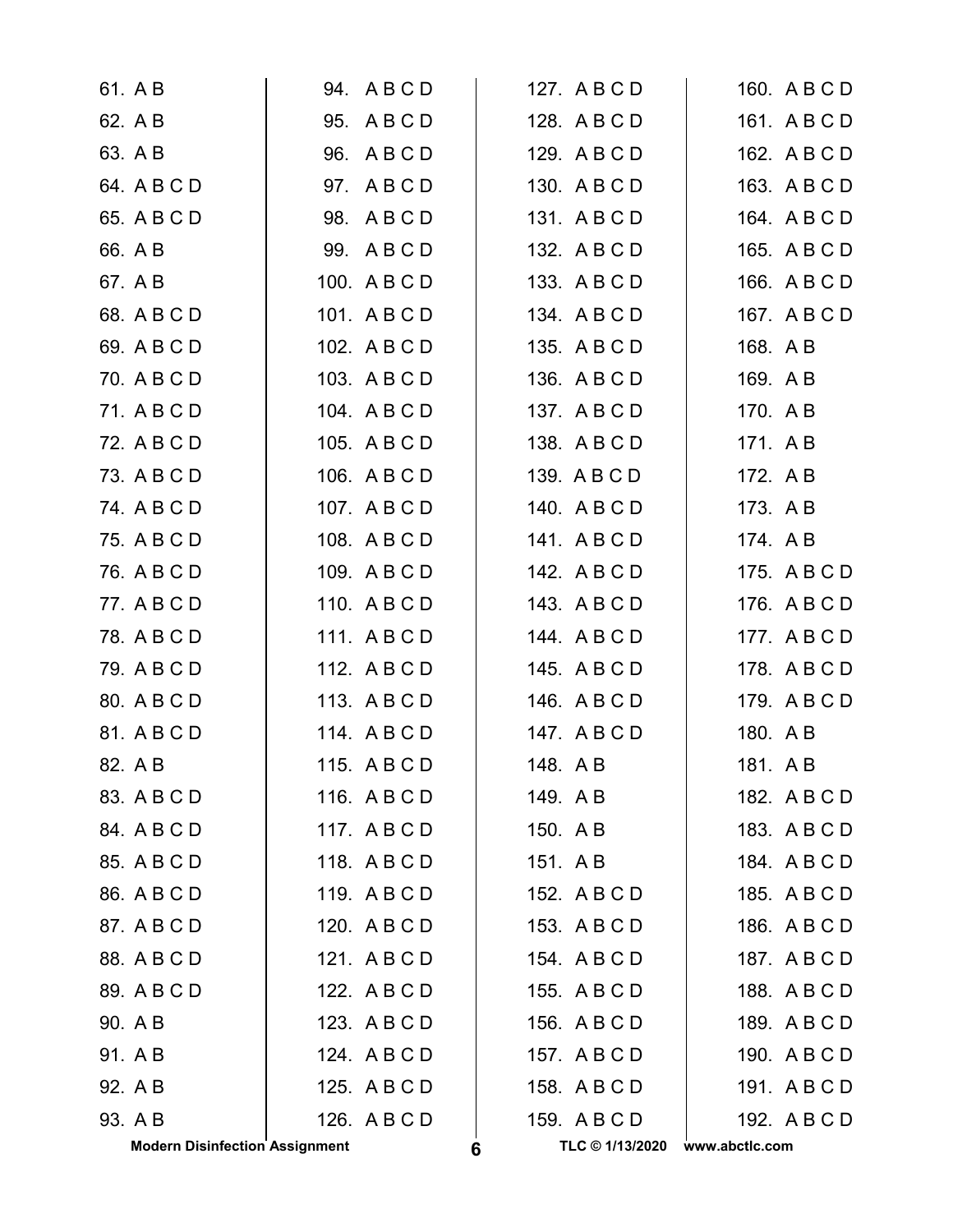| 193. A B                              | 226. A B C D |          | 259. A B C D    |                | 292. A B C D |
|---------------------------------------|--------------|----------|-----------------|----------------|--------------|
| 194. AB                               | 227. ABCD    |          | 260. A B C D    | 293. A B       |              |
| 195. A B                              | 228. A B C D | 261. AB  |                 | 294. A B       |              |
| 196. A B C D                          | 229. A B C D | 262. A B |                 |                | 295. A B C D |
| 197. A B C D                          | 230. A B     | 263. A B |                 |                | 296. A B C D |
| 198. A B C D                          | 231. AB      | 264. AB  |                 |                | 297. A B C D |
| 199. A B C D                          | 232. A B C D |          | 265. A B C D    | 298. A B       |              |
| 200. A B C D                          | 233. A B C D |          | 266. A B C D    |                | 299. A B C D |
| 201. A B C D                          | 234. AB      |          | 267. A B C D    | 300. AB        |              |
| 202. A B C D                          | 235. A B     |          | 268. A B C D    |                | 301. A B C D |
| 203. A B C D                          | 236. A B C D | 269. AB  |                 |                | 302. A B C D |
| 204. A B                              | 237. A B     | 270. A B |                 |                | 303. A B C D |
| 205. A B                              | 238. AB      | 271. AB  |                 |                | 304. A B C D |
| 206. A B                              | 239. AB      | 272. AB  |                 |                | 305. A B C D |
| 207. A B                              | 240. A B C D | 273. A B |                 |                | 306. A B C D |
| 208. A B                              | 241. A B C D | 274. A B |                 |                | 307. A B C D |
| 209. A B C D                          | 242. A B C D | 275. A B |                 |                | 308. A B C D |
| 210. A B C D                          | 243. A B C D |          | 276. A B C D    |                | 309. A B C D |
| 211. A B C D                          | 244. A B C D |          | 277. ABCD       |                | 310. A B C D |
| 212. A B C D                          | 245. A B C D |          | 278. A B C D    |                | 311. A B C D |
| 213. A B C D                          | 246. A B C D |          | 279. A B C D    |                | 312. A B C D |
| 214. A B C D                          | 247. ABCD    |          | 280. ABCD       |                | 313. A B C D |
| 215. A B C D                          | 248. ABCD    | 281. AB  |                 |                | 314. A B C D |
| 216. ABCD                             | 249. ABCD    | 282. A B |                 |                | 315. A B C D |
| 217. AB                               | 250. A B C D | 283. AB  |                 | 316. AB        |              |
| 218. AB                               | 251. ABCD    | 284. AB  |                 | 317. AB        |              |
| 219. ABCD                             | 252. A B C D | 285. A B |                 | 318. AB        |              |
| 220. A B C D                          | 253. A B C D | 286. A B |                 |                | 319. A B C D |
| 221. ABCD                             | 254. ABCD    |          | 287. A B C D    |                | 320. A B C D |
| 222. A B C D                          | 255. A B C D |          | 288. A B C D    |                | 321. A B C D |
| 223. A B C D                          | 256. A B C D |          | 289. A B C D    |                | 322. A B C D |
| 224. A B C D                          | 257. ABCD    |          | 290. A B C D    |                | 323. A B C D |
| 225. ABCD                             | 258. A B C D |          | 291. ABCD       |                | 324. A B C D |
| <b>Modern Disinfection Assignment</b> |              | 7        | TLC © 1/13/2020 | www.abctlc.com |              |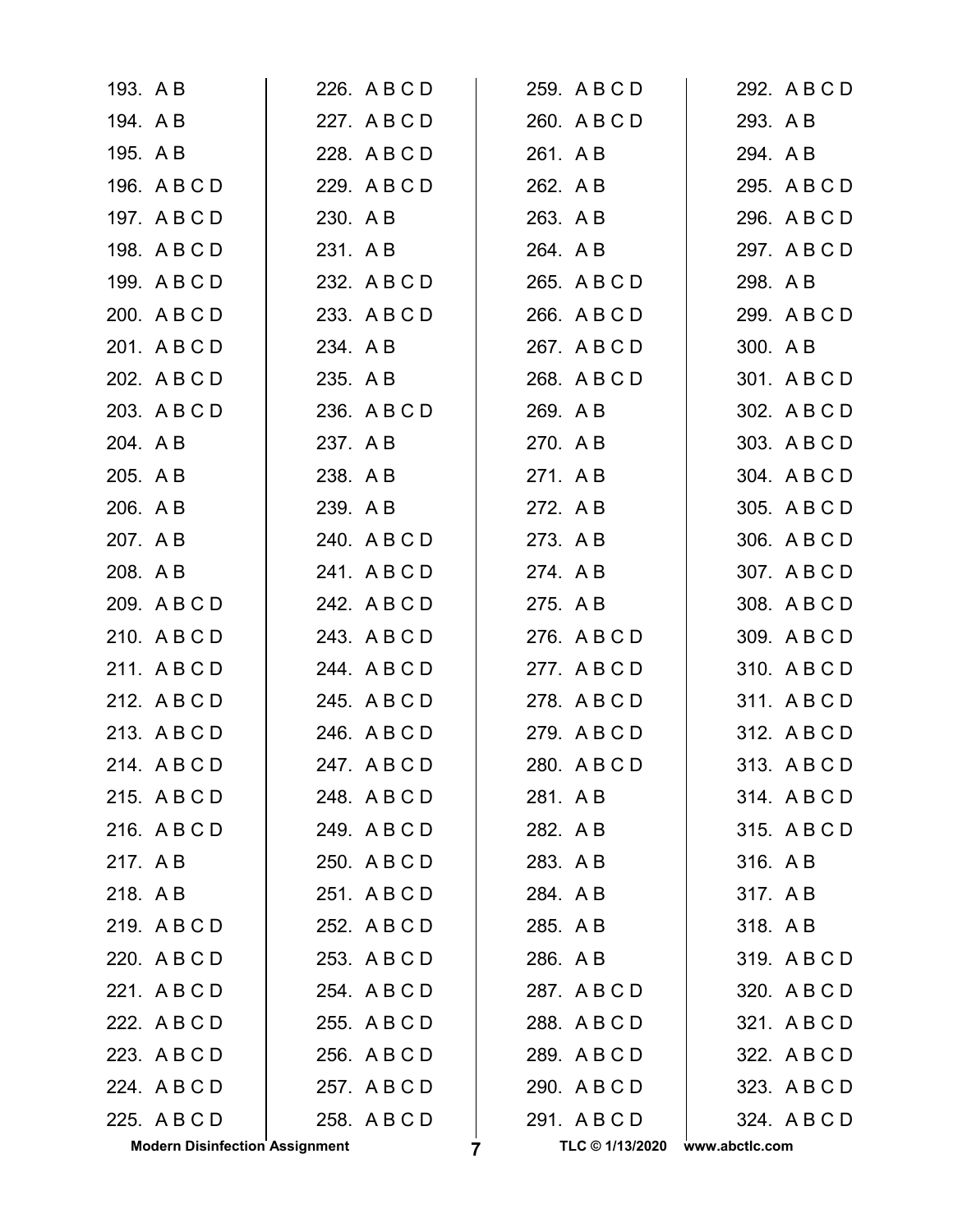| 325. A B C D | 344. A B C D | 363. A B C D | 382. A B C D |
|--------------|--------------|--------------|--------------|
| 326. A B C D | 345. A B C D | 364. A B C D | 383. A B C D |
| 327. ABCD    | 346. A B C D | 365. A B C D | 384. A B C D |
| 328. A B C D | 347. ABCD    | 366. A B C D | 385. A B C D |
| 329. A B C D | 348. A B C D | 367. A B C D | 386. A B C D |
| 330. A B C D | 349. A B C D | 368. A B C D | 387. A B C D |
| 331. A B C D | 350. A B C D | 369. ABCD    | 388. AB      |
| 332. A B C D | 351. A B C D | 370. ABCD    | 389. A B     |
| 333. A B C D | 352. A B C D | 371. ABCD    | 390. A B     |
| 334. A B C D | 353. A B C D | 372. A B C D | 391. A B C D |
| 335. A B C D | 354. A B C D | 373. A B C D | 392. A B C D |
| 336. A B C D | 355. A B     | 374. ABCD    | 393. A B C D |
| 337. A B C D | 356. A B     | 375. A B C D | 394. AB      |
| 338. A B C D | 357. A B     | 376. ABCD    | 395. AB      |
| 339. A B C D | 358. A B     | 377. ABCD    | 396. A B C D |
| 340. A B C D | 359. AB      | 378. ABCD    | 397. AB      |
| 341. ABCD    | 360. A B C D | 379. ABCD    | 398. A B C D |
| 342. A B C D | 361. ABCD    | 380. A B C D | 399. A B C D |
| 343. A B C D | 362. A B C D | 381. ABCD    | 400. A B C D |

*I understand that I am 100 percent responsible to ensure that TLC receives the Assignment and Registration Key. I will not hold TLC liable for any errors or damages and will abide with rules on page 2. I understand that TLC has a zero tolerance towards not following their rules, cheating or hostility towards staff or instructors. I need to complete the entire assignment for credit. There is no credit for partial assignment completion. My exam was proctored. I will contact TLC if I do not hear back from them within 2 days of assignment submission. I will forfeit my purchase costs and will not receive credit or a refund if I do not abide with TLC's rules. I will not hold TLC liable for any errors, injury, death or non-compliance with rules. I will abide with all federal and state rules and rules found on page 2.* 

#### **Please Sign that you understand and will abide with TLC's Rules.**

# **\_\_\_\_\_\_\_\_\_\_\_\_\_\_\_\_\_\_\_\_\_\_\_\_\_\_\_\_\_\_\_\_\_\_\_\_\_\_\_\_\_\_\_\_\_\_\_\_\_\_\_\_\_\_ Signature**

*Please write down any questions you were not able to find the answers or that have errors.*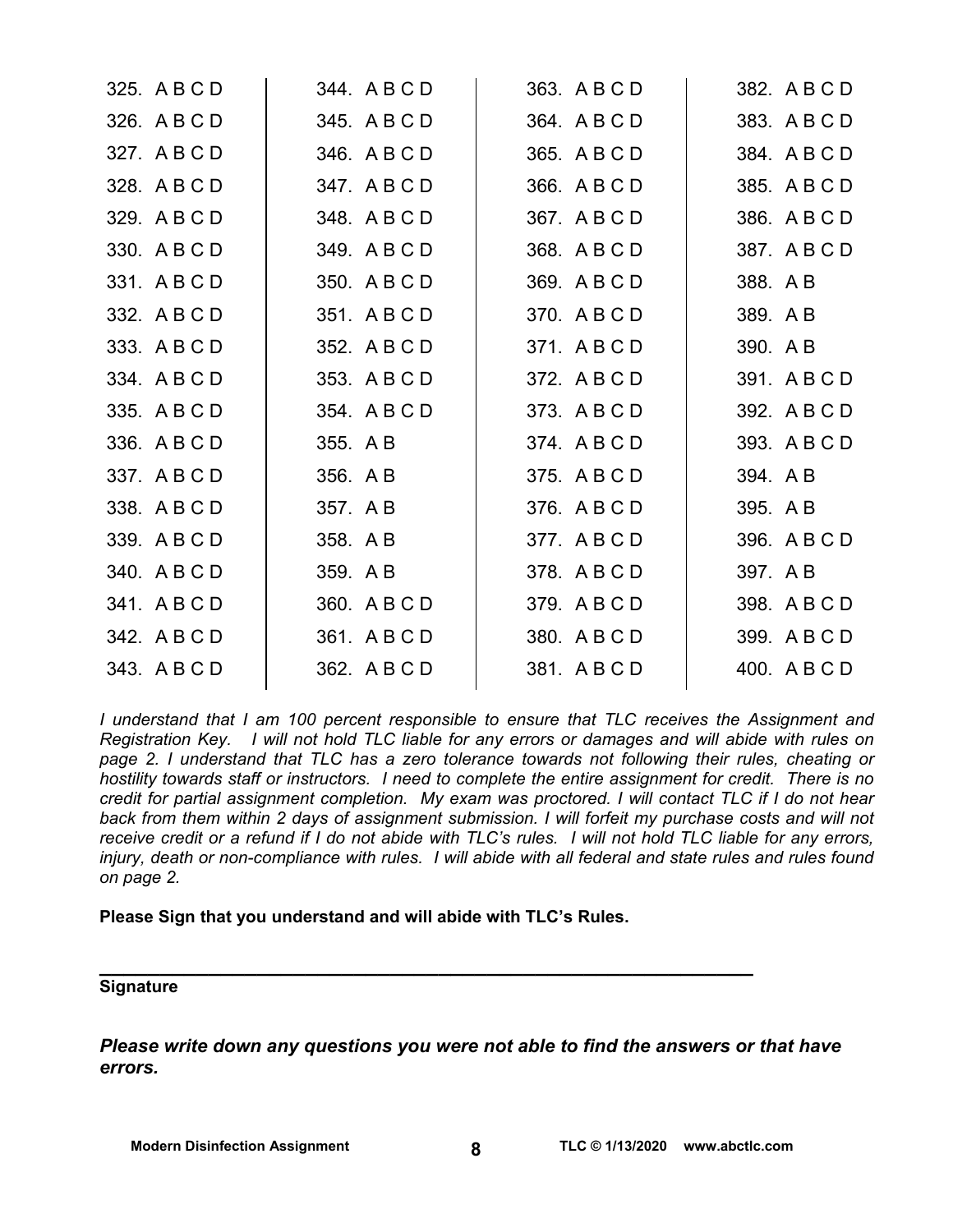# *Please e-mail or fax this survey along with your final exam*

# **MODERN DISINFECTION CEU TRAINING COURSE CUSTOMER SERVICE RESPONSE CARD**

| $E-MAIL$                                           |  |  |  | <b>PHONE</b>                                                                                                        |
|----------------------------------------------------|--|--|--|---------------------------------------------------------------------------------------------------------------------|
| <b>ANSWER IN THE AREA BELOW.</b>                   |  |  |  | PLEASE COMPLETE THIS FORM BY CIRCLING THE NUMBER OF THE APPROPRIATE                                                 |
| Please rate the difficulty of your course.         |  |  |  | riease rate the difficulty of your course.<br>Very Easy  0  1  2  3  4  5  Very Difficult                           |
| Please rate the difficulty of the testing process. |  |  |  | Very Easy 0 1 2 3 4 5 Very Difficult                                                                                |
|                                                    |  |  |  | Please rate the subject matter on the exam to your actual field or work.<br>Very Similar 0 1 2 3 4 5 Very Different |
|                                                    |  |  |  | How did you hear about this Course?                                                                                 |
| What would you do to improve the Course?           |  |  |  |                                                                                                                     |

Any other concerns or comments.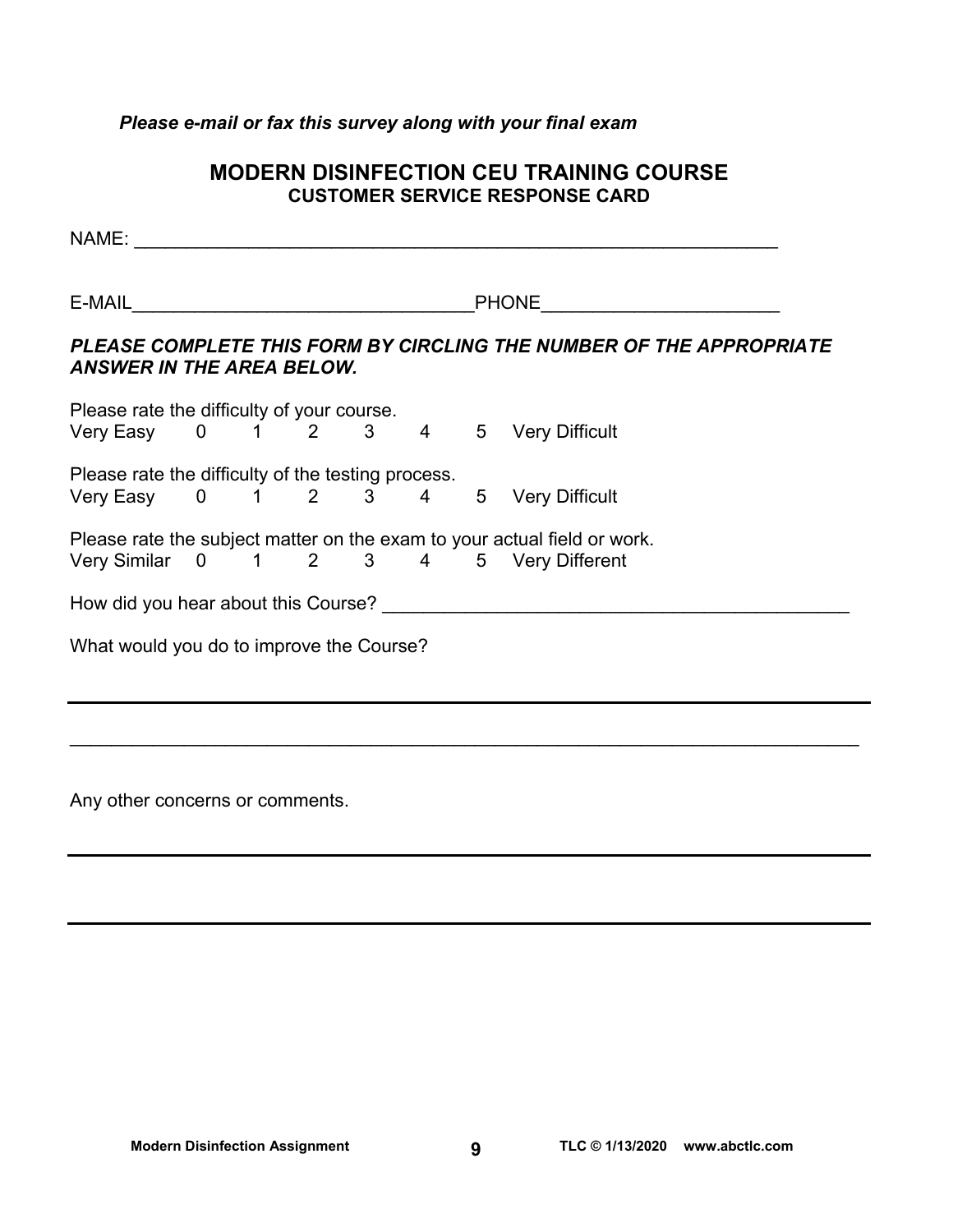# **When Finished with Your Assignment...**

## **REQUIRED DOCUMENTS**

Please scan the **Registration Page, Answer Key, Survey and Driver's License** and email these documents to info@TLCH2O.com.

## **IPhone Scanning Instructions**

If you are unable to scan, take a photo of these documents with your **iPhone** and send these photos to TLC, info@TLCH2O.com.

## **FAX**

If you are unable to scan and email, please fax these documents to TLC, if you fax, call to confirm that we received your paperwork. **(928) 468-0675** 

*This course contains general EPA's SDWA federal rule requirements. Please be aware that each state implements water / sampling procedures/safety/ environmental / building regulations that may be more stringent than EPA's regulations. Check with your state environmental/health*  agency for more information. These rules change frequently and are often difficult to interpret and follow. Be careful to not be in non-compliance and do not follow this course for proper *compliance.*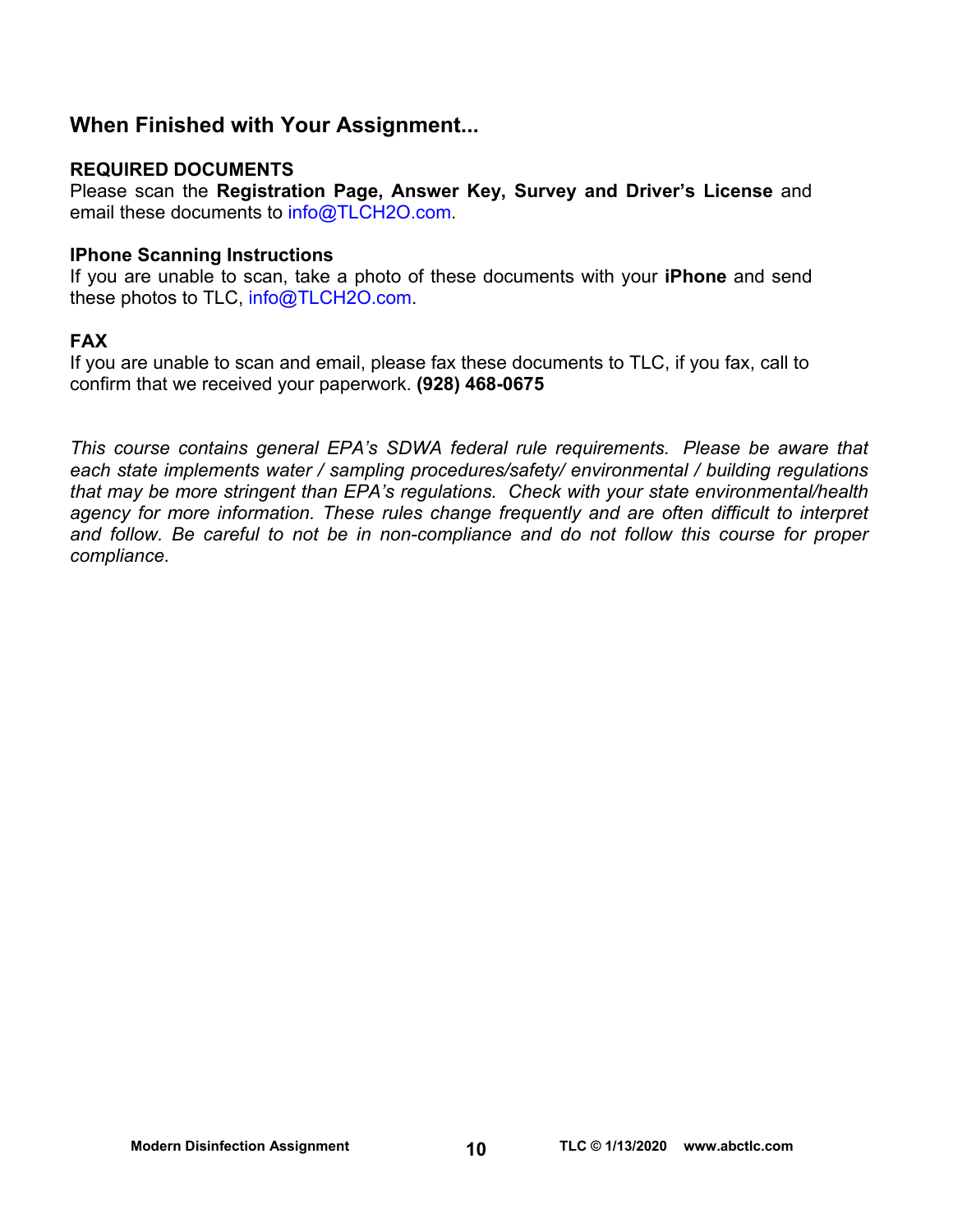# **Modern Disinfection CEU Course Assignment**

The Modern Disinfection CEU Assignment is available in Word on the Internet for your convenience, please visit [www.ABCTLC.com an](http://www.ABCTLC.com)d download the assignment and e-mail it back to TLC.

You will have 90 days from the start of this course to complete in order to receive your Professional Development Hours (PDHs) or Continuing Education Unit (CEU). A score of 70 % is necessary to pass this course. If you should need any assistance, please email all concerns and the completed manual to [info@tlch2o.com.](mailto:info@tlch2o.com) 

We would prefer that you utilize the enclosed answer sheet in the front, but if you are unable to do so, type out your own answer key. Please include your name and address on your manual and make copy for yourself.

Multiple Choice, please select only one answer per question. There are no intentional trick questions.

# **Waterborne Pathogens Section**

## **Protozoan Caused Diseases**

1. Which of the following bugs is larger than bacteria and viruses but still microscopic; they invade and inhabit the gastrointestinal tract?

- A. Hepatitis A C. Protozoan pathogens
- B. E.coli D. None of the above

2. Some of the parasites enter the environment in a dormant form, with a protective cell wall, called a?

- A. Lamblia C. Cyst
- B. Shell D. None of the above

## **Giardia lamblia**

3. Which of the following bugs has been responsible for more community-wide outbreaks of disease in the U.S. than any other, and drug treatment are not 100% effective?

- A. Giardia lamblia C. Giardiasis
- B. Cryptosporidiosis D. None of the above

4. All of these diseases, with the exception of  $\blacksquare$  the symptom in common: diarrhea. They also have the same mode of transmission, fecal-oral, whether through person-to-person or animal-to-person contact.

- A. HIV infection C. Hepatitis A
- B. Giardiasis D. None of the above

## **Primary Waterborne Diseases Section**

5. Humans are the reservoir for the Salmonella typhi pathogen, which causes diarrheal illness, and also known as?

- A. Campylobacter **C.** Typhoid fever
- B. Shigella dysenteriae D. None of the above
- 6. Legionnaire's disease, which causes a severe pneumonia, and the second,

which is a non-pneumonia illness; it's typically an influenza-like illness, and it's less severe.

- A. Pontiac fever C. Typhoid fever
- B. Yellow fever D. None of the above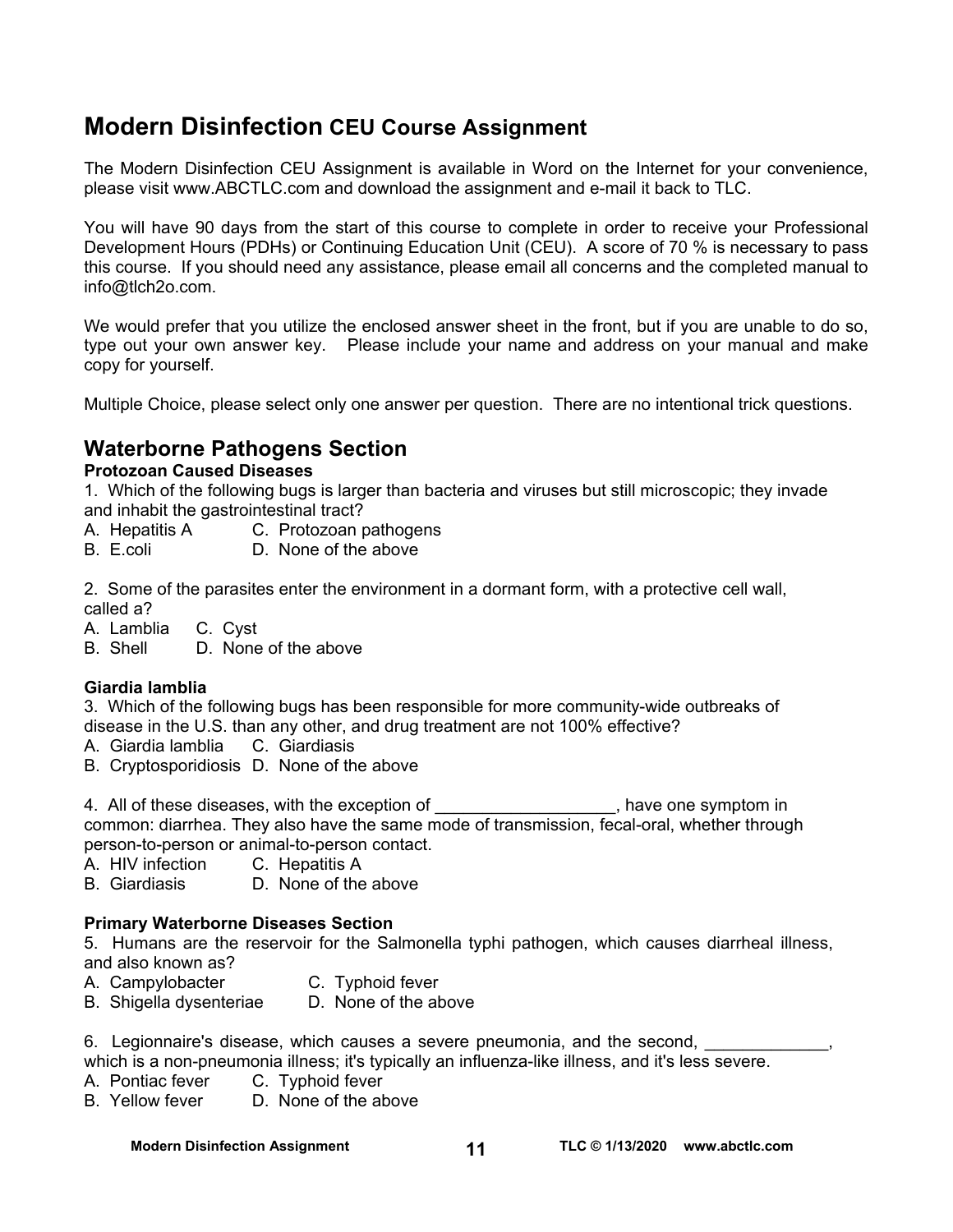7. Legionella, prevention. Legionella in water systems. Hot water in tanks should be maintained between \_\_\_\_\_\_\_\_\_\_\_\_\_\_degrees Centigrade.

- A. 81 to 100 C. 71 and 77
- B. 110 to 210 D. None of the above

8. Which of the following is typically associated with soil and water?

- A. Hepatitis A virus C. Pseudomonas
- B. Legionella D. None of the above
- 9. Humans are the reservoir for the Norovirus. Prevention strategies for this pathogen include?
- A. Internal protection C. Containment protection
- B. Source protection D. None of the above

10. Cryptosporidium, prevention. Prevention strategies for this pathogen include source protection. A CT value of 50 is required when dealing with fecally accidents. CT equals a concentration, in parts per million, while time equals a contact time in minutes.

A. True B. False

11. Giardia prevention strategies for this pathogen include **the set include**; filtration, coagulation, and halogenation of drinking water.

- A. Internal protection C. Containment protection
- B. Source protection D. None of the above

12. Schistosomatidae, the basics. It is a parasite. It is acquired through dermal contact, cercarial dermatitis. It is commonly known as?

A. Swimmer's itch C. Hemorrhagic colitis

B. Beaver fever D. None of the above

#### **Dangerous Waterborne Microbes**

13. Which of the following is a parasite that enters lakes and rivers through sewage and animal waste. It causes cryptosporidiosis, a mild gastrointestinal disease. The disease can be severe or fatal for people with severely weakened immune systems.

A. Coliform Bacteria C. Giardia lamblia

B. Cryptosporidium D. None of the above

14. Which of the following are not necessarily agents of disease may indicate the presence of disease-carrying organisms?

- A. Fecal coliform bacteria C. Shigella dysenteriae
- B. Cryptosporidium D. None of the above

15. Which of the following is a parasite that enters lakes and rivers through sewage and animal waste. It causes gastrointestinal illness (e.g. diarrhea, vomiting, and cramps)?

- A. Coliform Bacteria C. Protozoa
- B. Cryptosporidium D. None of the above
- 16. Which of the following is a species of the rod-shaped bacterial genus Shigella?
- A. Fecal coliform bacteria C. Shigella dysenteriae
- B. Cryptosporidium D. None of the above
- (S) Means the answer can be plural or singular in nature
- 17. Which of the following can cause bacillary dysentery?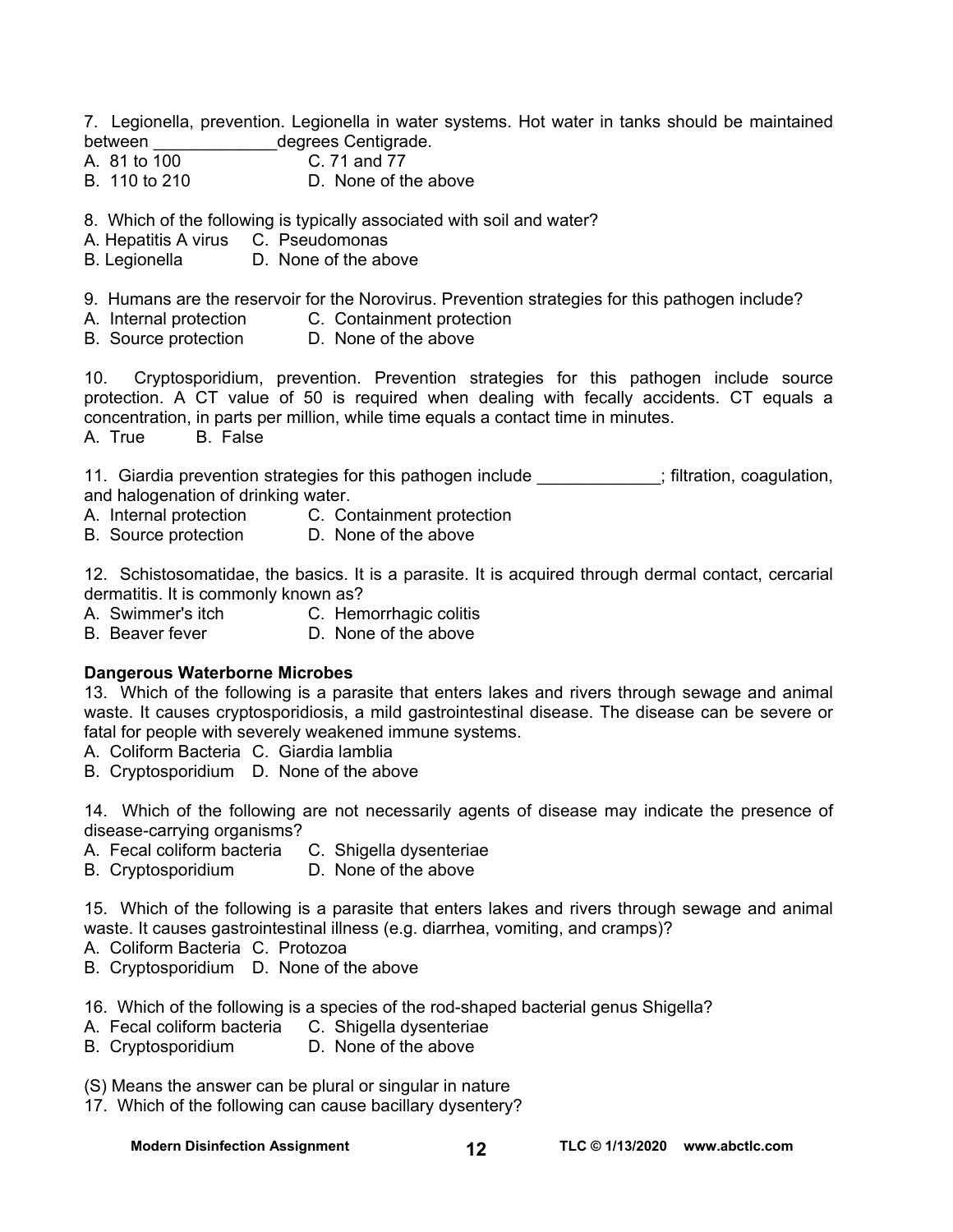- A. Fecal coliform bacteria C. Shigella
- B. Cryptosporidium D. None of the above

18. Which of the following are Gram-negative, non-spore-forming, facultatively anaerobic, nonmotile bacteria.

- A. Fecal coliform bacteria C. Shigellae
- B. Cryptosporidium D. None of the above

19. Which of the following are microscopic organisms that live in the intestines of warm-blooded animals? They also live in the waste material, or feces, excreted from the intestinal tract. When fecal coliform bacteria are present in high numbers in a water sample, it means that the water has received fecal matter from one source or another.

- A. Fecal coliform bacteria C. Shigella dysenteriae
- B. Cryptosporidium D. None of the above

20. Which of the following are common in the environment and are generally not harmful? However, the presence of these bacteria in drinking water are usually a result of a problem with the treatment system or the pipes which distribute water, and indicates that the water may be contaminated with germs that can cause disease.

- A. Coliform Bacteria C. Giardia lamblia
- B. Cryptosporidium D. None of the above

21. Which of the following are bacteria whose presence indicates that the water may be contaminated with human or animal wastes? Microbes in these wastes can cause short-term effects, such as diarrhea, cramps, nausea, headaches, or other symptoms.<br>A. Fecal Coliform and E. coli C. Shigella dysenteriae

- A. Fecal Coliform and E. coli
- B. Cryptosporidium D. None of the above

#### **Bacteriological Monitoring Introduction**

22. Which of the following are usually harmless, occur in high densities in their natural environment and are easily cultured in relatively simple bacteriological media?

- A. Indicator bacteria C. Viruses
- B. Amoebas D. None of the above

23. Indicators in common use today for routine monitoring of drinking water include total coliforms, fecal coliforms, and?

- A. Cryptosporidium C. Escherichia coli (E. coli)
- B. Protozoa D. None of the above
- 24. According to the text, the routine microbiological analysis of your water is for?
- A. Contamination C. Coliform bacteria
- B. Colloids D. None of the above

#### **Bacteria Sampling**

- 25. Water samples for **the samples of the same of the same of the sterile container.**
- A. Amoebas C. Viruses
- B. Bacteria tests D. None of the above

(S) Means the answer can be plural or singular in nature **Methods**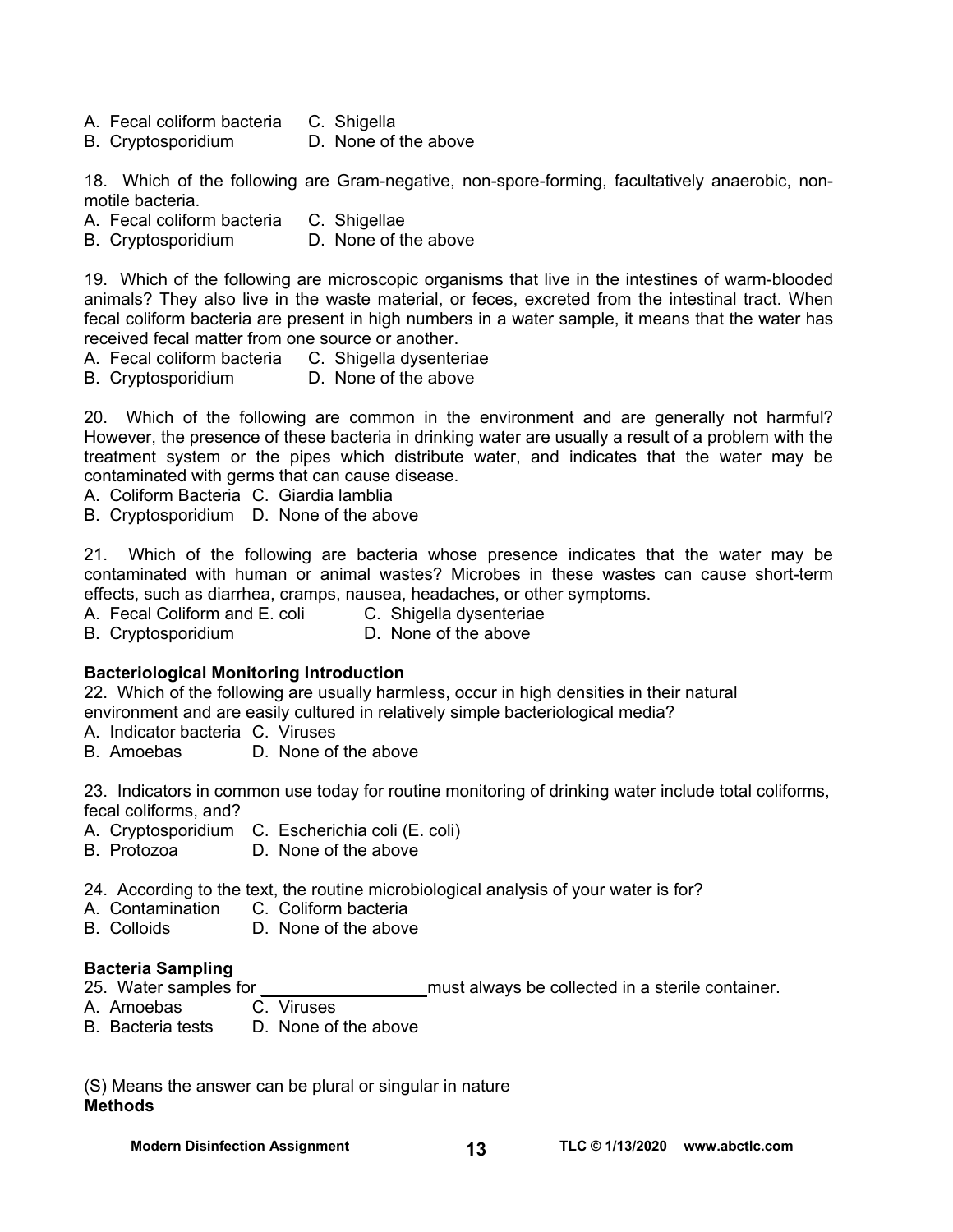| results will be reported by the laboratories as simply coliforms present or absent.                                                              | 26. The MMO-MUG test, a product marketed as ____________, is the most common. The sample        |
|--------------------------------------------------------------------------------------------------------------------------------------------------|-------------------------------------------------------------------------------------------------|
| A. Colilert <b>C.</b> Total coliform analysis<br>B. Coliform D. None of the above                                                                |                                                                                                 |
| <b>Basic Types of Water Samples</b><br>27. It is important to properly identify the type of sample you are collecting.<br>A. True B. False       |                                                                                                 |
| The three (3) types of samples are:<br>28. A PWS on state-approved annual monitoring has a Level 1 Assessment trigger in 2<br>consecutive years. |                                                                                                 |
| A. Trigger: Level 1 Assessment C. All of the above<br>B. Trigger: Level 2 Assessment D. None of the above                                        |                                                                                                 |
| samples in the same month.                                                                                                                       | 29. A PWS collecting fewer than 40 samples per month has 2 or more TC+ routine/ repeat          |
| A. Trigger: Level 1 Assessment C. All of the above                                                                                               |                                                                                                 |
| B. Trigger: Level 2 Assessment D. None of the above                                                                                              |                                                                                                 |
| to be collected is based on the number of set the samples you normally collect.<br>A. Repeat C. Routine<br>B. Special D. None of the above       | 30. Samples collected following a coliform present routine sample. The number of repeat samples |

- 31. A PWS fails to take every required repeat sample after any single TC+ sample A. Trigger: Level 1 Assessment C. All of the above
- A. Trigger: Level 1 Assessment
- B. Trigger: Level 2 Assessment D. None of the above
- 32. A PWS incurs an E. coli MCL violation.<br>A. Trigger: Level 1 Assessment C. All of the above
- A. Trigger: Level 1 Assessment
- B. Trigger: Level 2 Assessment D. None of the above

33. A PWS collecting at least 40 samples per month has greater than 5.0 percent of the routine/repeat samples in the same month that are TC+.

- A. Trigger: Level 1 Assessment C. All of the above
- B. Trigger: Level 2 Assessment D. None of the above
- 34. A PWS has a second Level 1 Assessment within a rolling 12-month period.
- A. Trigger: Level 1 Assessment C. All of the above
- B. Trigger: Level 2 Assessment D. None of the above

35. Noncommunity and nontransient noncommunity public water systems will sample at the same frequency as a like sized community public water system if:

1. It has more than 1,000 daily population and has ground water as a source, or

2. It serves 25 or more daily population and utilizes surface water as a source or ground water under the direct influence of surface water as its source.<br>A. True B. False

B. False

36. Noncommunity and nontransient, noncommunity water systems with less than 10,000 daily population and groundwater as a source will sample on an annual basis.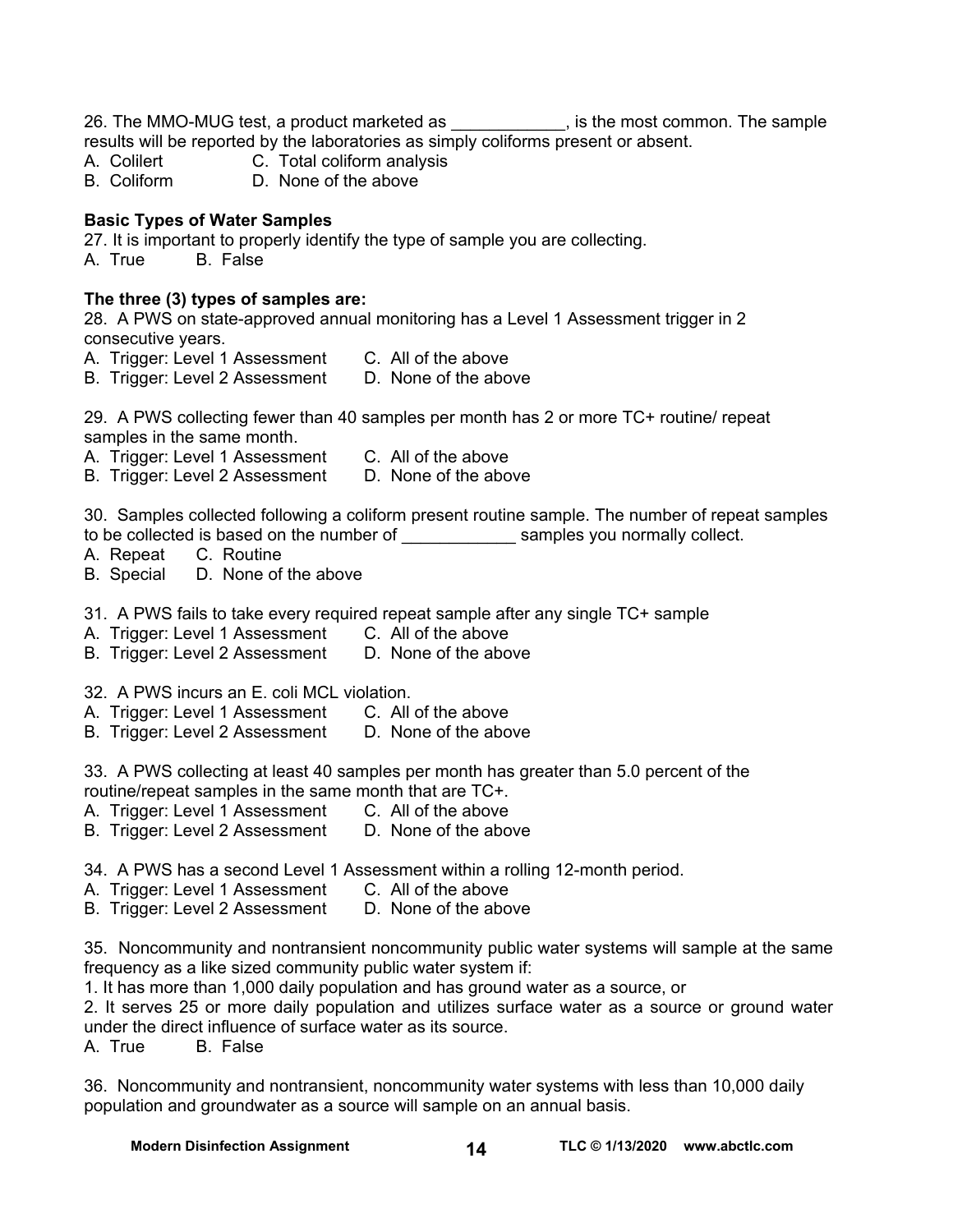A. True B. False

## **Positive or Coliform Present Results**

37. With a positive total coliform sample, and after you have contacted an agency for assistance, you will be instructed as to the proper repeat sampling procedures and possible corrective measures for solving the problem. It is very important to initiate the example as the corrective measures will be based on those results.

A. Perform routine procedures C. Corrective measures

B. Repeat sampling immediately D. None of the above

## **Heterotrophic Plate Count (Spread Plate Method**)

38. Which of the following provides a technique to quantify the bacteriological activity of a sample?

- A. Colonies C. Heterotrophic Plate Count
- B. Agar D. None of the above

## **Total Coliforms**

39. For systems which collect fewer than started as amples per month, no more than one sample per month may be positive. In other words, the second positive result (repeat or routine) in a month or quarter results in a MCL violation.

A. 40 C. 200

B. 100 D. None of the above

## **The following are acute violations:**

40. Which determines a violation of nitrate?

- A. Presence C. MCLG
- B. MCL D. None of the above

## **Revised Total Coliform Rule (RTCR) Summary**

41. EPA published the Revised Total Coliform Rule (RTCR) in the Federal Register (FR) on February 13, 2013 (78 FR 10269). It is the revision to the 1989 Total Coliform Rule (TCR). A. True B. False

42. The RTCR upholds the purpose of the 1989 TCR to protect public health by ensuring the duplicity of the drinking water distribution system and monitoring for the absence of microbial contamination.

A. True B. False

43. The RTCR establishes criteria for systems to qualify for and stay on for special increased monitoring, which could reduce water system problems for better system operation. A. True B. False

44. The RTCR requires public water systems that are vulnerable to microbial contamination to identify and fix problems.

A. True B. False

45. The water provider shall collect repeat samples (at least 3) for each TC+ positive routine sample.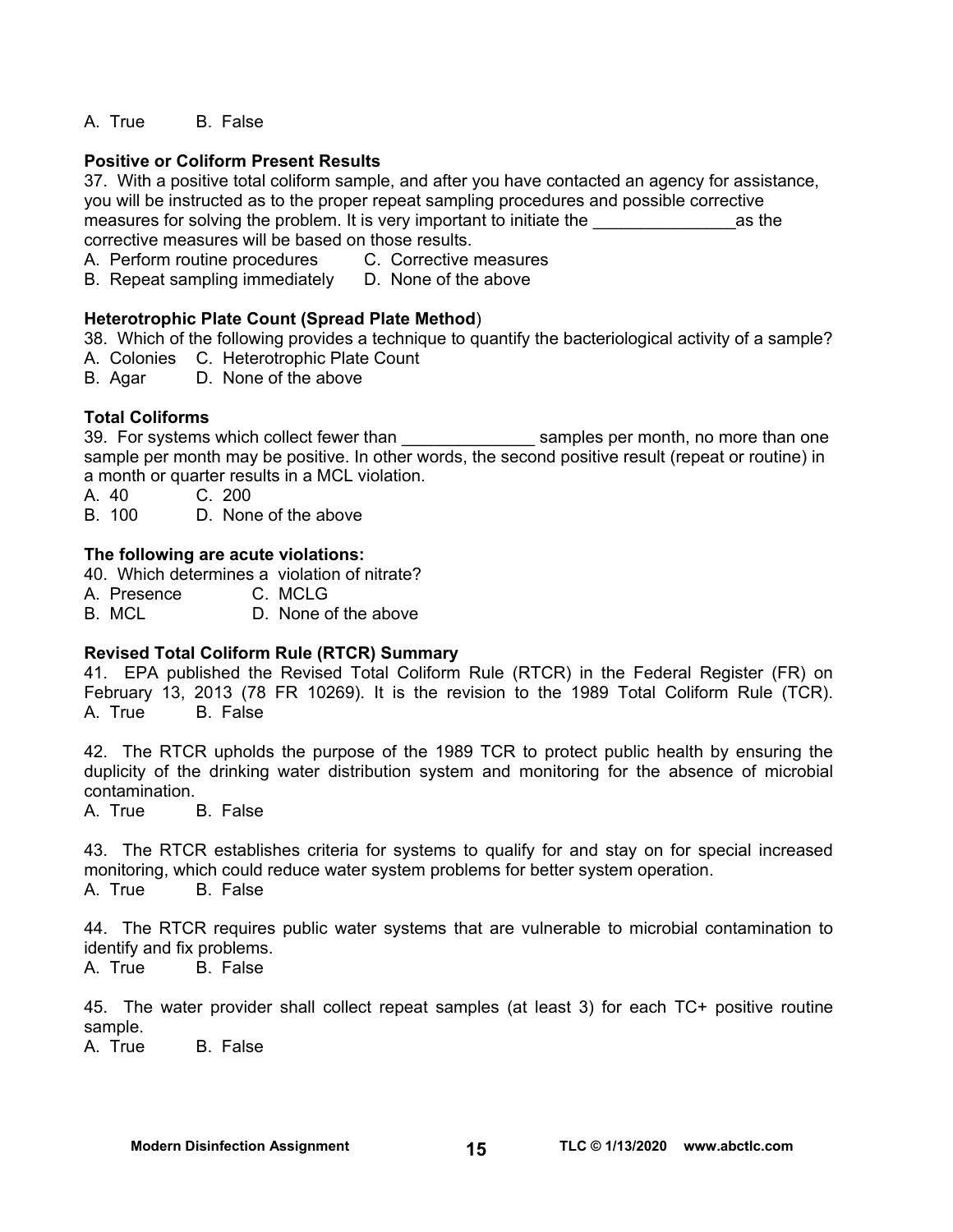46. The RTCR requires public water systems (PWSs) to meet a legal limit for E. coli, as demonstrated by required monitoring.

A. True B. False

47. The RTCR suggests the frequency and timing of required microbial testing based on, public water type and source water type.

A. True B. False

48. The water provider shall develop and follow a sample-siting plan that designates the PWS's collection schedule. This includes location of\_\_\_\_\_\_\_\_\_\_\_.

A. Routine and repeat water samples  $\overline{C}$ . Microbial contamination

B. Reduced monitoring D. Repeat water samples

49. The water provider shall collect \_\_\_\_\_\_\_\_\_\_\_\_\_\_\_\_\_\_\_\_\_\_\_on a regular basis (monthly, quarterly, annually). Have samples tested for the presence of total coliforms by a state certified laboratory.

A. Routine water samples C. Microbial contamination

B. Reduced monitoring D. Repeat water samples

50. PN is required for violations incurred. Within required timeframes, the PWS must use the required health effects language and notify the public if they did not comply with certain requirements of the RTCR. The type of depends on the severity of the violation.

A. CCR(s) C. MCL violation

B. PN D. TC+ routine or repeat sample

51. For PWSs on quarterly or annual routine sampling, collect additional routine samples (at least  $3)$  in the month after a

A. CCR(s) C. Total coliform positive samples

B. PN D. TC+ routine or repeat sample

52. PWSs incur violations if they do not comply with the requirements of the RTCR. The violation types are essentially the same as under the TCR with few changes. The biggest change is no acute or monthly MCL violation for \_\_\_\_\_\_\_\_\_\_\_\_\_\_\_\_\_\_only.

A. CCR(s) C. Total coliform positive samples

B. PN D. TC+ routine or repeat sample

53. Community water systems (CWSs) must use specific language in their CCRs when they must conduct an assessment or if they incur\_\_\_\_\_\_\_\_\_\_\_\_\_\_\_\_.

- A. CCR(s) C. An E. coli MCL violation
- B. PN D. TC+ routine or repeat sample

54. The water provider shall analyze all **the set of that are total coliform positive** (TC+) for E. coli.

- A. Routine or repeat water samples C. Microbial contamination
- B. Reduced monitoring D. Repeat water samples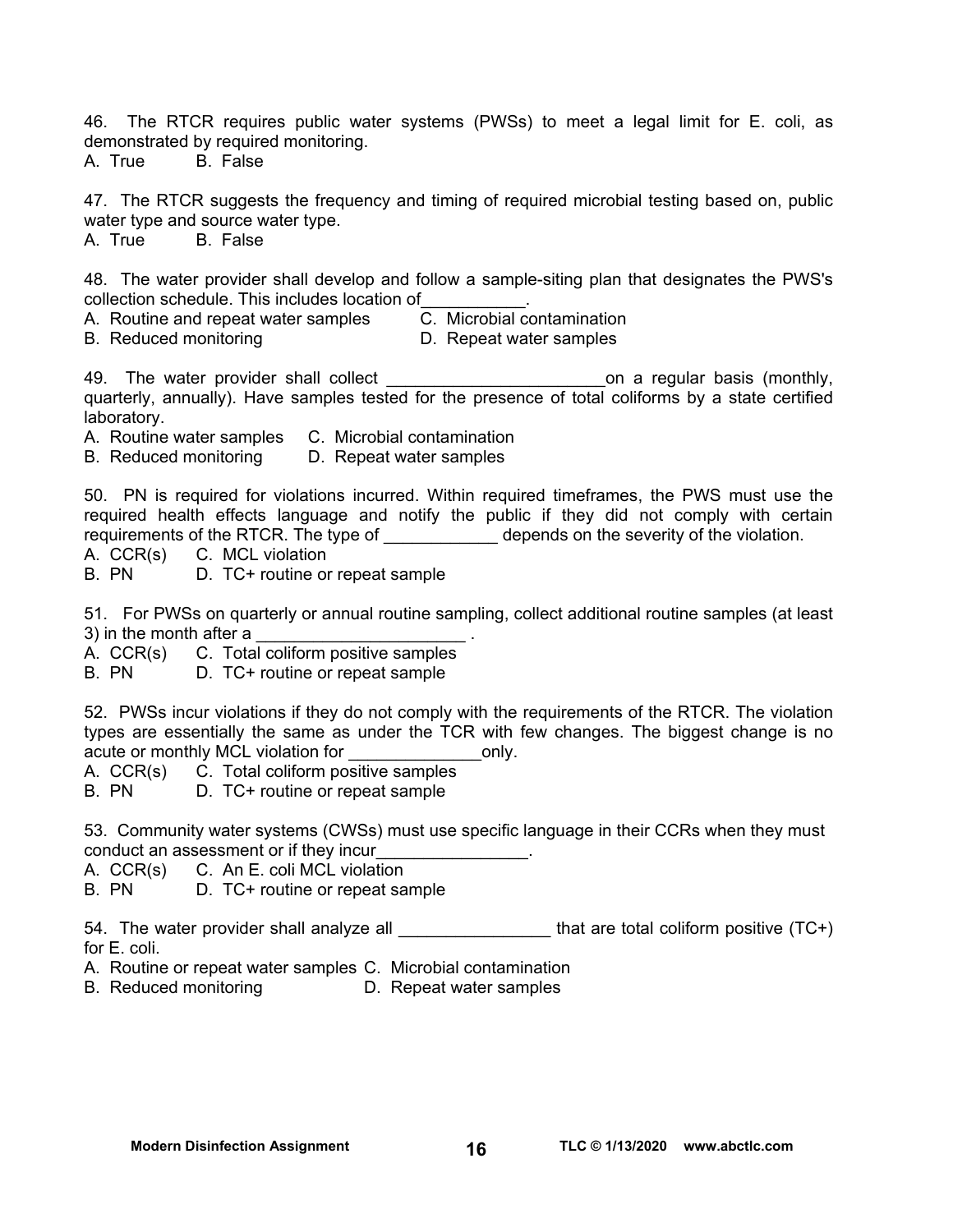## **Summary**

## **Detailed Disinfection Supplement Section**

#### **Factors in Chlorine Disinfection: Concentration and Contact Time**

55. CXT values [ final free chlorine concentration (mg/L) multiplied by minimum contact time (minutes)], offer water operators guidance in computing an effective combination of chlorine concentration and chlorine contact time required to achieve disinfection of water at a given temperature.

A. True B. False

56. The CXT formula demonstrates that if an operator chooses to decrease the chlorine concentration, the required contact time must be lengthened.

A. True B. False

57. As higher strength chlorine solutions are used, contact times may be reduced.

A. True B. False

#### **Understanding Cryptosporidiosis**

58. Cryptosporidium is an emerging parasitic protozoan pathogen because its transmission has increased dramatically over the past two decades.

A. True B. False

# **Disinfection Rule Section**

## **Safe Drinking Water Act (SDWA) Review**

59. The states are expected to administer and enforce these regulations for public water systems (systems that either have 25 or more service connections or regularly serve an average of 50 or more people daily for at least 60 days each year).

A. True B. False

60. Public water systems must provide water treatment, ensure proper drinking water quality through monitoring, and provide public notification of contamination problems.

A. True B. False

#### **Relating to prevention of waterborne disease, the SDWA required EPA to**:

61. Set numerical standards, referred to as Maximum Contaminant Levels (MCLs — the highest allowable contaminant concentrations in drinking water) or treatment technique requirements for contaminants in public water supplies;

A. True B. False

62. Issue regulations requiring monitoring of all regulated and certain unregulated contaminants, depending on the number of people served by the system, the source of the water supply, and the contaminants likely to be found;

A. True B. False

63. Set criteria under which systems are obligated to filter water from surface water sources; it must also develop procedures for states to determine which systems have to filter.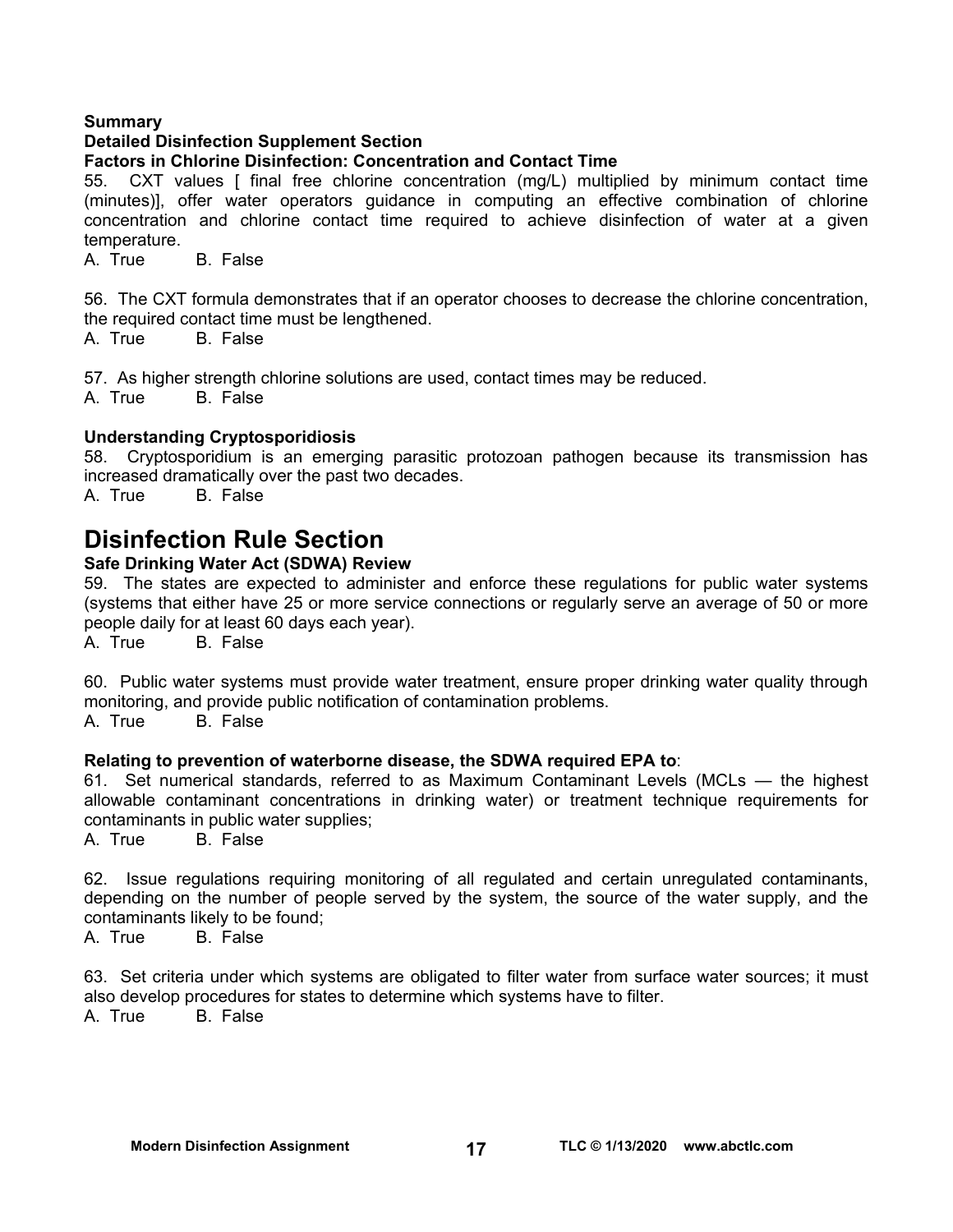## **Chlorine DDBP**

64. These term means that chlorine is present as CI, HOCI, and OCI $^-$  is called  $\qquad \qquad$ , and that which is bound but still effective is  $\qquad \qquad$ .

A. Free available chlorine and Total

- B. Free and Residual
- C. Free available chlorine and Combined Chlorine
- D. None of the above

65. Chloramines are formed by reactions with?

- A. Acid and Cl<sub>2</sub> C. Folic Acid and Cl2
- B. Ammonia and  $Cl<sub>2</sub>$  D. None of the above

## **EPA's Drinking Water Regulations for Disinfectants**

66. Chlorine is the most widely used water disinfectant due to its effectiveness and cost.

A. True B. False

67. Using chlorine as a drinking water disinfectant has prevented millions of water borne diseases, such as typhoid, cholera, dysentery, and diarrhea. Most states require community water systems to use chlorination.

A. True B. False

68. All disinfectants form DBPs in one of two reactions: Chorine and chlorine-based compounds (halogens) react with organics in water causing the **with the latter atoms** resulting in halogenated by-products.

- A. Chlorine atom C. Carbon atom
- B. Hydrogen atom D. None of the above
- 69. Oxidation reactions are where chlorine \_\_\_\_\_\_\_\_\_\_\_\_\_\_\_\_\_\_\_compounds present in water.
- A. Reduces C. Oxidizes
- B. Forms D. None of the above

70. \_\_\_\_\_\_\_\_\_\_\_\_\_\_\_\_\_\_\_\_\_\_are also formed when multiple disinfectants are used.

- A. Secondary by-products C. Chorine and chlorine-based compounds (halogens)
- B. Primary by-products D. None of the above

71. Which of the following rules requires systems using public water supplies from either surface water or groundwater under the direct influence of surface water to disinfect?

- A. TTHM and HAA5 Rule C. Surface Water Treatment Rule (SWTR)
- B. DBP MCLs Rule D. None of the above

72. The maximum contaminant level for the SWTR disinfection set by EPA. At this time, an MCL is set for only\_\_\_\_\_\_\_\_\_\_\_\_\_\_\_, and proposed for additional disinfection byproducts.

- A. TTHM and HAA5 Rule **C.** A community water system (CWS)
- B. Total Trihalomethanes D. None of the above

73. Which of the following rules apply to all community and non-community water systems using a disinfectant such as chlorine, chloramines, ozone and chlorine dioxide?

- 
- B. Disinfectants and Disinfection Byproducts (DBP) D. None of the above
- A. TTHM and HAA5 Rule C. A community water system (CWS)
	-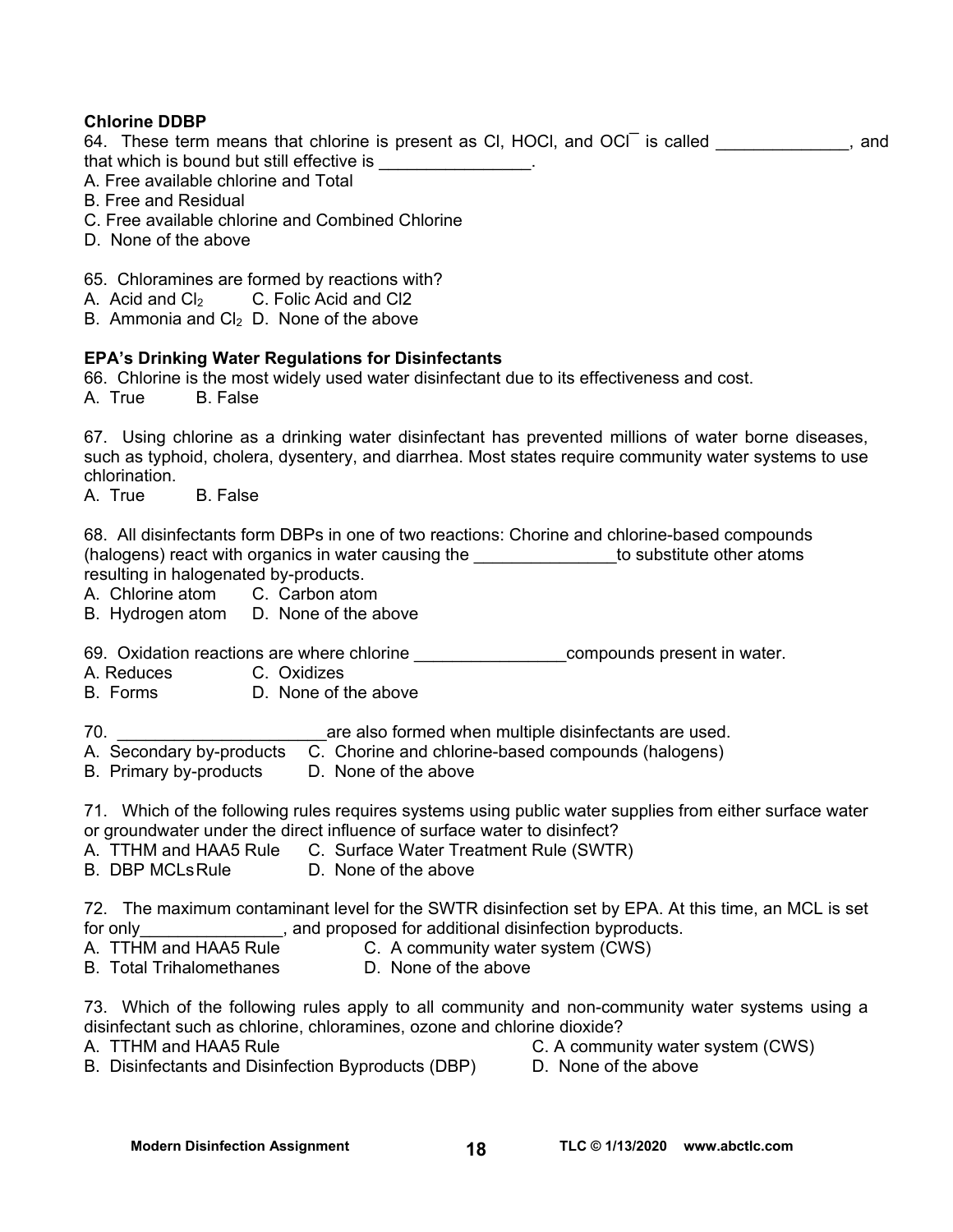74. The Long Term 2 Enhanced Surface Water Treatment Rule (LT2) rule applies to all water systems using the under the influence of a surface water, as well as groundwater/surface water blends.

A. Surface water, groundwater **C. DBP MCLs Rule** 

B. Disinfection byproducts (DBPs) Rule D. None of the above

75. Which of the following rules began in 2006 with the characterization of raw water Cryptosporidium and E. coli levels?

- A. DBPs requirements C. Stage 1 Disinfectant and Disinfection Byproduct Rule
- B. The LT2 requirements D. None of the above

76. Which of the following rules applies to all public water systems using groundwater?

- A. Groundwater Rule (GWR) C. Long Term 2 Enhanced Surface Rule (LT2)
- B. SDWA in 1996 D. None of the above

77. Which of the following rules require EPA to develop rules to balance the risks between microbial pathogens and disinfection byproducts?

- A. Amendments to the SDWA in 1996 C. Stage 1 Disinfectant and Disinfection Byproduct Rule
	-
- 
- B. SDWA in 1996 **D. None of the above**

## **Public Health Concerns**

78. Which of the following rules along with the Disinfection Byproducts Rule applies to all community and nontransient non-community water systems that treat their water with a chemical disinfectant?

- A. Groundwater Rule (GWR) C. Long Term 2 Enhanced Surface Water Treatment Rule
- B. The Stage 1 Disinfectants D. None of the above
- 

79. Which of the following rules and Disinfection Byproduct Rule updates and supersedes the 1979 regulations for total trihalomethanes?

A. DBPs C. The Stage 1 Disinfectant

B. The LT2 requirements D. None of the above

## **Stage 2 DBP Rule Federal Register Notices**

80. Which of the following rules is one part of the Microbial and Disinfection Byproducts Rules, which are a set of interrelated regulations that address risks from microbial pathogens and disinfectants/disinfection byproducts?

A. Groundwater Rule (GWR) C. Long Term 2 Enhanced Surface Water Treatment Rule (LT2)

B. The Stage 2 DBP rule D. None of the above

81. Which of the following rules focuses on public health protection by limiting exposure to DBPs, specifically total trihalomethanes and five haloacetic acids, which can form in water through disinfectants used to control microbial pathogens?

A. Stage 1 DBPR C. Long Term 2 Enhanced Surface Water Treatment Rule

B. The Stage 2 DBP rule D. None of the above

82. The Stage 2 DBP rule will apply to all community water systems and nontransient non-community water systems that add a primary or residual disinfectant other than chloramines or deliver water that has been disinfected by a primary or residual disinfectant other than chloramines.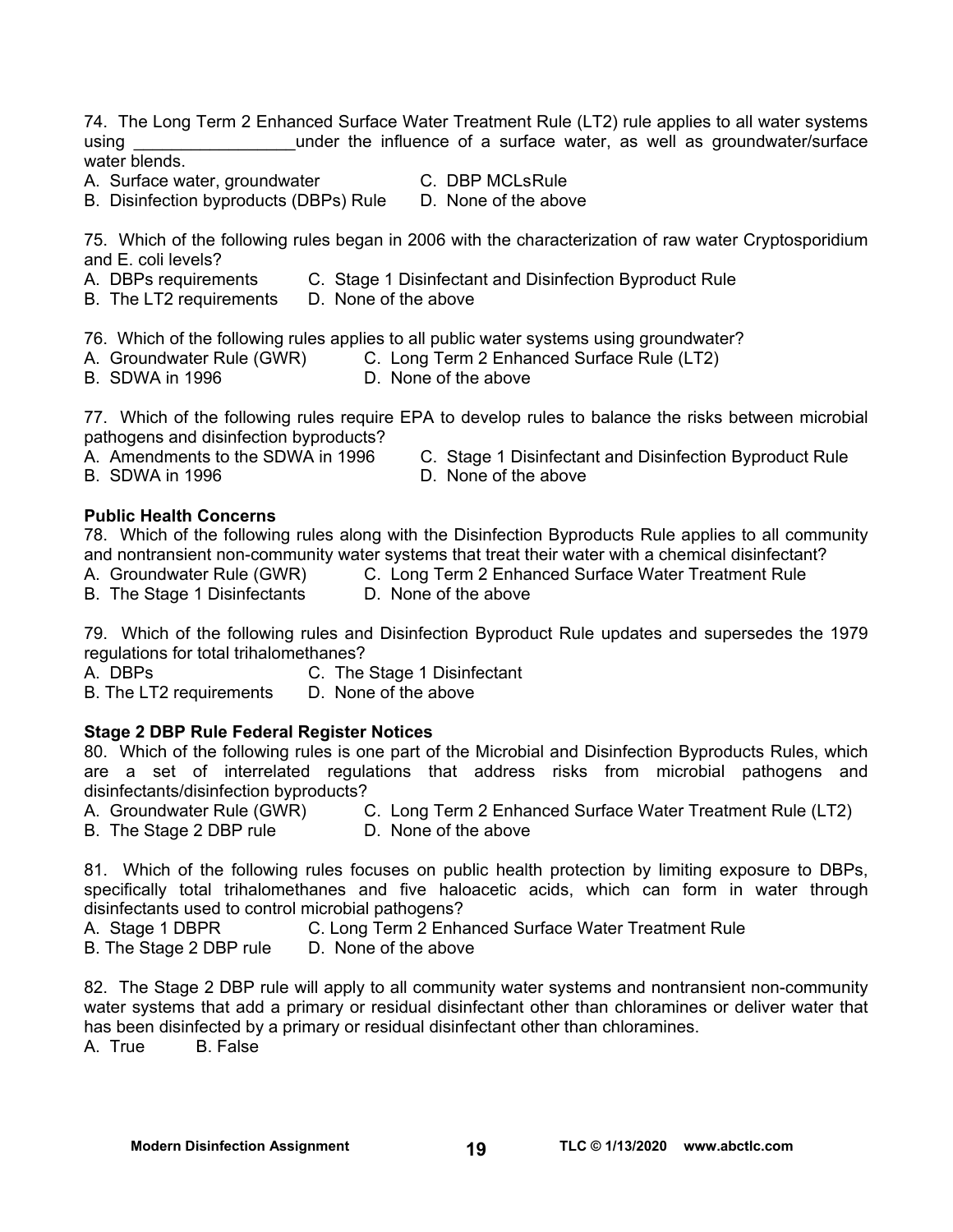83. Which of the following rules has been highly effective in protecting public health and has also evolved to respond to new and emerging threats to safe drinking water?

- A. Stage 2 DBPR C. Surface Water Treatment Rule
- B. Safe Drinking Water Act (SDWA) D. None of the above
- 

84. Which of the following terms is one of the major public health advances in the 20th century?

- A. Major public health advances C. Amendments to the SDWA in 1996
- B. Disinfection of drinking water D. None of the above

85. Which of the following rules and the Long Term 2 Enhanced Surface Water Treatment Rule are the second phase of rules required by Congress?

- 
- A. The Stage 2 DBPR C. Primary or residual disinfectant
- B. This final rule **D.** None of the above

86. Which of the following rules will reduce potential cancer and reproductive and developmental health risks from disinfection byproducts?

- A. DBP exposure C. Traditional disinfection practices
- B. Stage 2 Disinfection Byproducts Rule D. None of the above

87. Stage 2 Disinfection Byproducts Rule strengthens public health protection for customers by tightening **the contract of the state of the groups of DBPs**, trihalomethanes and haloacetic acids.

A. Primary or residual disinfectant C. Compliance monitoring requirements

B. Major public health advances D. None of the above

# **Are THMs and HAAs the only disinfection byproducts?**

The presence of The presentative of the occurrence of many other chlorination DBPs; thus, a reduction in the TTHM and HAA5 generally indicates a reduction of DBPs from chlorination.

A. Chlorine and chloramine C. TTHM and HAA5

B. Classes of DBPs D. None of the above

## **Chlorine By-Products**

89. The most common chlorination by-products found in U.S. drinking water supplies are?

- A. Chlorate and Chlorite C. Ammonia and THMS
- B. Trihalomethanes (THMs) D. None of the above

## **The Principal Trihalomethanes are:**

90. Chloroform, bromodichloromethane, chlorodibromomethane, and bromoform. Other less common chlorination by-products include the haloacetic acids and haloacetonitriles. The amount of THMs formed in drinking water can be influenced by a number of factors, including the season and the source of the water.

A. True B. False

91. THM concentrations are generally higher in winter than in summer, because concentrations of natural organic matter are greater and more chlorine is required to disinfect at colder temperatures. A. True B. False

92. THM levels are also low when wells or large lakes are used as the drinking water source, because organic matter concentrations are generally low in these sources.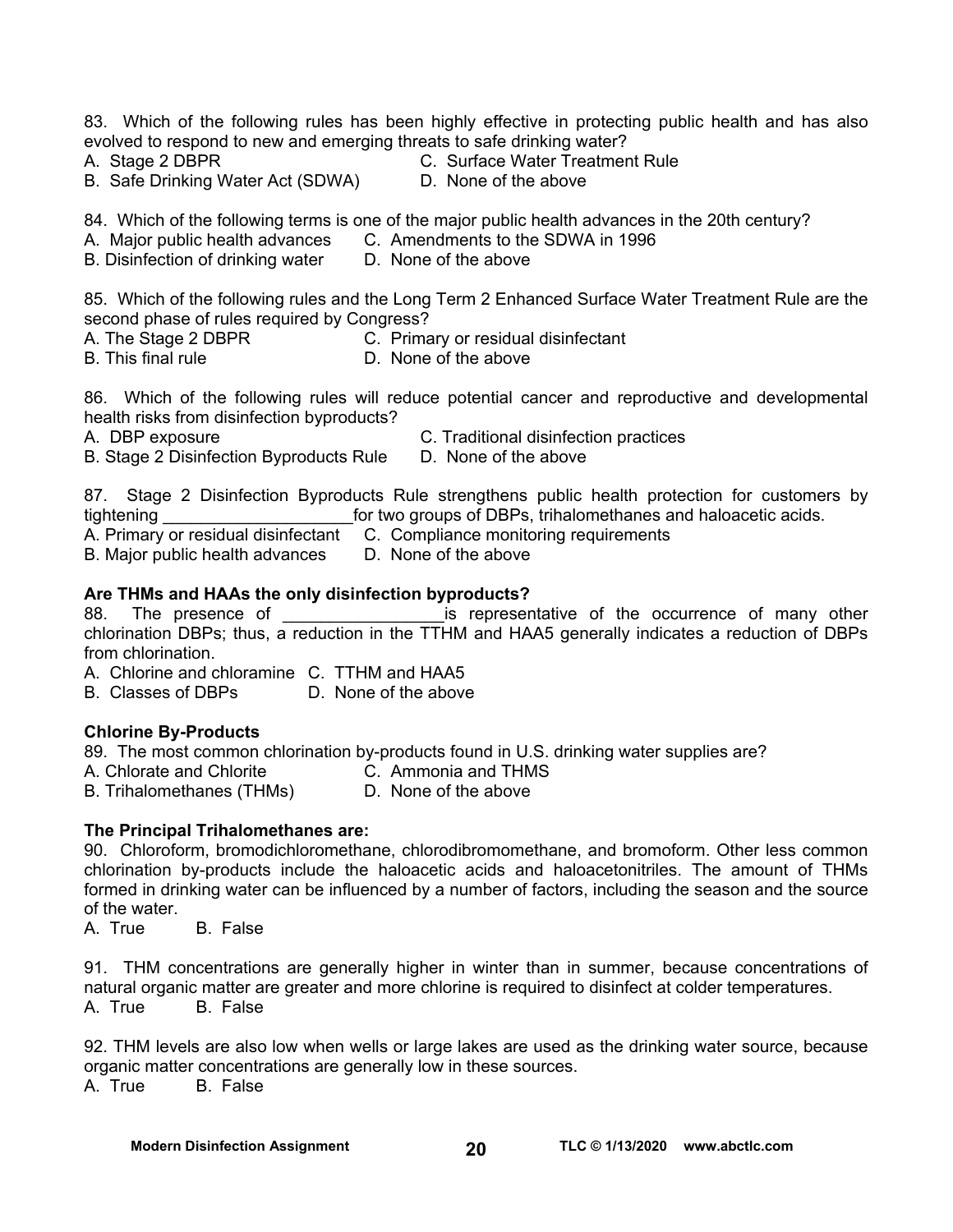## **Health Effects**

93. The available studies on health effects do not provide conclusive proof of a relationship between exposure to THMs and cancer or reproductive effects, but indicate the need for further research to confirm their results and to assess the potential health effects of chlorination by-products other than THMs.

A. True B. False

#### **Risks and Benefits of Chlorine**

94. Many cities utilize the use ozone to disinfect their source water and to reduce formation of this parameter?

A. Chlorate and Chlorite **C.** Chloramines

B. Trihalomethanes (THMs) D. None of the above

95. \_\_\_\_\_\_\_\_\_\_\_\_ is a highly effective disinfectant, it breaks down quickly, so that small amounts of or other disinfectants must be added to the water to ensure continued disinfection as the water is piped to the consumer's tap.

- A. Ozone, Chlorine C. Chlorine Dioxide, Chlorine
	-
- B. Chlorite, Chlorine D. None of the above

96. Modifying water treatment facilities to use **Example 2018** can be expensive, and treatment can create other undesirable by-products that may be harmful to health if they are not controlled (e.g., bromate).

- 
- A. Ozone, Chlorine C. Ozone, Ozone
- B. Chlorite, Chlorine D. None of the above

97. Which term is a weaker disinfectant than chlorine, especially against viruses and protozoa; however, they are very persistent and, as such, can be useful for preventing re-growth of microbial pathogens in drinking water distribution systems?

A. UV C. Chloramines

B. Chlorite D. None of the above

98. Chlorine dioxide can be an effective disinfectant, but it forms?

- A. Chlorate and Chlorite C. Chloramines<br>B. THMS D. None of the a
- D. None of the above

## **Water Chemistry Section**

#### **pH Testing Section**

99. When an atom loses **the same of the same of thus has more protons than electrons**, the atom is a positively-charged ion or cation.

- A. A proton C. An electron
- B. Charge D. None of the above
- 100. Pure water has a pH very close to?
- A. 7 C. 77
- B. 7.5 D. None of the above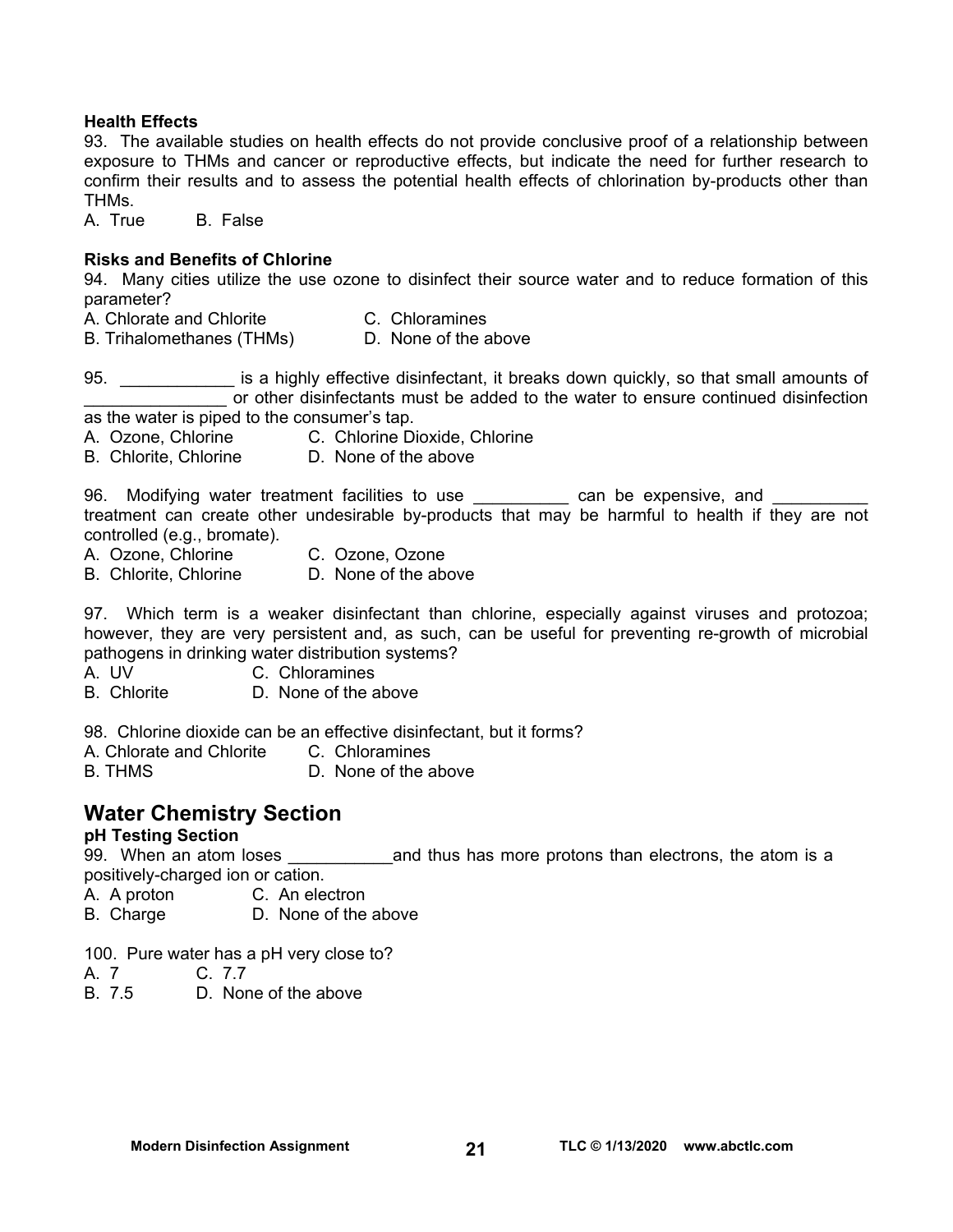101. \_\_\_\_\_\_\_\_\_\_\_\_\_\_\_\_\_\_\_\_\_\_\_\_\_\_\_\_\_\_\_\_\_ are determined using a concentration cell with transference, by measuring the potential difference between a hydrogen electrode and a standard electrode such as the silver chloride electrode.

- A. Primary pH standard values C. pH measurement(s)
- B. Alkalinity D. None of the above

102. Mathematically, pH is the negative logarithm of the activity of the (solvated) hydronium ion, more often expressed as the measure of the?

- A. Electron concentration C. Hydronium ion concentration
- B. Alkalinity concentration D. None of the above

103. Which of the following terms for aqueous solutions can be done with a glass electrode and a pH meter, or using indicators?

- A. Primary sampling C. Determining values
- B. Measurement of pH D. None of the above

104. The pH scale is logarithmic and therefore pH is?

- A. An universal indicator C. An excess of alkaline earth metal concentrations
- B. A dimensionless quantityD. None of the above

105. pH is defined as the decimal logarithm of the reciprocal of the  $\Box$  , a<sub>H</sub>+, in a solution.

- A. Hydrogen ion activity C. Brønsted–Lowry acid–base theory
- B. Acid-base behavior D. None of the above

106. Which of the following terms may be used to measure pH, by making use of the fact that their color changes with pH?

- A. Indicators C. A set of non-linear simultaneous equations
- B. SpectrophotometerD. None of the above

107. Alkalinity is the name given to the quantitative capacity of an aqueous solution to neutralize an?

- A. Acid C. Bond formation
- B. Base D. None of the above

108. Under normal circumstances this means that the concentration of hydrogen ions in acidic solution can be taken to be equal to the concentration of the acid. The pH is then equal to minus the logarithm of?

A. The concentration value C. A set of non-linear simultaneous equations

B. The pH **D. None of the above** 

109. Alkalinity of water is its acid-neutralizing capacity. It is the sum of all the titratable bases. The measured value may vary significantly with the?

- A. End-point pH C. pH measurement(s)
- B. Alkalinity D. None of the above

110. For strong acids and bases no calculations are necessary except in extreme situations. The pH of a solution containing a weak acid requires the solution of a quadratic equation. The pH of a solution containing a weak base may require the?

A. Solution of a cubic equation C. Excess of alkaline earth metal concentrations

- B. Non-linear simultaneous equations D. None of the above
	-

**Modern Disinfection Assignment** 22 TLC © 1/13/2020 www.abctlc.com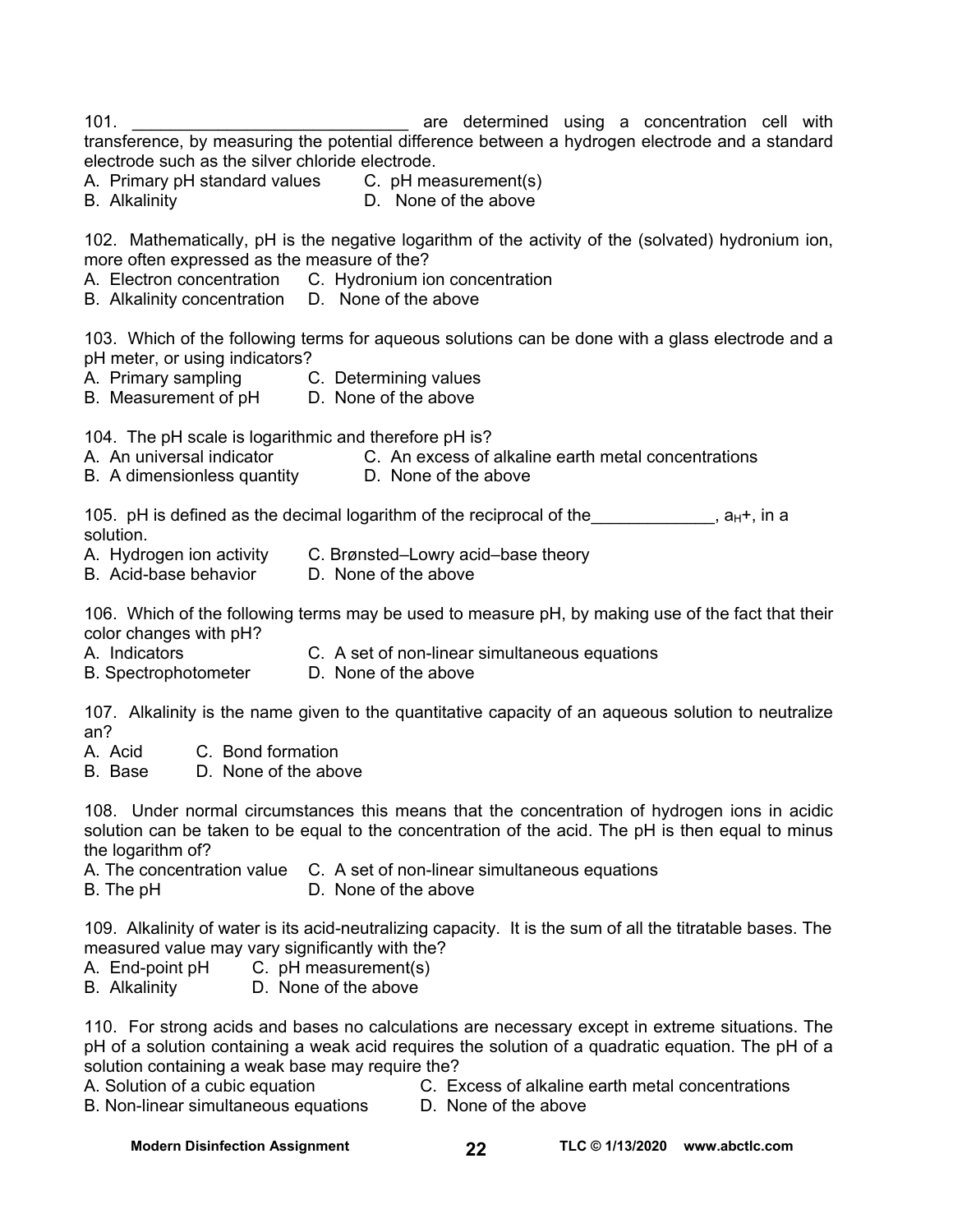- 111. Since pH is a logarithmic scale, a difference of one pH unit is equivalent to difference in hydrogen ion concentration
- A. 1 C. 10
- B. .1 D. None of the above

## **Halogens- Halides**

112. What is the negative ion often referred to as?

- A. A halide proton C. Diatomic Compound
- B. A halide ion D. None of the above

113. Which of the following terms contains ions known as halides?

- A. Salts C. Hydrastatic acid
- B. Organic halides D. None of the above

114. Halide ions combined with single hydrogen atoms form the hydrohalic acids (i.e., HF, HCl, HBr, HI), a series of particularly strong acids, one being?<br>A. Salts C. Hydrastatic acid

C. Hydrastatic acid

B. Organic halides D. None of the above

115. Many synthetic organic compounds such as plastic polymers, and a few natural ones, contain halogen atoms; these are known as halogenated compounds or?

A. Salts C. Hydrastatic acid

B. Organic halides D. None of the above

## **Chlorine**

116. The only halogen is needed in relatively large amounts (as chloride ions) by humans?

- A. Chlorine C. Fluoride
- B. Iodine D. None of the above

117. This halogen is needed only in very small amounts for the production of thyroid hormones such as thyroxine?

- A. Chlorine C. Fluoride
- B. Iodine D. None of the above

118. On the other hand, neither fluorine nor bromine are believed to be really essential for humans, although small amounts of  $\Box$  can make tooth enamel resistant to decay.

- A. Chlorine C. Fluoride
- B. Iodine D. None of the above

# **Alternative Disinfection Section**

#### **Chlorine Dioxide Section**

119.  $ClO<sub>2</sub>$  generation uses  $\qquad \qquad$  and chlorine gas.

- A. Sodium chlorite (NaClO<sub>2</sub>) C. Ozone
- B. Hypochlorous acid D. None of the above

120. Chlorine gas is educted into a motive water stream in a  $ClO<sub>2</sub>$  generator forming?

- A HOCl and HCl C. Sodium thiosulfate
- B. Chlorine dioxide D. None of the above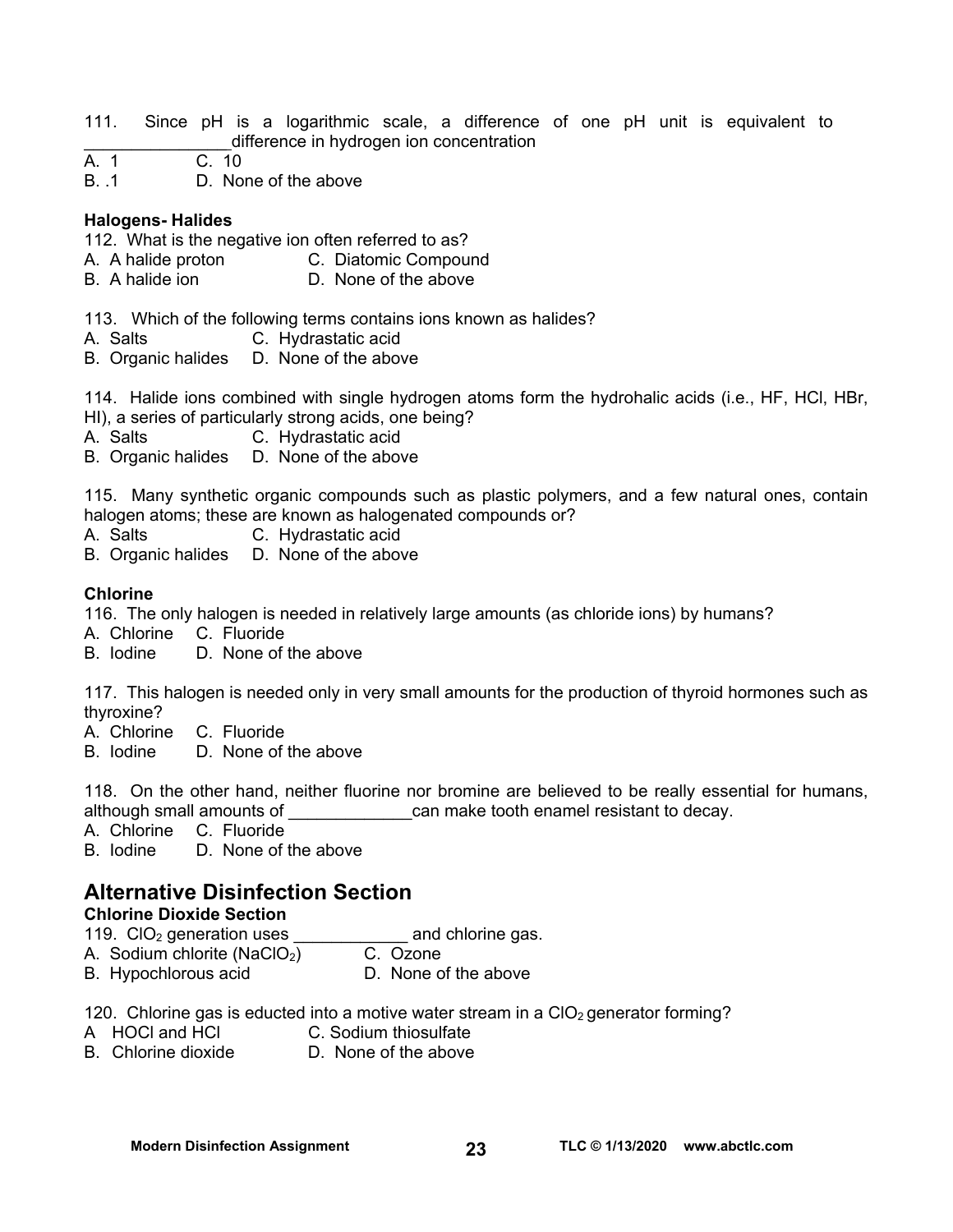121. Which compound is pumped into the stream and allowed to react in a generating column to produce  $CIO<sub>2</sub>$ ?

- A. Hypochlorous acid C. Sodium chlorite
- B. Chlorine dioxide D. None of the above

122. Which of the following compound(s) does not hydrolyze in water as chlorine does and with it, no dissociation of ClO<sub>2</sub>?

- A. Chlorine gas C. NaOCl and HCl
- B. Chlorine dioxide or  $ClO<sub>2</sub>$  D. None of the above

123. Which of the following compound(s) remains a gas in water, it does not have the corrosive tendencies of chlorine gas?

- A. Sodium chlorite  $(NaClO<sub>2</sub>)$  C. Sodium chlorate  $(NaClO<sub>3</sub>)$
- B. Chlorine dioxide or  $ClO<sub>2</sub>$  D. None of the above

124. Which of the following compound(s) is a dissolved gas in water; there is no mineral acid or caustic soda formation as happens when using HOCl.

- A.  $ClO<sub>2</sub>$  C. NaOCl and HCl in place of chlorine gas B. NaClO<sub>2</sub> D. None of the above
- D. None of the above

125. Which of the following compound(s) tends to be much less, if not totally non-reactive, with many organic and inorganic compounds.

- A.  $CIO<sub>2</sub>$  C. Sodium chlorite (NaClO<sub>2</sub>)
- B. Hypochlorous acid D. None of the above

126. Which of the following compound(s) is much less aggressive to traditional corrosion inhibitors?

- A. Chlorine gas C. NaOCl and HCl
- B. Chlorine dioxide or  $ClO<sub>2</sub>$  D. None of the above

127. Which compound is a yellow-green gas with an irritating odor not unlike Chlorine?

- A. Chlorine C. Ozone
- B. Chlorine dioxide D. None of the above

128. Which compound cannot be compressed and shipped in a container, so it must be generated on site?

- A. Sodium thiosulfate  $C.$  Sodium chlorate (NaClO<sub>3</sub>)
- B. Chlorine dioxide D. None of the above

129. Which of the following compound(s) under efficient generation, THMs are not formed and THM precursor(s) are reduced. In one application, THM formation was reduced from 34 m g/l to 1 m g/l?

- A.  $ClO<sub>2</sub>$  C. Sodium chlorate (NaClO<sub>3</sub>) and sulfuric acid
- $B.$  NaClO<sub>2</sub> D. None of the above

130. Which of the following compound(s) is formed from the dissolution of chlorine gas or sodium hypochlorite in water, has satisfactorily controlled microorganisms in cooling water systems?

- A. Hydrochlorous acid C. Hypochlorous Acid
- B. Chlorine gas **D. None of the above**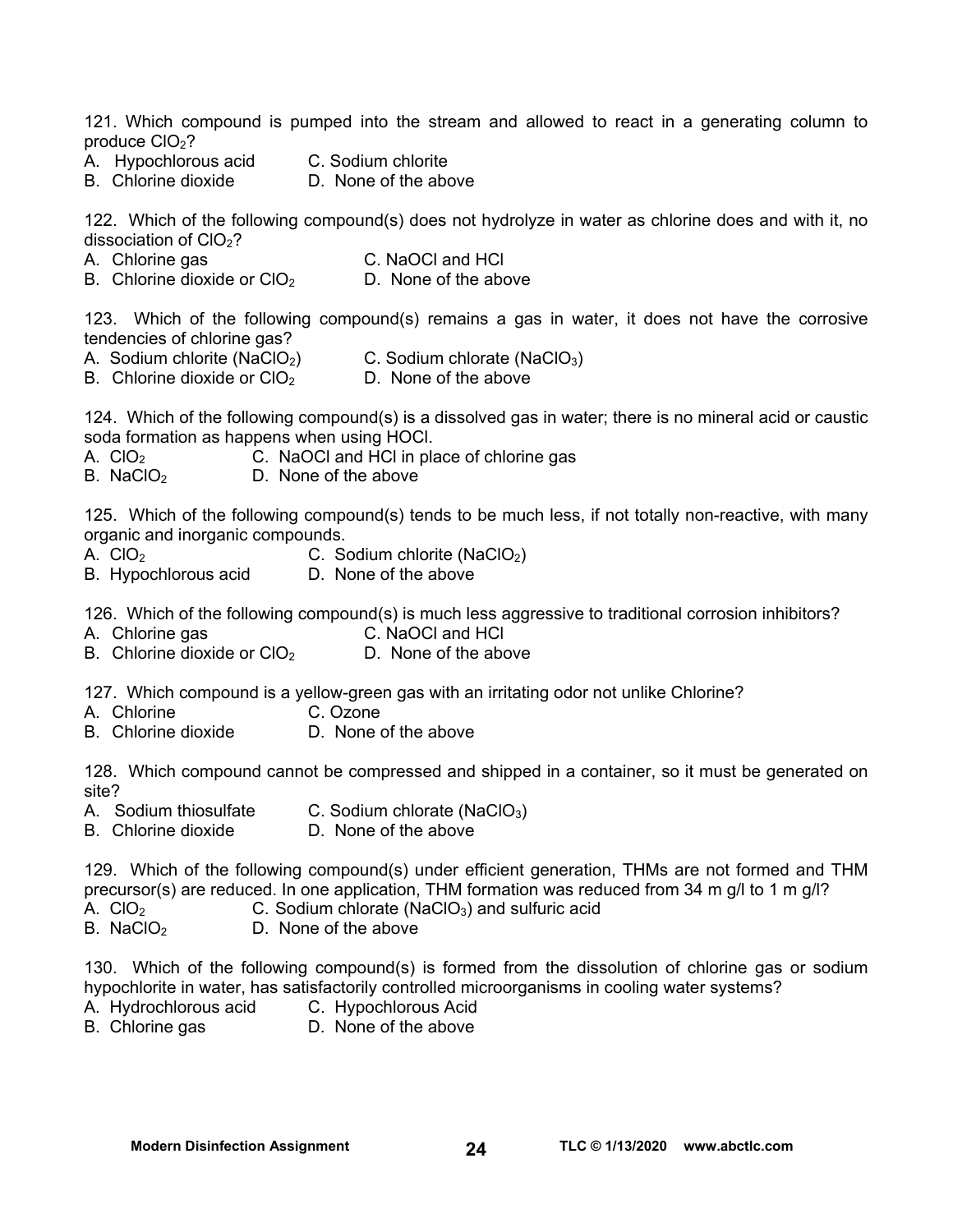131. The effects of \_\_\_\_\_\_\_\_\_\_\_\_\_\_\_\_\_\_\_on hypochlorous acid and its reactivity with a variety of compounds both combine to vastly diminish its effectiveness in contaminated, high-pH cooling water systems.

A. THM precursor(s) C. pH<br>B. Chlorine dioxide D. None of the above

B. Chlorine dioxide

## **Ultraviolet Disinfection**

132. The microorganisms spend maximum time and contact with the outside of the quartz tube and the source of the?

- A. UV rays C. Electromagnetic energy
- B. Radiation D. None of the above

133. The basic design flow of water of certain UV units is in the order of The State of the basic design flow of the lamp, the units are designed so that the contact or retention time of the water in the unit is not less  $than$ 

A. 20 gpm - 15 seconds C. 2.0 gpm - 15 seconds

B. 2.0 gpm - 100 seconds D. None of the above

134. A disinfection process involves exposing water to\_\_\_\_\_\_\_\_\_\_\_\_\_\_\_\_, which inactivates various microorganisms. The technique has enjoyed increased application in wastewater treatment but very limited application in potable water treatment.

A. Sterilizer C. Ultraviolet (UV) radiation

B. Electromagnetic energy D. None of the above

135. In UV, quartz is often used in this case since practically none of the UV rays are absorbed by the quartz, **Example 20** cannot be used since it will absorb the UV rays, leaving little for disinfection.

A. Carbon C. Ordinary glass

C. Ozone D. None of the above

136. The **the will consist of a various number of lamps and tubes, depending upon the** quantity of water to be treated.

A. UV sterilizer C. UV reactor

B. Electromagnetic energy D. None of the above

137. Ensuring that the \_\_\_\_\_\_\_\_\_\_ maintains good contact with the water requires control of the water level within the channel to ensure that the UV is making total contact at the designed depths.

A. UV C. Channel

B. Ballasts and shields D. None of the above

138. Heat is generated by the electric components of the UV system, adequate ventilation and cooling must be applied to the  $\frac{1}{C}$  to reduce heat build-up, otherwise the ballasts could fail.<br>A. UV arrays

A. UV arrays

B. Electromagnetic energy D. None of the above

139. Because of the great electrical consumption of this system, combined with the cost of routine replacement of  $\Box$ , should be considered against other systems.

- A. UV capacitor C. Ballasts and shields
- B. UV Flux D. None of the above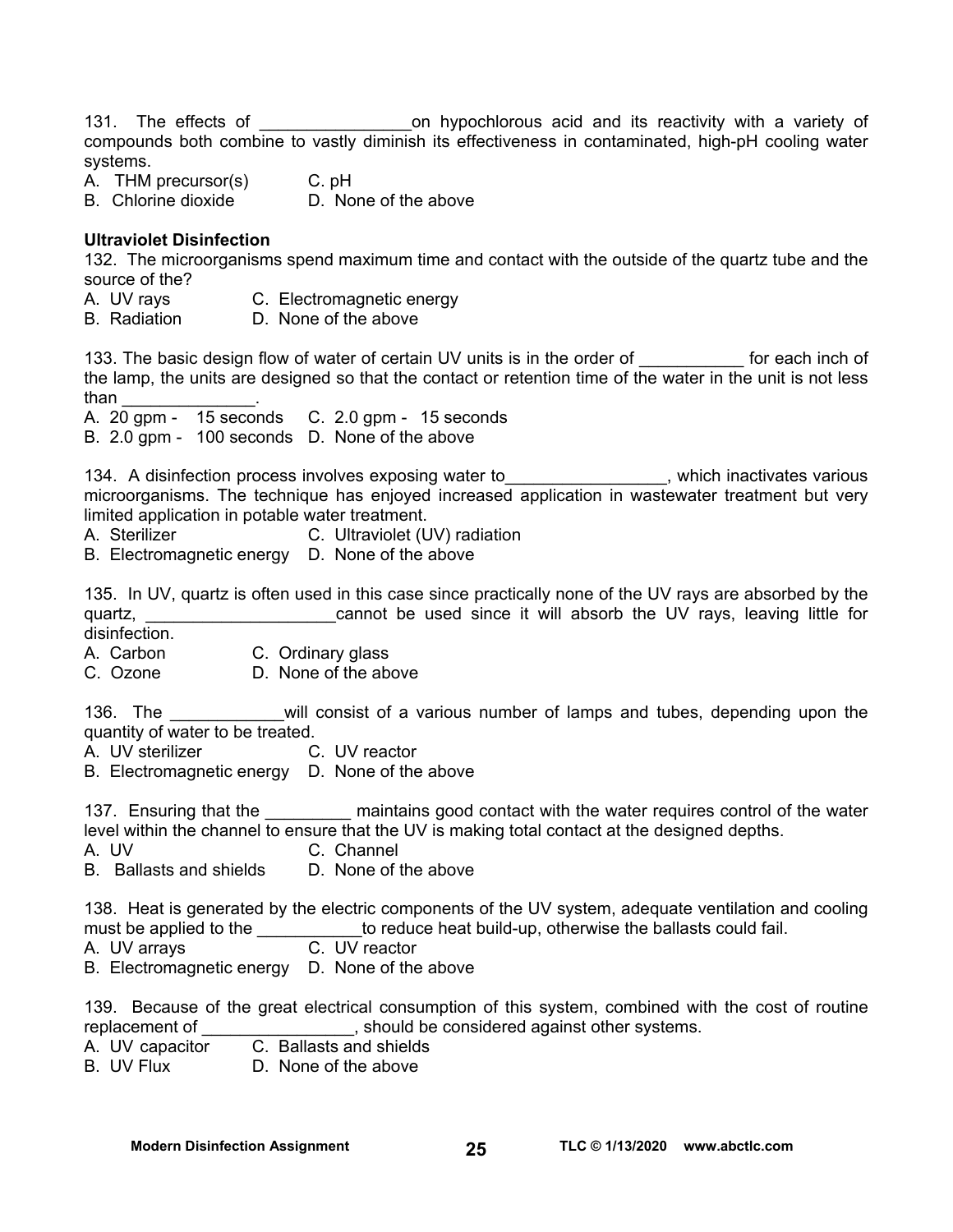140. Which term represents the transfer of electromagnetic energy from a mercury arc lamp to a pathogen's DNA material, thus affecting its ability to replicate itself?

- A. Transfer **C. Electromagnetic energy**
- B. UV disinfection D. None of the above

141. Which term represents the intensity being emitted, the length of time that the wastewater comes in contact with the UV radiation, and the arrangement of the UV reactor?

A. UV radiation C. CT

B. Disinfection D. None of the above

## **Strongest Oxidizing Agent**

142. Which compound is obtained by passing a flow of air or oxygen between two electrodes that are subjected to an alternating current in the order of 10,000 to 20,000 volts?

A. Liquid Ozone C. O<sub>2</sub>

B. Ozone D. None of the above

143. Ozone is a \_\_\_\_\_\_\_\_\_\_\_\_\_\_\_\_\_\_\_\_\_\_gas at room temperature.

A. Reddish C. Light blue

B. Yellowish D. None of the above

144. Ozone has a similar to that sometimes noticed during and after heavy electrical storms. In use, ozone breaks down into oxygen and nascent oxygen.

A. Self-policing pungent odor C. Pleasant odor of rain

B. H<sub>2</sub>S odor **D.** None of the above

145. Ozone does not form chloramines or **the summannity**, and while it may destroy some THMs, it may produce others when followed by chlorination.

- A. Carcinogens C. Oxygen and nascent oxygen
- B. THMs D. None of the above

146. Ozone falls into the same category as other disinfectants in that it can produce?

- A. Carcinogens C. Oxygen and nascent oxygen
- B. DBPs D. None of the above

147. It is the nascent oxygen that produces the high oxidation and disinfections, and even sterilization. Each water has its own  $\qquad \qquad$ , in the order of 0.5 ppm to 5.0 ppm. Contact time, temperature, and pH of the water are factors to be determined.

A. Nascent oxygen C. Ozone demand

B. THMs D. None of the above

148. Liquid Ozone is very unstable and can readily explode. As a result, it is not shipped and must be manufactured on-site.

A. True B. False

149. Ozone is a very effective disinfectant for both Giardia and viruses

A. True B. False

150. Ozone does not produce chlorinated byproducts (such as trihalomethanes) but it may cause an increase in such byproduct formation if it is fed ahead of free chlorine; ozone may also produce its own oxygenated byproducts such as  $Cl<sub>2</sub> + NH<sub>4</sub>$ .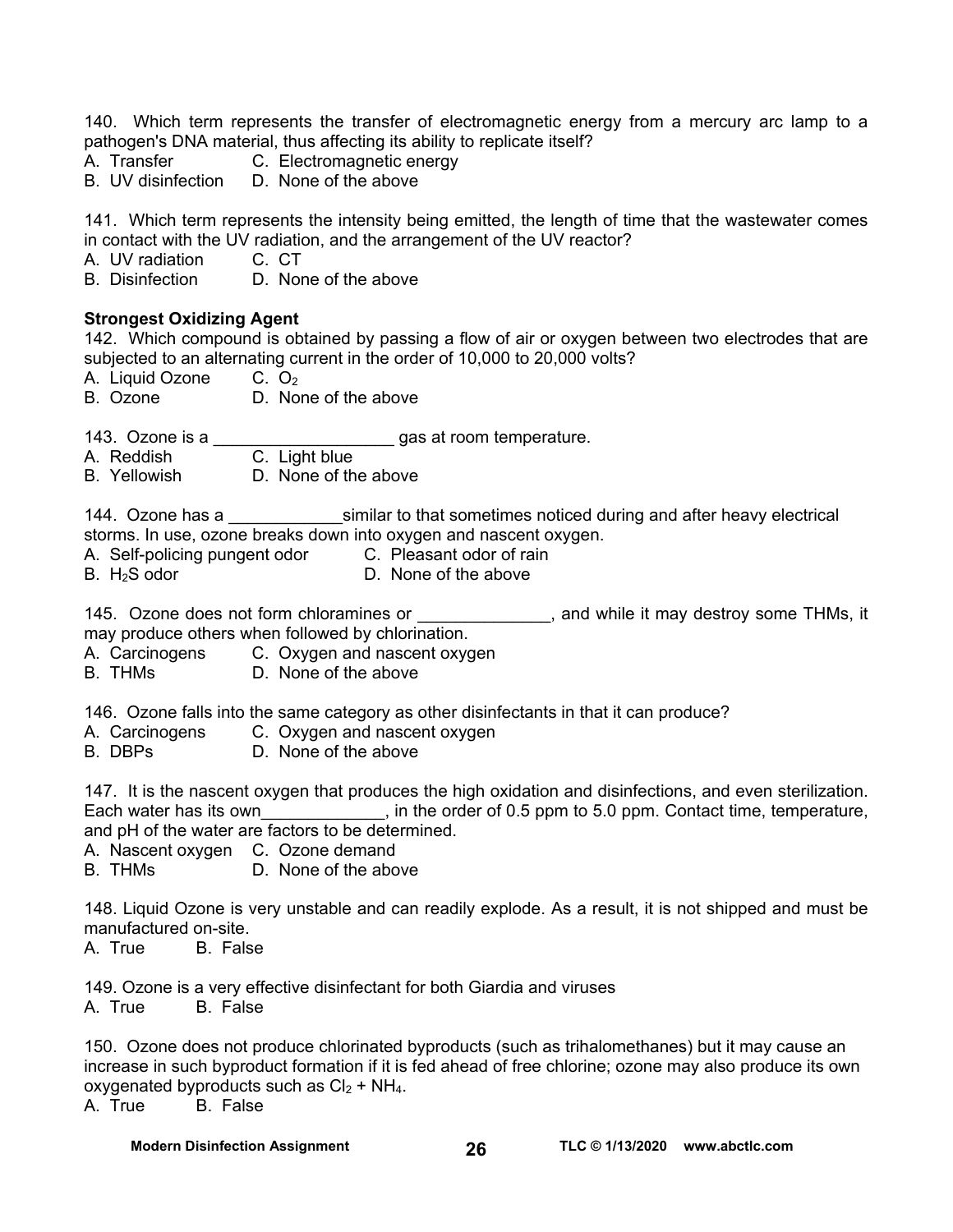151. Ozonation must include adequate ozone leak detection alarm systems, and an ozone off-gas destruction system.

A. True B. False

152. When determining Ozone CT (contact time) values must be determined for the ozone basin alone; an accurate **Exercise 20** must be obtained for the contact chamber, and residual levels.

A. Residual C. Contact time

B. T10 value D. None of the above

153. Ozone does not provide a system residual and should be used as a primary disinfectant only in conjunction with?

- 
- A. Dry sodium chlorite C. Free and/or combined chlorine
- B. Chlorine dioxide D. None of the above

## **Alternate Disinfectants Section Summary Chloramines**

154. It is recommended that Chloramine be used in conjunction with a stronger disinfectant. It is best utilized as a?

- A. Chloramine C. Stable distribution system disinfectant
- B. T10 value disinfectant D. None of the above

155. In the production of **Example 20** is the ammonia residuals in the finished water, when fed in excess of stoichiometric amount needed, should be limited to inhibit growth of nitrifying bacteria.

- 
- A. Dry sodium chlorite C. Ammonia residual(s)
- B. Chloramines D. None of the above

## **Chlorine Dioxide**

156. Which term provides good Giardia and virus protection but its use is limited by the restriction on the maximum residual of 0.5 mg/L CIO<sub>2</sub>/chlorite/chlorate allowed in finished water?

- A. Chlorinated byproducts C. Ammonia residual(s)
- B. Chlorine dioxide D. None of the above

157. If chlorine dioxide is being used as an oxidant, the preferred method of generation is to entrain this term or substance into a packed reaction chamber with a 25% aqueous solution of sodium chlorite  $(NaClO<sub>2</sub>)$ .

- A. Chloramine C. Chlorine dioxide
- B. Chlorine gas **D.** None of the above

158. According to the text, which chemical is explosive and can cause fires in feed equipment if leaking solutions or spills are allowed to dry out?

- A. Dry sodium chlorite C. Ammonia<br>B. Chlorine dioxide C. None of the
- D. None of the above

159. Chlorine dioxide may be used for either taste or odor control or as a?

- A. Chloramine C. Gas
- B. Pre-disinfectant D. None of the above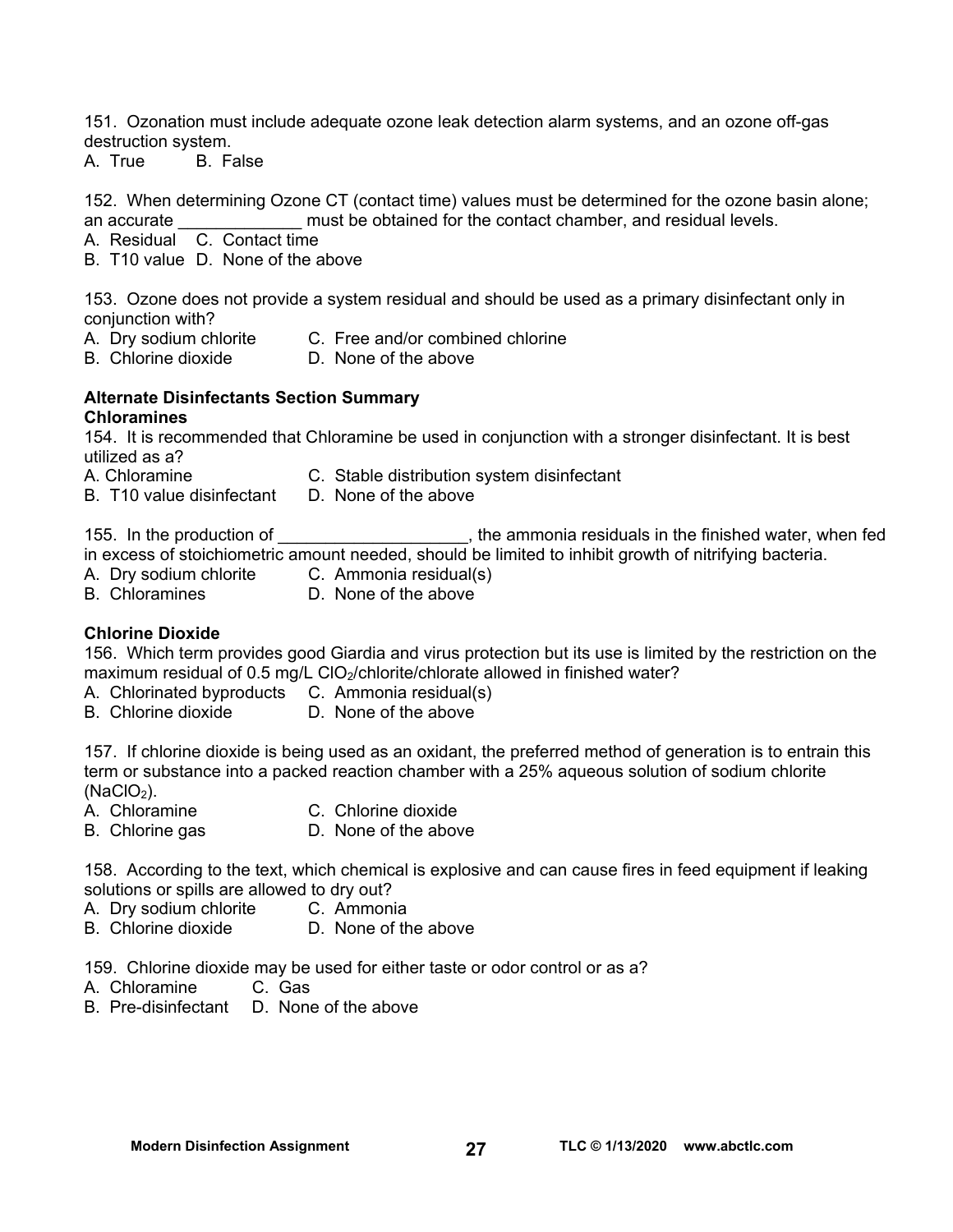## **Ozone**

160. Which term must be determined for the ozone basin alone; an accurate T10 value must be obtained for the contact chamber, residual levels measured through the chamber and an average ozone residual calculated?

- A. Ozone CT (Contact time) C. Free and/or combined chlorine
- B. Residual levels **D. None of the above**

161. Ozone may also be used as \_\_\_\_\_\_\_\_\_\_\_\_\_\_\_\_for removal of taste and odor, or may be applied as

- a pre-disinfectant.
- A. An oxidant C. System residual
- B. Reducer D. None of the above

# **Chlorine Section**

## **Chlorine Gas Appearance and Odor**

162. Chlorine is a greenish-yellow gas it will condense to an amber liquid at about F or at high pressures.

A. 32 degrees C. 29 degrees

B. -29.2 degrees D. None of the above

163. Lengthy exposures to chlorine gas may result in\_\_\_\_\_\_\_\_\_\_\_\_\_\_\_\_\_\_\_\_\_\_. Odor thresholds ranging from 0.08 to part per million (ppm) parts of air have been reported.

- A. Exposure to chlorine C. Olfactory fatigue
- B. Odor thresholds D. None of the above

## **Reactivity**

164. Cylinders of chlorine may burst when exposed to elevated temperatures. When there is Chlorine in solution, this forms?

- A. Hydrogen sulfide C. A corrosive material
- B. Oxomonosilane D. None of the above

165. What is formed when chlorine is in contact with combustible substances (such as gasoline and petroleum products, hydrocarbons, turpentine, alcohols, acetylene, hydrogen, ammonia, and sulfur), reducing agents, and finely divided metals?<br>A. Fires and explosions C. Moisture, s

- C. Moisture, steam, and water
- B. Odor thresholds D. None of the above

166. Chlorine reacts with hydrogen sulfide and water to form which substance?

- A. Hydrogen sulfide C. Chlorinates
- B. Hydrochloric acid **D.** None of the above

167. Chlorine is also incompatible with?

- A. Plastic C. Moisture, steam, and water
- B. Palladium D. None of the above

#### **Flammability**

168. When there is a fire that involves chlorine, the firefight should be fought downwind from the minimum distance possible.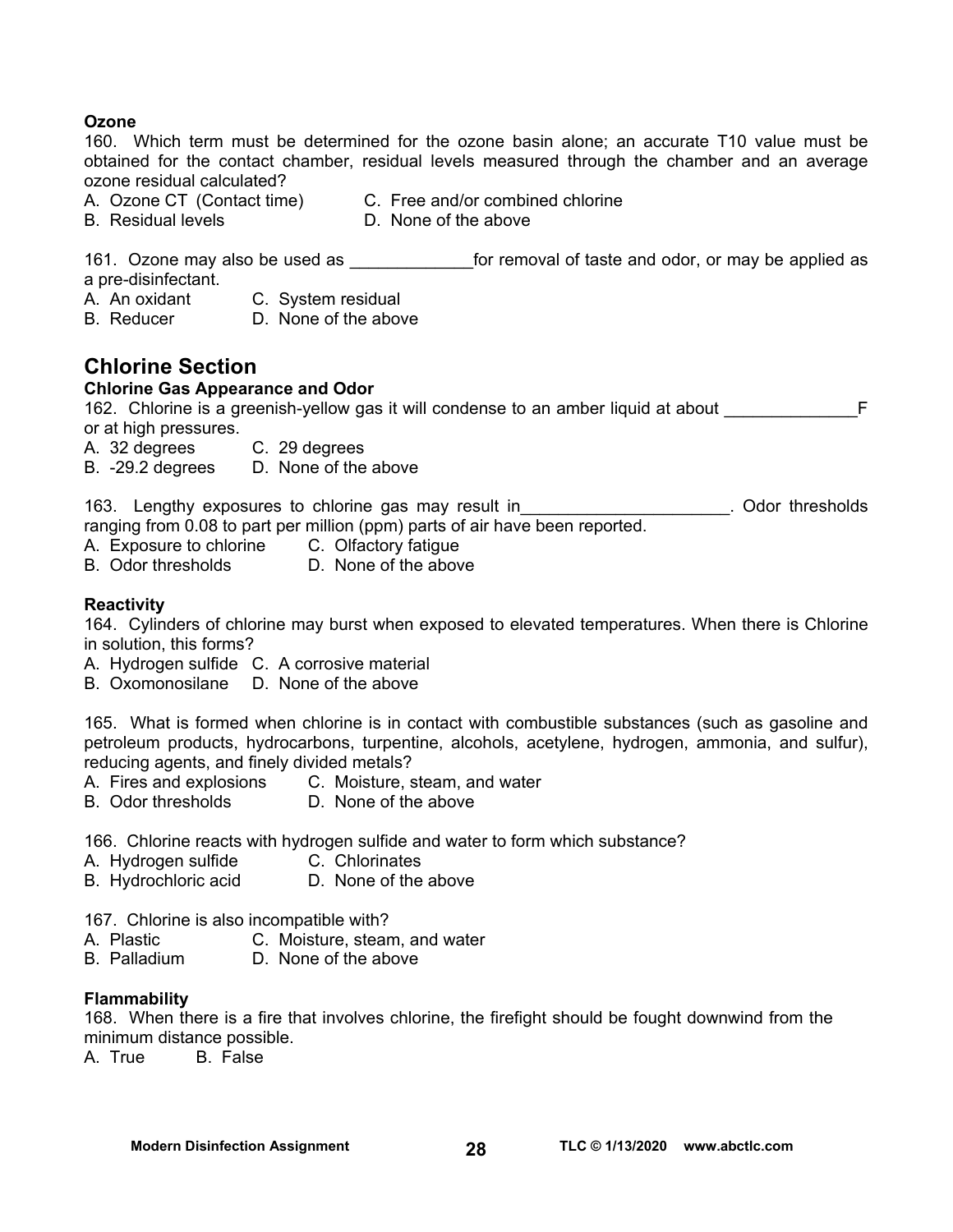169. Keep unnecessary people away; isolate the hazard area and deny entry. For a massive fire in a cargo area, use unmanned hose holders or monitor nozzles; if this is impossible, withdraw from the area and let the fire burn. Emergency personnel should stay out of low areas and Ventilate closed spaces before entering.

A. True B. False

## **What Happens to Chlorine When it Enters the Environment?**

170. When chlorine is released to soil, chlorine will react with moisture forming free unstable oxygen radicals.

A. True B. False

171. The hydrochloric acid will raise the pH of the water (makes it more basic).

A. True B. False

172. When released to air, chlorine will react with water to form hypochlorous acid and hydrochloric acid, which are easily removed from the atmosphere by generation of free oxygen radicals. A. True B. False

## **Chlorine Exposure Limits**

173. The current Occupational Safety and Health Administration (OSHA) permissible exposure limit (PEL) for chlorine is 10 PPM (3 milligrams per cubic meter  $(mg/m<sup>(3)</sup>)$ ) as a ceiling limit. A worker's exposure to chlorine shall at no time exceed this ceiling level.

A. True B. False

174. Chlorine's Physical and chemical properties: A yellowish green, nonflammable and liquefied gas with an unpleasant and irritating smell.

A. True B. False

175. OSHA PEL is?

- A. 10 PPM C. 1,000 PPM
- B. 1 PPM D. None of the above

176. Chlorine can be readily compressed into a clear, amber-colored liquid, a <br>
and a strong oxidizer.

- A. Combustible gas C. Noncombustible gas
- B. Combustible liquid D. None of the above

177. Liquid chlorine is about \_\_\_\_\_\_\_\_\_\_\_\_ times heavier than water and gaseous chlorine is about 2.5 times heavier than air.

- A. 1.5 C. 2.5
- B. 0.5 D. None of the above

178.  $Cl<sub>2</sub>$  IDLH is?

- A. 10 PPM C. 1,000 PPM
- B. 0.1 PPM D. None of the above

179.  $Cl<sub>2</sub>$  fatal exposure limit is?

A. 10 PPM C. 1,000 PPM

B. 0.1 PPM D. None of the above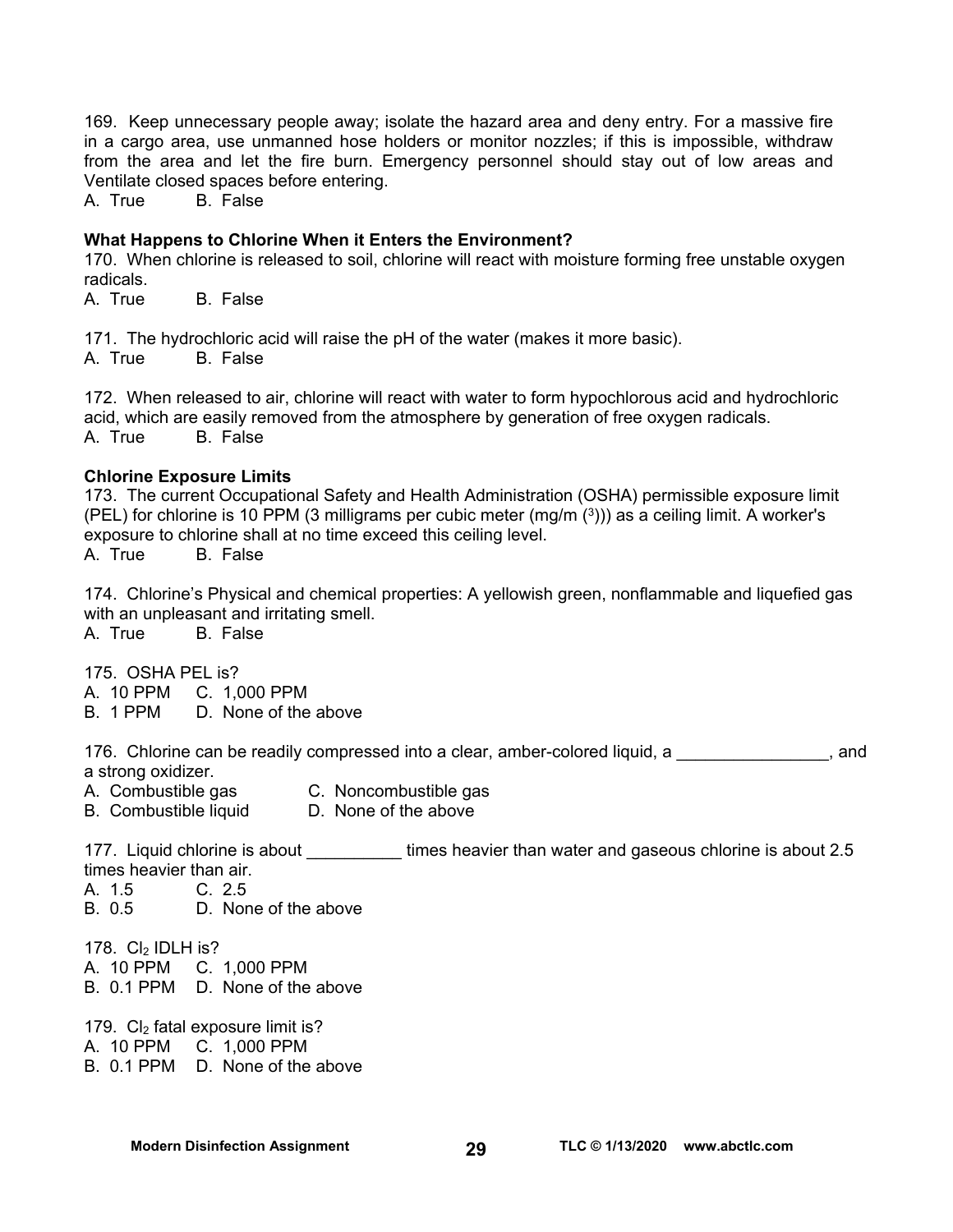## **Disinfectant Qualities**

180. Chlorine is so important in poultry processing that the US Department of Agriculture requires an almost constant chlorine rinse for much of the cutting equipment. In fact, no proven economical alternative to chlorine disinfection exists for use in Meat and poultry processing facilities.

A. True B. False

## **Properties**

181. Because it is highly reactive, chlorine is usually found in nature bound with other elements like sodium, potassium, and magnesium.

A. True B. False

182. In researching and synthesizing organic compounds some compounds that have at least one atom of the element carbon in their molecular structure. All living organisms, including humans, are composed of primarily of

A. Organic compounds C. Inorganic compounds

B. Abundant chemical elements D. None of the above

183. What is a largest reservoir of dissolved chlorine weathered from the continents and transported to the oceans by Earth's rivers?

A. Brine C. Ancient seawater

B. Seawater D. None of the above

184. Chemical elements have their own set of unique properties and chlorine is known as \_\_\_\_\_\_\_\_\_\_\_\_\_--so reactive, in fact, that it is usually found combined with other elements in the form of compounds.

- A. Synthesizing organic compound C. One of the most abundant chemical elements
- B. A very reactive element D. None of the above

185. Various states of chlorine includes when chlorine is isolated as a free element, chlorine is a greenish yellow gas, which is  $\qquad \qquad$  It turns to a liquid state at -34°C (-29°F), and it becomes a yellowish crystalline solid at -103°C (-153°F).

A. 2.5 times heavier than water C. 2.5 times heavier than air

B. 2.5 times lighter than air D. None of the above

## **Chlorine Gas Introduction**

186. When chlorine is added into the water stream, chlorine hydrolyzes into?

- A. HCL C. Hypochlorous acid (HOCl), and hydrochloric acid (HCl)
- B. Bromoform D. None of the above

187. When chlorine hydrolyzation occurs, it provides an active toxicant, entity which is pHdependent. In alkaline cooling systems, it readily dissociates to form the hypochlorite ion (OCl-).

- A. HCl C. The hypochlorate ion (OCl-)
- B. HOCl D. None of the above

188. In alkaline conditions, \_\_\_\_\_\_\_\_\_\_\_\_\_becomes the predominant species and lacks the biocidal efficacy of the non-dissociated form.<br>A. HCl C. OCI-

- C. OCL-
- B. HOCl D. None of the above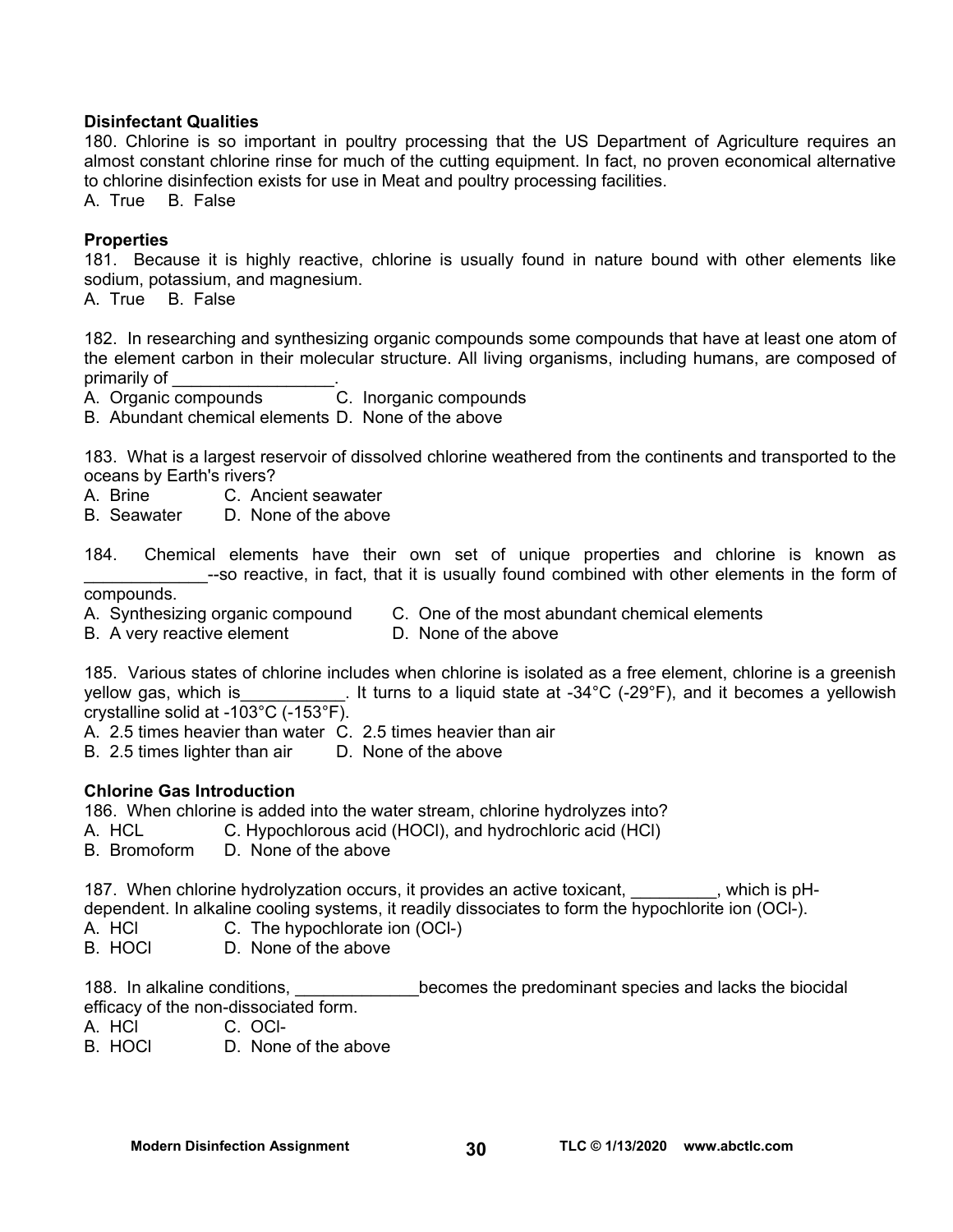189. Considerably more **construent** is present at a pH of 7.0 than at pH 8.5.

A. HCl C. OCl-

B. HOCl D. None of the above

190. Chlorine can be non-selective, making it very sensitive to contamination from either cooling water makeup or from in-plant process leaks. \_\_\_\_\_\_\_\_\_\_\_\_, organic acids and organic compounds, sulfides, iron and manganese all easily react with HOCl.

A. Ammonia C. Chlorine gas

B. Sodium hypochlorite D. None of the above

191. What is the term that best describes the amount of chlorine needed to react with contamination species and it must be satisfied before active HOCl is available to provide a free chlorine residual?

- A. Chlorine demand C. Total residual
- B. Hypochlorite ion (OCI-) D. None of the above

192. Which of the following removes alkalinity, pH depression and system corrosion could occur?

- A. HCl C. pH of 7.0 than at pH 8.5
- B. HOCl D. None of the above

193. The combination of high chlorine demand in process-contaminated systems and the dissociation process in alkaline systems creates the need for greater chlorine feed to obtain the same microbial efficacy. This results in a higher concentration of HCl in the cooling system. A. True B. False

194. The chloride ion (Cl- ) cannot damage or penetrate the passive oxide layer, leading to localized damage of the metal surface as does Hypochlorous acid (HOCl), and hydrochloric acid (HCl). A. True B. False

195. High chlorine concentrations have also been shown to directly attack traditional organic-based corrosion inhibitors. When these inhibitors are "deactivated," the metal surface would then be susceptible to corrosion. Process Safety Management (PSM) guidelines dictated by the U.S. Occupational Safety and Health Administration (OSHA), discharge problems related to Chlorinated organic compounds such as trihalomethane (THM), dezincification of admiralty brass and delignification of cooling tower wood are other significant concerns associated with the use of chlorine.

A. True B. False

## **Chlorine Gas**

## **Pathophysiology**

196. As far as chlorine safety and respiratory protection, the intermediate entity of chlorine accounts for its effect on the upper airway and the lower respiratory tract.

- A. Effects of Hydrochloric acid C. Water solubility
- B. Vapor from Chlorine gas D. None of the Above

197. Respiratory exposure to **the example in the system may be prolonged because its moderate water solubility may** not cause upper airway symptoms for several minutes.

- A. Hydrochloric acid C. Plasma exudation
- B. Chlorine gas **D. None of the Above**

198. The odor threshold for chlorine gas is approximately?

A. 0.3-0.5 parts per million (ppm) C. 3-5 parts per million (ppm)

B. 3 parts per million (ppm) D. None of the Above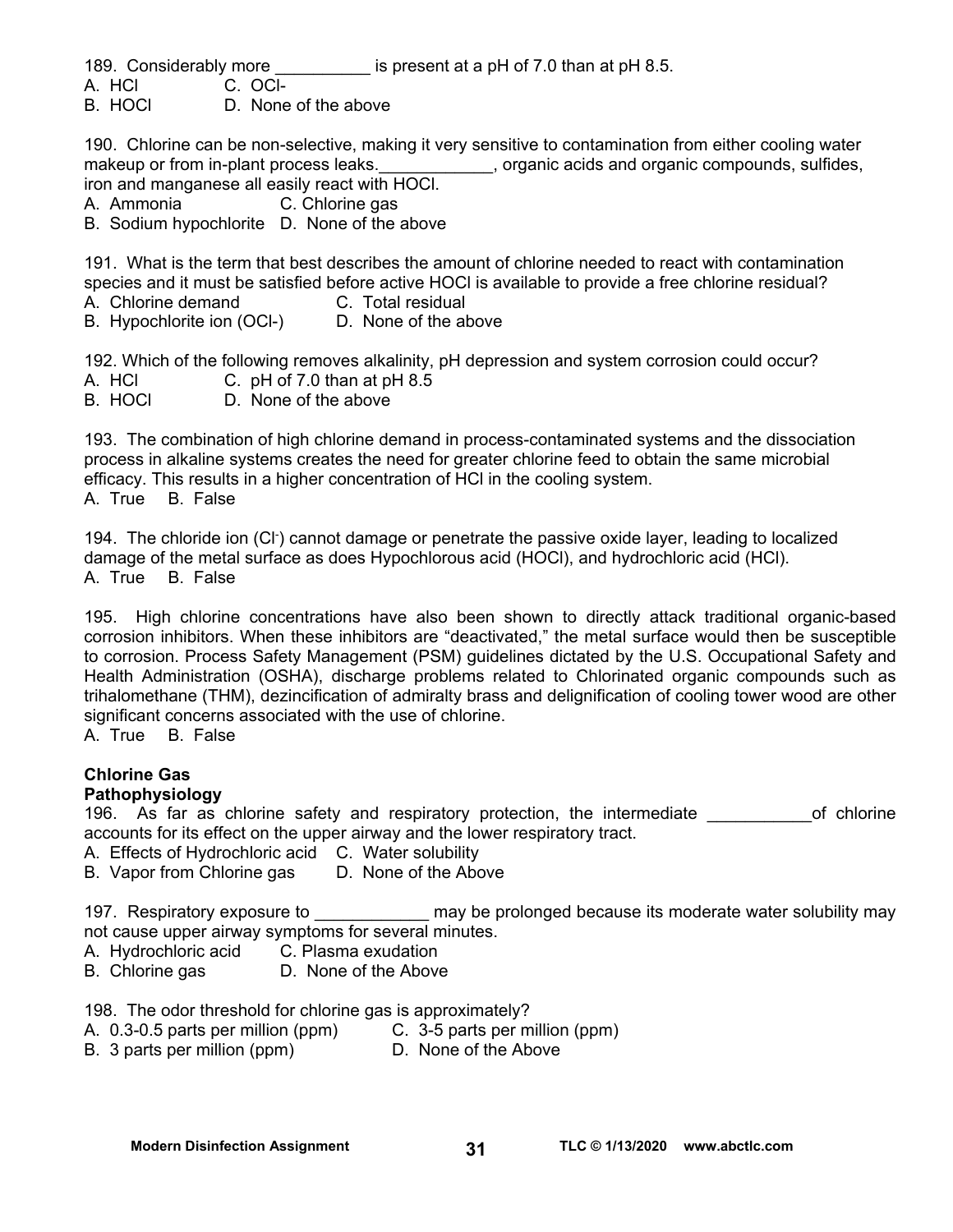## **Mechanism of Activity**

199. The mechanisms of cellular injury are believed to result from the oxidation of functional groups in cell components, from reactions with tissue water to form\_\_\_\_\_\_\_, and from the generation of free oxygen radicals.

- A. Generation of free oxygen radicals C. Hypochlorous and hydrochloric acid
- 
- B. Chlorine acid **D.** None of the above

## **Solubility Effects**

200. Which of the following is highly soluble in water?

- A. Hydrochloric acid C. Hypochlorous basic
- B.  $H_2SO_4$  D. None of the above
- 201. Because it is highly water soluble, Hypochlorous acid has an injury pattern similar to?
- A. Hydrochloric acid C. CO2
- B.  $H_2SO_4$  D. None of the above

202. Which of the following may account for the toxicity of elemental chlorine and hydrochloric acid to the human body?

- A. Hydrochloric acid C. Hypochlorous acid
- B.  $H_2SO_4$  D. None of the above

## **Early Response to Chlorine Gas**

203. If you mix ammonia with chlorine gas, this compound reacts to form\_\_\_\_\_\_\_\_\_\_\_.

- A. Chloramine gas C. Sulfuric gas
- B. Chlorine gas D. None of the Above

204. The early response to the odor threshold for chlorine depends on the (1) concentration of chlorine gas, (2) duration of exposure, (3) water content of the tissues exposed, and (4) individual susceptibility. A. True B. False

#### **Pathological Findings**

205. Chlorine is a highly reactive gas. A. True B. False

206. Chlorine gas is greenish yellow in color and very toxic. It is heavier than air and will therefore sink to the ground if released from its container. It is the toxic effect of Chlorine gas that makes it a good disinfectant, but it is toxic to more than just waterborne pathogens; it is also toxic to humans. It is a respiratory irritant and it can also irritate skin and mucus membranes.

A. True B. False

207. Chlorine gas is sold as a compressed liquid, which is amber in color. Chlorine, as a solid, is heavier (less dense) than water. If the chlorine liquid is released from its container it will quickly return back to its liquid state.

A. True B. False

208. Chlorine gas is the most expensive form of chlorine to use. The typical amount of chlorine gas required for water treatment is 1-16 mg/L of water. Different amounts of chlorine gas are used depending on the quality of water that needs to be treated. If the water quality is good, a higher concentration of chlorine gas will be required to disinfect the water if the contact time cannot be increased.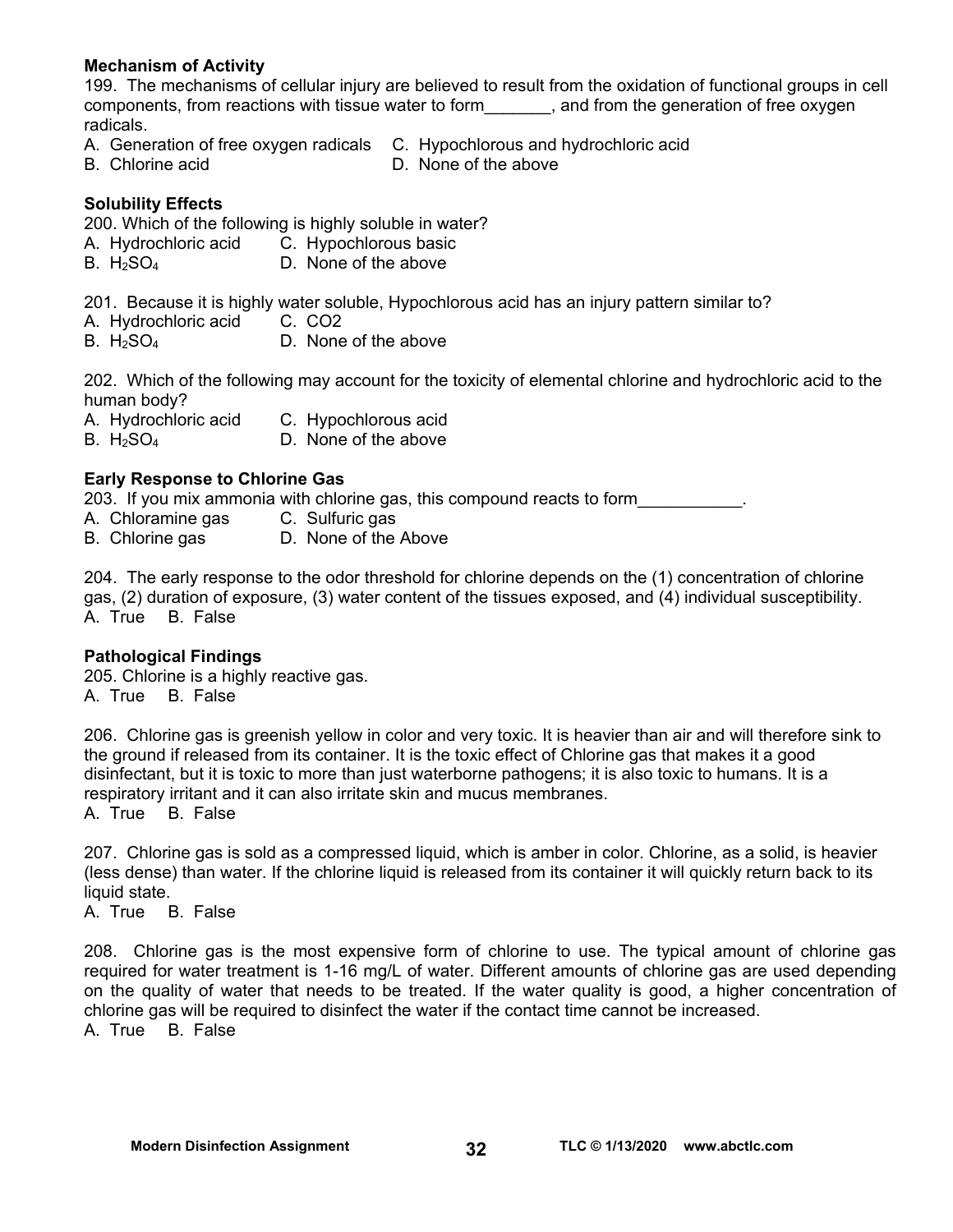#### **Chlorine's Effectiveness**

209. The effectiveness of chlorination depends on the electronic of the water, the concentration of the chlorine solution added, the time that chlorine is in contact with the organism, and water quality.

- A. Chlorine residual C. Breakpoint
- B. Chlorine demand D. None of the above

210. Chlorine may not be accessible for disinfection because \_\_\_\_\_\_\_\_\_\_\_\_\_\_ in the water (like iron, manganese, hydrogen sulfide, and ammonia).

- 
- A. pH increases C. Required contact time<br>B. Part of it combines with other chemicals D. None of the above
- B. Part of it combines with other chemicals

211. The amount of chlorine required to attain disinfection and that reacts with the other chemicals is the?

- A. Chlorine residual C. Free chlorine residual
- B. Chlorine demand D. None of the above

212. Which term is used when disinfection decreases, as the concentration of the chlorine increases?

- A. Breakpoint C. Required contact time
- B. Chlorine level D. None of the above

213. Chlorination is more effective as?

- A. Water temperature increases C. Water cools down
- B. Chlorine demand increases D. None of the above

214. Chlorination becomes more alkaline and is less effective as the?

- A. Water's pH increases C. Required contact time is maximized
- B. Water quality increases D. None of the above

215. Chlorination is less effective in?

- A. Clear water C. Day time
- B. Cloudy (turbid) water D. None of the above

216. By adding a little more chlorine to what is already sufficient, this action will generally result in  $\frac{1}{\mathsf{A}}$  of increases that can be measured easily.

- C. Required contact time
- B. A free chlorine residual D. None of the above

## **Potent Germicide**

217. Chlorine disinfectants can lower the level of many disease-causing microorganisms in drinking water to almost immeasurable levels.

A. True B. False

218. Chlorine is added to drinking water to destroy pathogenic (disease-causing) organisms. It can be applied in several forms: sodium hypochlorite solution, elemental chlorine (chlorine gas) and dry calcium hypochlorite.

A. True B. False

219. One pound of elemental chlorine delivers approximately as much example as one gallon of sodium hypochlorite (12.5% solution) or approximately 1.5 pounds of calcium hypochlorite (65% strength).

- A. Free available chlorine C. Particular applications
	-
- 
- B. Total chlorine D. None of the above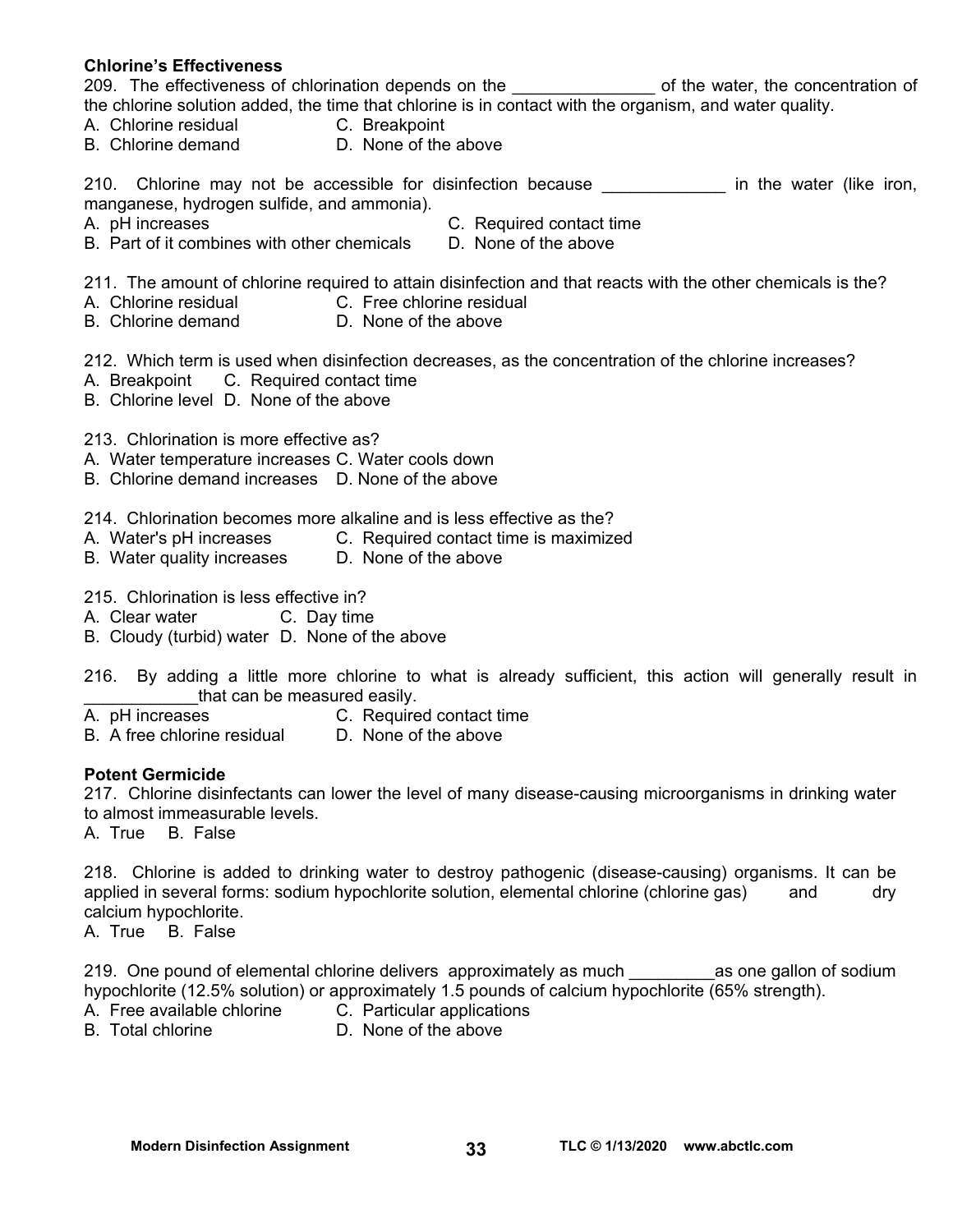220. While any of these forms of chlorine can effectively disinfect drinking water, each has distinct advantages and limitations for **Exercise 20** Almost all water systems that disinfect their water use some type of chlorine-based process, either alone or in combination with other disinfectants.

- A. Free available chlorine C. Particular applications
	-
- 
- B. Total chlorine D. None of the above

## **Taste and Odor Control**

221. Chlorine disinfectants reduce many disagreeable tastes and odors. Chlorine oxidizes many naturally occurring substances such as  $\qquad \qquad$ , sulfides and odors from decaying vegetation.

- 
- A. Hydrogen sulfide C. Slime bacteria, molds and algae
- B. Foul-smelling algae secretions D. None of the above

## **Biological Growth Control**

222. Chlorine disinfectants eliminate **that commonly grow in water supply reservoirs**, on the walls of water mains and in storage tanks.

- A. Hydrogen sulfide C. Slime bacteria, molds and algae
- B. Foul-smelling algae secretions D. None of the above

## **Chemical Control**

223. Chlorine disinfectants destroy \_\_\_\_\_\_\_\_\_\_\_ (which has a rotten egg odor) and remove ammonia and other nitrogenous compounds that have unpleasant tastes and hinder disinfection. They also help to remove iron and manganese from raw water.

- A. Hydrogen sulfide C. Slime bacteria, molds and algae
- B. Algae secretions D. None of the above

## **Water Treatment**

224. Generally speaking, water is treated to render it suitable for human use and consumption. While the primary goal is to produce a biologically (disinfected) and chemically safe product, other objectives also must be met, including: no objectionable taste or odor; entity and chemical stability.

- A. Low levels of color and turbidity C. Chemical or biological contamination
- B. Sediments **D.** None of the above

225. Surface water typically presents a greater treatment challenge than groundwater, which is naturally filtered as it percolates through?

- A. Low levels of color and turbidity C. Chemical or biological contamination
- 
- B. Sediments **D. None of the above**
- **Water Distribution**
- 226. In the event of a significant intrusion of pathogens resulting, for example, from a broken water main, the level of the average "<br>
"will be insufficient to disinfect contaminated water. In such cases, it is the monitoring of the sudden drop in the chlorine residual that provides the critical indication to water system operators that there is a source of contamination in the system.
- A. Chlorine residual C. Breakpoint Chlorination
- B. Potential threats **D. None of the above**

## **The Challenge of Disinfection Byproducts**

227. Which of the following happens when chlorine and other disinfectants react with natural organic matter in water?

- 
- A. Microbial contamination C. Chemical compounds formed unintentionally
- 
- B. Treatment barrier D. None of the above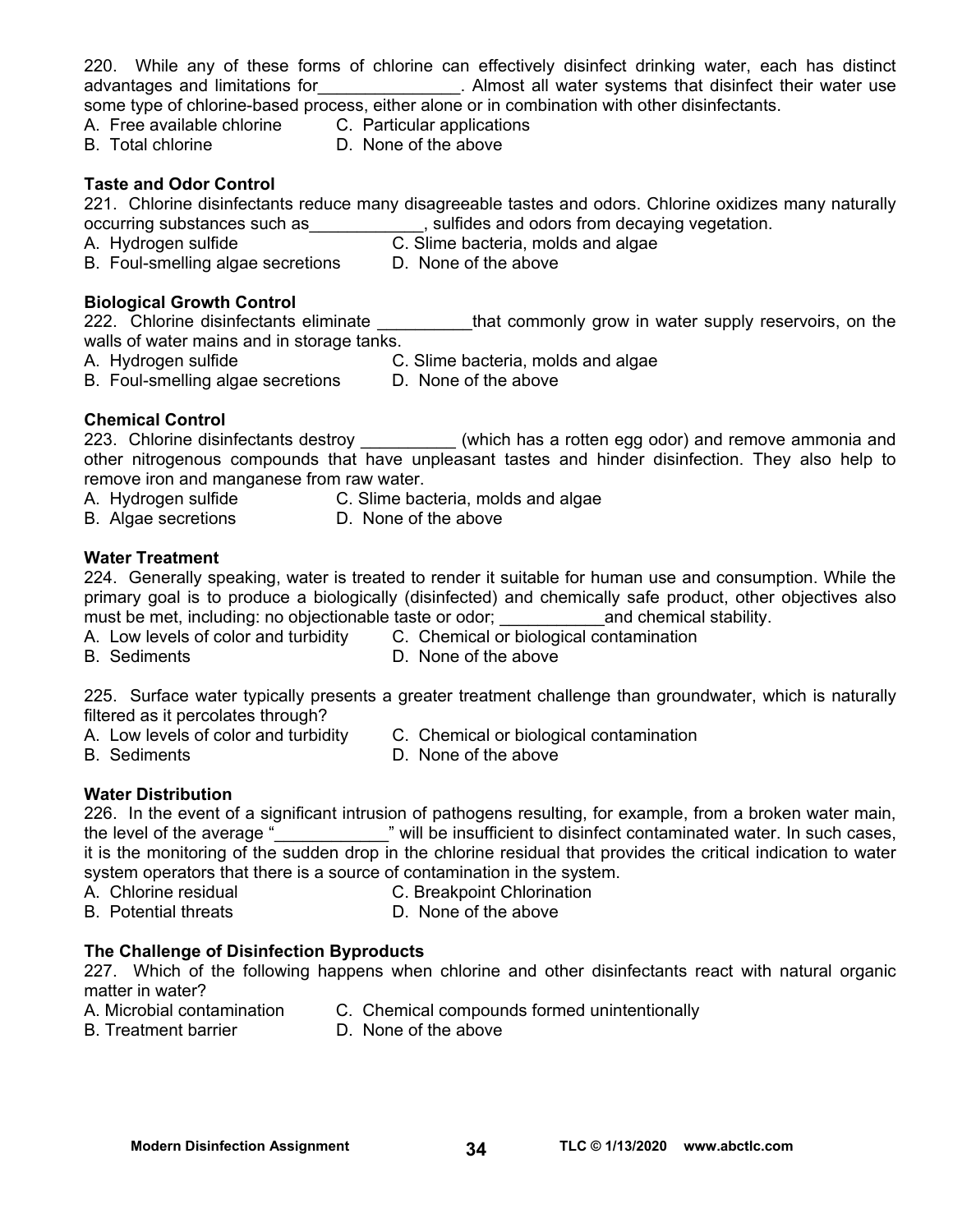228. While the available evidence does not prove that **the in-marking water cause adverse** health effects in humans, high levels of these chemicals are certainly undesirable. Cost-effective methods to reduce DBP formation are available and should be adopted where possible.

A. Critical assets C. Vulnerability assessments

B. DBPs D. None of the above

## **Chlorine and Water System Security**

229. With passage of the Public Health Security and Bioterrorism Response Act of 2002, Congress required community water systems to assess their vulnerability to a terrorist attack and other intentional acts. As part of these vulnerability assessments, systems assess?

A. Microbial contamination C. The transportation, storage and use of treatment chemicals<br>B. Cost-effective methods D. None of the above

B. Cost-effective methods

230. These treatment chemicals are both inert and potential barriers.

A. True B. False

231. The prospect of a terrorist attack has forced all water systems, large and small, to re-evaluate and upgrade chlorination effectiveness procedures.

A. True B. False

232. Water systems using elemental chlorine, in particular, must determine whether existing protection systems are adequate. If not, they must consider additional measures to reduce the likelihood of an attack or to mitigate the?

A. Potential consequences C. Critical assets

- 
- 
- B. Potential threats D. None of the above

233. Which of the following in no way guarantees safety from biological attacks?

- A. Inert and potential barriers C. Conventional treatment barriers
- B. Potential problems D. None of the above

## **Chlorination Chemistry**

234. The hypochlorite ion is a much weaker disinfecting agent than Hypochlorous acid , about 100 times less effective.

A. True B. False

235. Under normal water conditions, hypochlorous acid will also chemically react and break down into the hypochlorite ion.

A. True B. False

236. pH and temperature affect the ratio of hypochlorous acid to hypochlorite ions. As the temperature is decreased, the \_\_\_\_\_\_\_\_\_\_\_\_\_\_\_\_\_\_\_\_\_\_increases.

C. Ratio of hypochlorous acid

B. Free chlorine residual D. None of the above

237. The disassociation of chlorine gas

(OCI - ): HOCI H  $^+$  + OCI  $^-$  Also expressed HOCI  $\rightarrow$  H  $^+$  + OCI  $^-$ 

(hypochlorous acid) (hydrogen) (hypochlorite ion)

A. True B. False

238. All three forms of chlorine produce sodium hypochlorite when added to water.

A. True B. False

239. Hypochlorous acid is a strong acid but a weak disinfecting agent. The amount of hypochlorous acid depends on the pH and temperature of the water.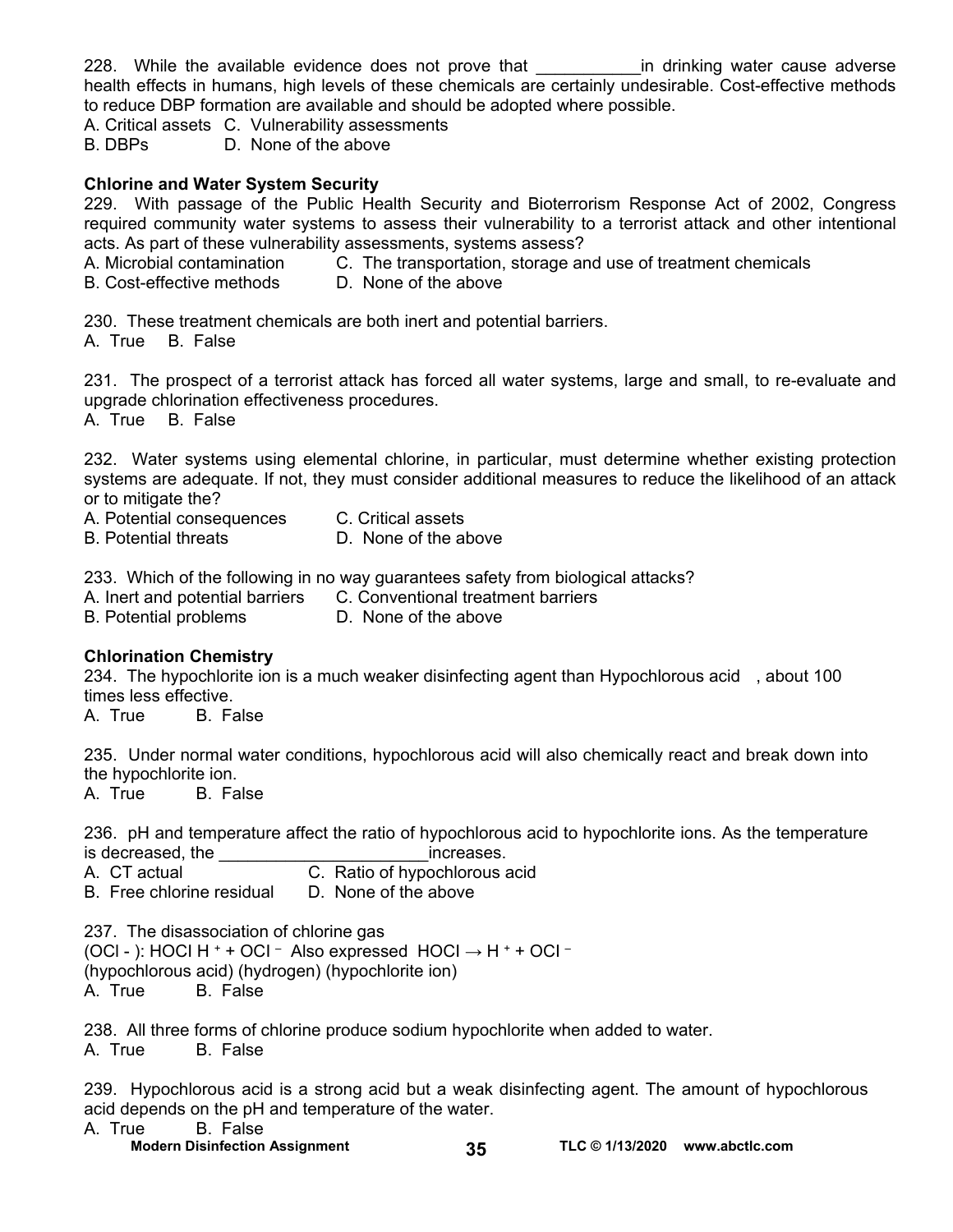| 240. Temperature plays a small part in the acid ratio. Although the ratio of ___________<br>is<br>greater at lower temperatures, pathogenic organisms are actually harder to kill.<br>A. Hypochlorous acid C. Total chlorine<br>B. Chlorine Demand D. None of the above                                                                                                            |
|------------------------------------------------------------------------------------------------------------------------------------------------------------------------------------------------------------------------------------------------------------------------------------------------------------------------------------------------------------------------------------|
| 241. If all other things were equal, _________ and a lower pH are more conducive to chlorine<br>disinfection.<br>A. Lower alkali C. Lower water temperature<br>B. Higher water temperatures D. None of the above                                                                                                                                                                   |
| <b>Types of Residual</b><br>242. Total chlorine residual = free $+$<br>A. Chlorine demand C. Combined chlorine residual<br>B. Free chlorine D. None of the above                                                                                                                                                                                                                   |
| 243. In water, there are always other substances (interfering agents) such as iron, manganese,<br>turbidity, etc., which will combine chemically with the chlorine, this is called the?<br>A. Chlorine demand C. Combined chlorine residual<br>B. Free chlorine D. None of the above                                                                                               |
| 244. According to the text, once chlorine molecules are combined with these interfering agents, they<br>are not capable of disinfection. ________________ is much more effective as a disinfecting agent.<br>A. Chlorine demand C. Combined chlorine residual<br>B. Free chlorine D. None of the above                                                                             |
| 245. Either a total or a $\frac{\ }{C}$ can be read when a chlorine residual test is taken,<br>A. Chlorine demand C. Combined chlorine residual<br>B. Free chlorine residual D. None of the above                                                                                                                                                                                  |
| 246. Which of the following is a much stronger disinfecting agent, therefore, most water regulating<br>agencies will require that your daily chlorine residual readings be of free chlorine residual?<br>A. Chlorine demand C. Combined chlorine residual<br>B. Free chlorine residual D. None of the above                                                                        |
| 247. Which of the following terms is where the chlorine demand has been satisfied, and any additional<br>chlorine will be considered free chlorine?<br>A. Chlorine residual<br>C. Break-point chlorination<br>D. None of the above<br>B. "CT" disinfection concept                                                                                                                 |
| <b>Residual Concentration/Contact Time (CT) Requirements</b><br>Since monitoring for very low levels of pathogens in treated water is analytically very difficult,<br>248.<br>utilizing the <u>seconomential</u> is recommended to demonstrate satisfactory treatment.<br>A. Chlorine residual<br>C. Break-point chlorination<br>B. "CT" disinfection concept D. None of the above |
| 249. Which of the following term = Concentration (mg/L) x Time (minutes)                                                                                                                                                                                                                                                                                                           |

- 
- A. CT C. TC<br>B. #C D. No D. None of the above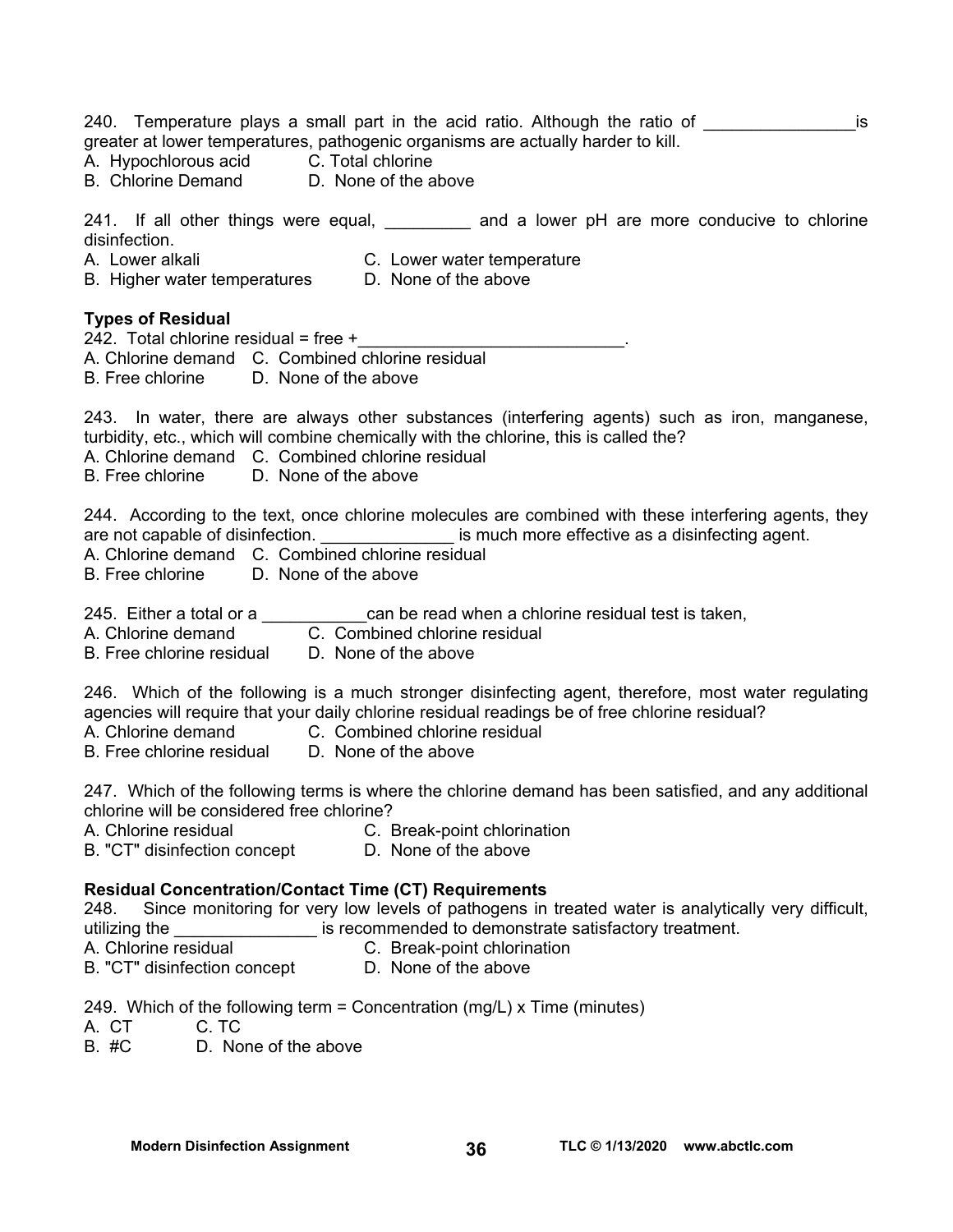250. When changing the  $Cl<sub>2</sub>$  cylinder, clean with wire brush if necessary. If the valve face is smooth, clean proceed with hooking up the cylinder. Check the inlet face of the \_\_\_\_\_\_\_\_\_\_\_\_ and clean if necessary.

- A. Fusible plug C. Chlorinator
- B. Chlorine cylinder D. None of the above

251. What is the best term that describes chlorine addition of chlorine at the plant headworks or prior to other water treatment or groundwater production processes and mainly used for disinfection and control of tastes, odors, and aquatic growth?

- A. Post-chlorination C. Pre-chlorination
- B. Chlorine Demand D. None of the above

252. What term best describes the sum of free and combined chlorine?

- A. Disinfection C. Total Chlorine
- B. Free chlorine D. None of the above

253. When chlorinating most potable water supplies, total chlorine is essentially equal to since the concentration of ammonia or organic nitrogen compounds (needed to form combined chlorine) will be very low.

- A. The amount of chlorine C. Free chlorine
- B. Chlorine Demand D. None of the above

254. What term best describes the residual chlorine existing in water in chemical combination with ammonia or organic amines that can be found in natural or polluted waters?

- A. Combined chlorine C. Breakpoint chlorination
- B. Free chlorine D. None of the above

255. Ammonia is sometimes deliberately added to chlorinated public water supplies to provide?

- A. Inorganic chloramines C. Increase pH value
- B. Chlorine Demand D. None of the above

256. What term best describes the concentration of residual chlorine in water present as dissolved gas  $(Cl_2)$ , hypochlorous acid (HOCI), and/or hypochlorite ion  $(OCl<sub>-</sub>)$ ?<br>A. Disinfection  $C$ . Total chlorine residual

- 
- **C.** Total chlorine residual
- B. Free chlorine D. None of the above

257. What term best describes the minimum amount of chlorine needed to react in a water purification system; used as a monitoring measurement by system operators?

- 
- A. Chlorination **C. Total chlorine**<br>B. Chlorine Demand D. None of the a D. None of the above

258. What term best describes the concentration of chlorine in the water after the chlorine demand has been satisfied?

- 
- A. Chlorine Residual C. Breakpoint chlorination
- 
- B. Free chlorine D. None of the above

259. \_\_\_\_\_\_\_\_\_\_\_\_\_\_\_\_\_\_\_\_\_\_\_\_\_\_\_\_\_\_\_\_ which includes both the free and combined or chemically bound chlorine residuals.

- A. Disinfection C. Total chlorine residual
- B. Free chlorine D. None of the above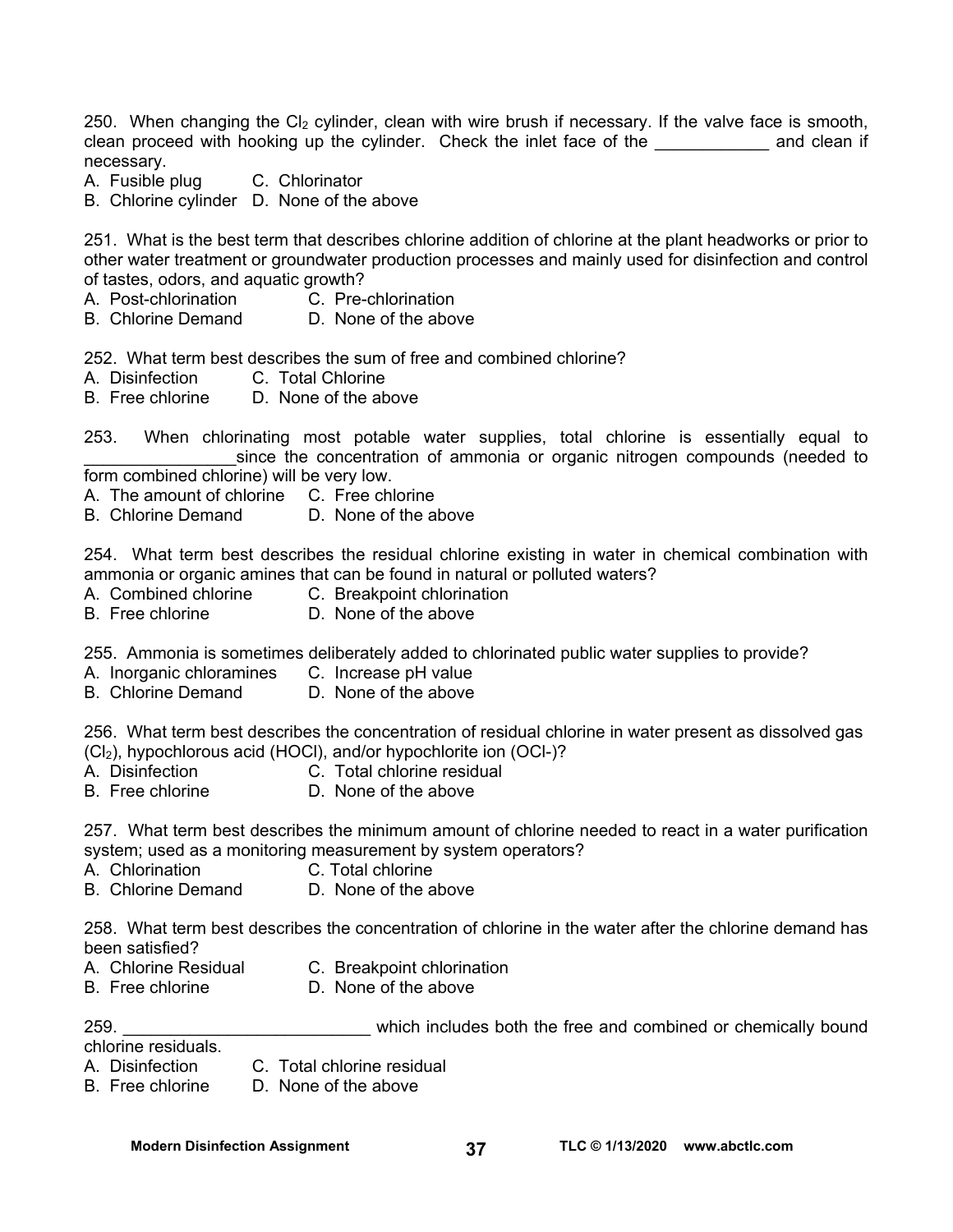260. What term best describes the addition of chlorine after a process or adding chlorine downstream to meet a Demand in the system?

- A. Post-chlorination C. Pre-chlorination
- B. Chlorine Demand D. None of the above

261. Solid chlorine is about 10 times heavier than water and gaseous chlorine is about 200 times heavier than air.

A. True B. False

## **Sodium Hypochlorite Exposure**

262. There is no threshold value for to sodium hypochlorite exposure. Various health effects occur after exposure to sodium hypochlorite. People are exposed to sodium hypochlorite by inhalation of aerosols. This causes coughing and a sore throat. After swallowing sodium hypochlorite, the effects are stomachache, a burning sensation, coughing, diarrhea, a sore throat and vomiting. Sodium hypochlorite on skin or eyes causes redness and pain.

A. True B. False

263. After prolonged exposure, the skin can become sensitive. Sodium hypochlorite is poisonous for water organisms. It is mutagenic and very toxic when it comes in contact with Ammonium salts.

A. True B. False

## **Routes of Exposure**

#### **Inhalation**

264. Chlorine is lighter than air and may cause asphyxiation in poorly ventilated, enclosed, or highlying areas.

A. True B. False

#### **Ingestion**

265. Metabolic acidosis is rare, but has been reported following the ingestion of?

- A. Hypochlorous Acid (HOCl) C. Sodium and calcium
- B. Household bleach D. None of the above

#### **Sources/Uses**

266. Which compounds are manufactured by the chlorination of sodium hydroxide or lime?

- A. Sodium hypochlorite C. Hypochlorite solutions, powder, or concentrated vapor
- B. Sodium and calcium hypochlorite D. None of the above
- 267. Which compounds are used primarily as oxidizing and bleaching agents or disinfectants? They are components of commercial bleaches, cleaning solutions, and disinfectants for drinking water and
- waste water purification systems and swimming pools.
- 
- A. Sodium hydroxide or lime C. Sodium and calcium hypochlorite
- B. Hydrochlorite solutions **D. None of the above**

#### **Calcium Hypochlorite Section**

268.Which of the following substances comes in two forms: powder and tablets?

- A. Calcium hypochlorite C. Sodium hypochlorite
	-
- B. Hypochlorous Acid (HOCI) D. None of the above
-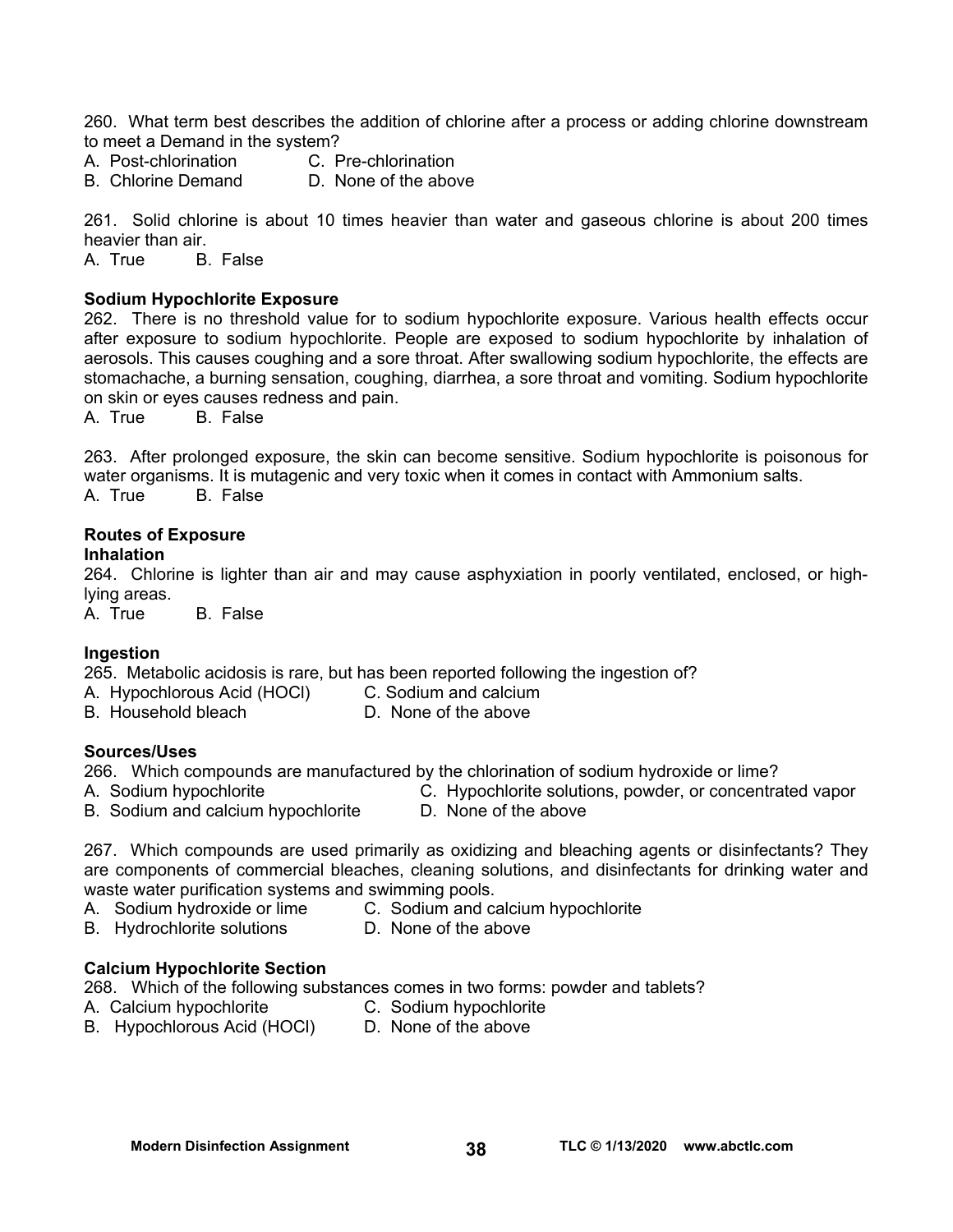269. Sodium hypochlorite is generally available as a white powder, pellets, or flat plates; sodium hypochlorite is usually a greenish yellow, aqueous solution, although not flammable, they may react explosively.<br>A. True

**B.** False

270. Calcium hypochlorite decomposes in water to release chlorine and oxygen; sodium hypochlorite solutions can react with acids or ammonia to release chlorine or chloramine. A. True B. False

## **Description**

271.Solid chlorine stands alone as the safest form of chlorine disinfection.

A. True B. False

272. Solid chlorine requires only minimal safety equipment for handling; users can breathe easy knowing our tablets are safe for both people and the environment.

A. True B. False

273. Because of solid chlorine, the elimination of costly scrubbers, containment, or hazard response capability, guarantees lower initial costs and reduced operating expense.

**B.** False

274. Sodium hypochlorite is generally available as a white powder, pellets, or flat plates. It decomposes readily in water or when heated, releasing oxygen and chlorine. It has a strong chlorine odor, but odor may not provide an adequate warning of hazardous concentrations. A. True B. False

275. Calcium hypochlorite is flammable, and acts as an oxidizer with combustible material and does not react explosively with ammonia, amines, or organic sulfides.

A. True B. False

## **Accuracy**

276. Which compound's strengths vary so widely and are mostly unknown (the container usually says "less than 5%") that it is impossible to make up accurate in-use solutions without access to laboratory equipment?

A. Liquid chlorine C. Calcium hypochlorite

B. Solid chlorine D. None of the above

## **Effectiveness**

277. Liquid Sodium hypochlorite and chlorine tablets produce Hypochlorous acid (HOCl) and?

- A. Calcium hypochlorite C. Hypochlorite ion (OCl-) in solution
- B. Oxygen D. None of the above

278. The ratio of Hypochlorous Acid to **Example 278.** The ratio of Hypochlorous Acid to

A. Calcium hypochlorite C. Hypochlorite ion

B. Hypochlorous Acid (HOCI) D. None of the above

## **Comparison**

279. Which substance is comparable to sodium dichloroisocyanurate (NaDCC) is their neutralization by organic matter.

- A. Hypochlorous Acid C. Sodium hypochlorite (NaOCl)
- B. Chloramine D. None of the above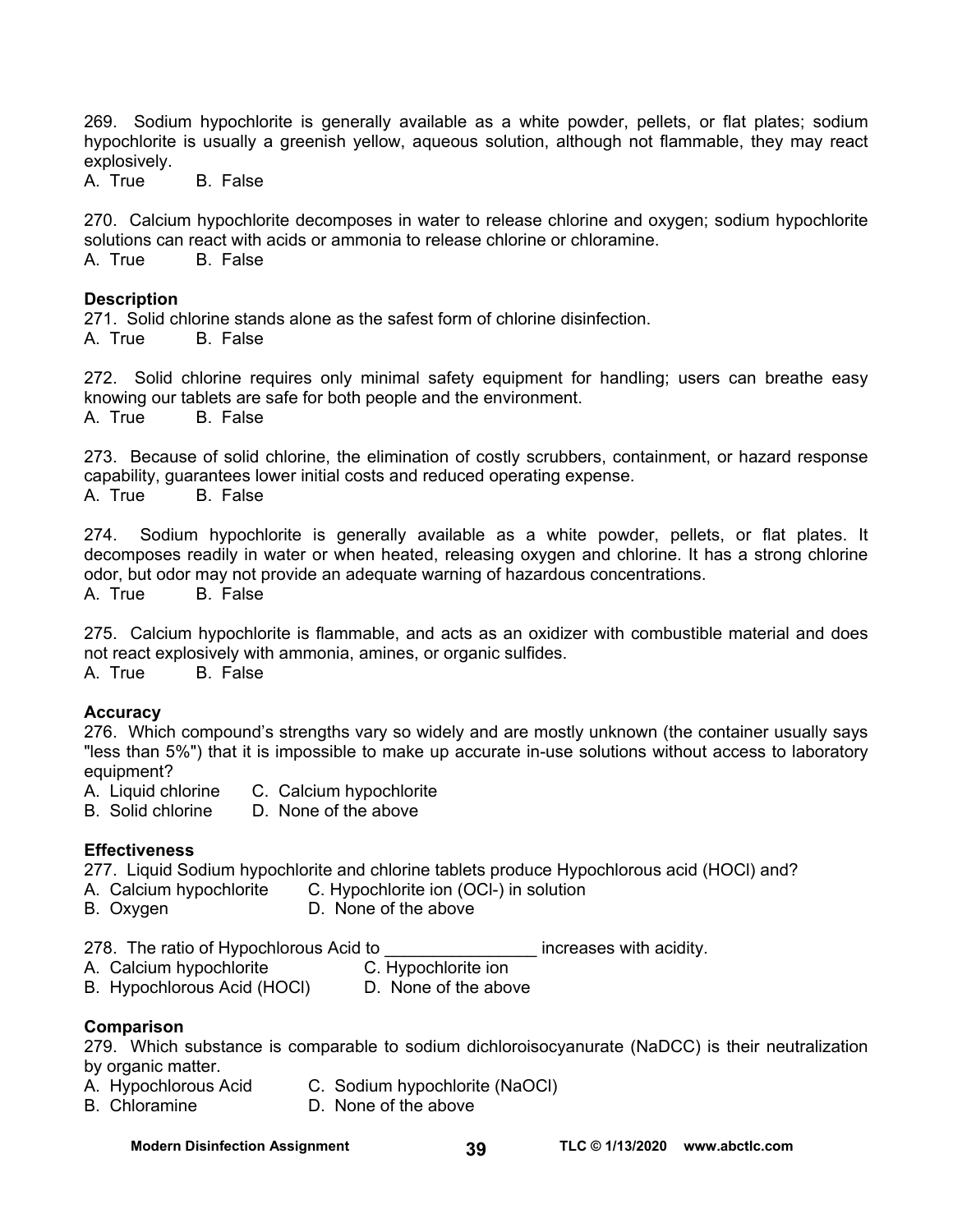280. If there is a high concentration of organic material present, NaDCC will be very much more effective than?

- A. Calcium hypochlorite C. NaOCL
- B. Oxygen and chlorine D. None of the above

281. Hypochlorite powder, solutions, and vapors are irritating and corrosive to the eyes, skin, and respiratory tract.

A. True B. False

282. Ingestion and skin contact with hypochlorite powder, solutions, and vapors produces injury to any exposed tissues.

A. True B. False

283. Exposure to gases released from hypochlorite powder, solutions, and vapors may cause burning of the eyes, nose, and throat; cough as well as constriction and edema of the airway and lungs can occur.

A. True B. False

## **Sodium Hypochlorite Solutions**

284. Sodium hypochlorite solutions liberate the Toxic gases chlorine or chloramine if mixed with acid or ammonia (this can occur when bleach is mixed with another cleaning product). Thus, exposure to hypochlorite may involve exposure to these gases.

A. True B. False

## **Potential Sequelae**

285.Exposure to toxic gases generated from hypochlorite solutions can lead to reactive airways dysfunction syndrome (RADS), a chemical irritant-induced type of asthma.

A. True B. False

286. Chronic complications following ingestion of hypochlorite include esophageal obstruction, pyloric stenosis, squamous cell carcinoma of the esophagus, and vocal cord paralysis with consequent airway obstruction.

A. True B. False

#### **Chlorine-Based Disinfectants Chloramines Chloramine Disadvantages**

287. Which residual in tap water can pass through membranes in dialysis machines and directly induce oxidant damage to red blood cells?

- A. Chloramine C. Ammonia and chlorine compounds
- B. Dichloramine D. None of the above

#### **Chloramine Section**

- 288.  $\underline{\hspace{1cm}}$  : NH<sub>3</sub> + HOCl -> NH<sub>2</sub>Cl + H<sub>2</sub>O<br>A. Free chlorine C. Monochloramine C. Monochloramine B. Dichloramine D. None of the above
- 289.  $\blacksquare$ : NHCl2 + 3HOCl -> NHCl<sub>3</sub> + 3H<sub>2</sub>O
- A. Trichloramine C. Ammonia and chlorine compounds
- B. Dichloramine D. None of the above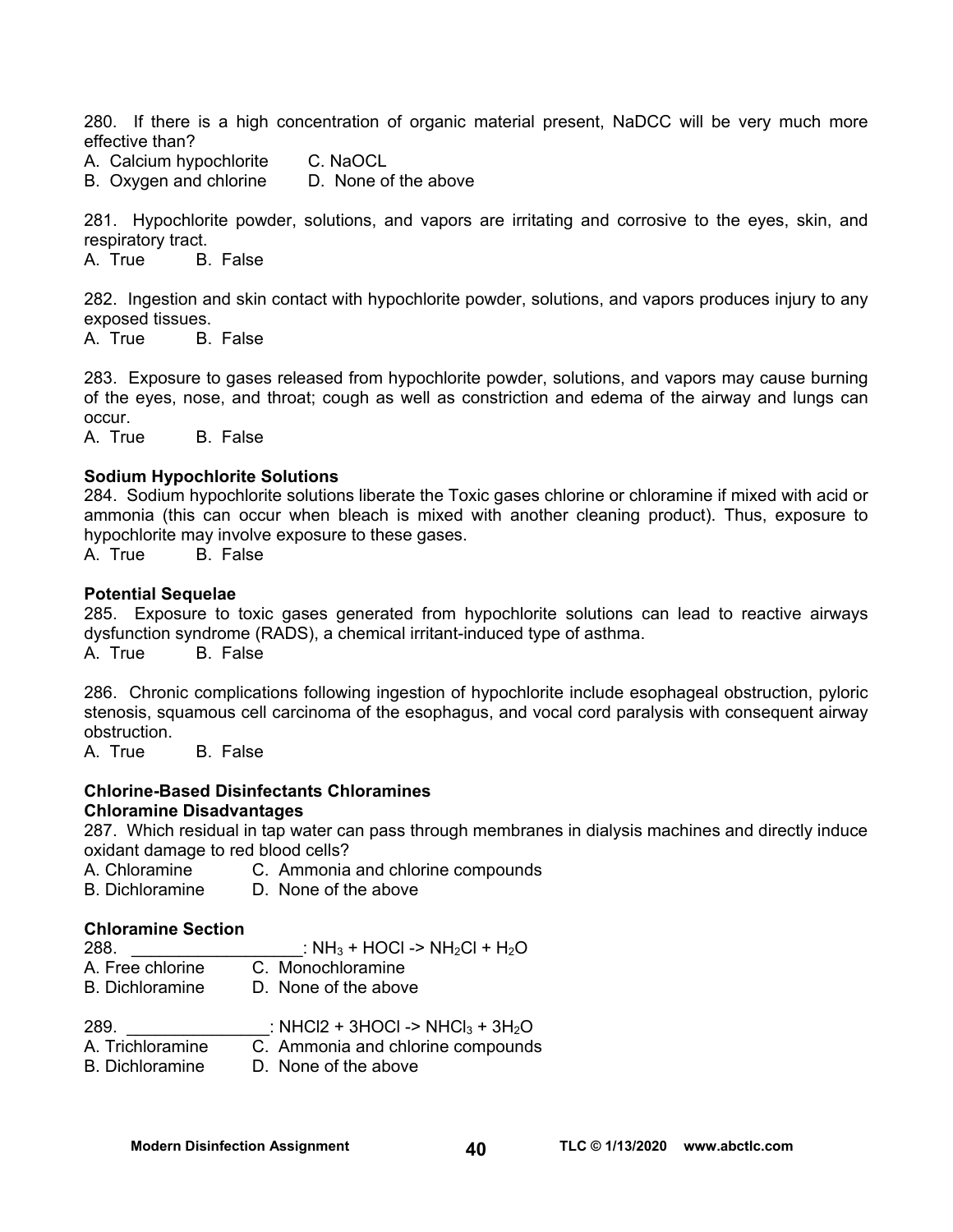290. Free chlorine reacts with the chloramine to produce hydrogen ion, water, and which will come out of solution. In the case of the monochloramine, the following reaction occurs:  $2NH_2Cl$  + HOCl -> N<sub>2</sub> + 6HCl + H<sub>2</sub>O

A. Nitrogen gas C. Ammonia

B. Hydrogen D. None of the above

 $291.$   $\text{NH}_2\text{Cl} + 2\text{H}$ OCl -> NHCl2 + 2H<sub>2</sub>O

A. Trichloramine C. Ammonia and chlorine compounds

B. Dichloramine D. None of the above

292. Which of the following terms are formed in the pH range of 4.5 to 8.5, however, monochloramine is most common when the pH is above 8?

A. Trichloramine C. Monochloramine and dichloramine

B. Dichloramine D. None of the above

## **Post Chlorination**

293. Post chlorination is almost always done in water treatment, but can be replaced with chlorine dioxide or chloramines. In this stage, chlorine is fed to the drinking water stream which is then sent to the chlorine contact basin to allow the chlorine a long enough detention time to kill all viruses, bacteria, and protozoa that were not removed and rendered inactive in the prior stages of treatment.

A. True B. False

294. Drinking water requires a large addition of chlorine because there must be a residual amount of chlorine in the water that will carry through the system until it reaches the tap of the user. After Post chlorination, the water is retained in a clear well prior to distribution.

A. True B. False

## **Understanding Water Disinfection**

## **Wastewater Disinfection**

295. There are several chemicals and processes that will \_\_\_\_\_\_\_\_\_\_\_\_, but none are universally applicable as with chlorine.

A. Limit the effects of organic material C. Disinfect wastewater

- B. Limit the travel of pathogens D. None of the above
- **Water Disinfection**

296. Disinfection is usually the final stage in the water treatment process in order to limit the effects of organic material, suspended solids and\_\_\_\_\_\_\_\_\_\_\_\_\_\_\_\_\_\_\_\_\_\_\_\_.

- 
- A. Organic material C. Residual level of disinfection
- B. Other contaminants D. None of the above
	-

## **Chlorate Ion**

297. Which of the following terms is predicted by VSEPR, about chlorate anions?

- A. Acid/base balance C. Trigonal pyramidal structures
- B. Stable perchlorates D. None of the above

298. Chlorates are powerful reducers and should be kept away from organics or easily oxidized materials.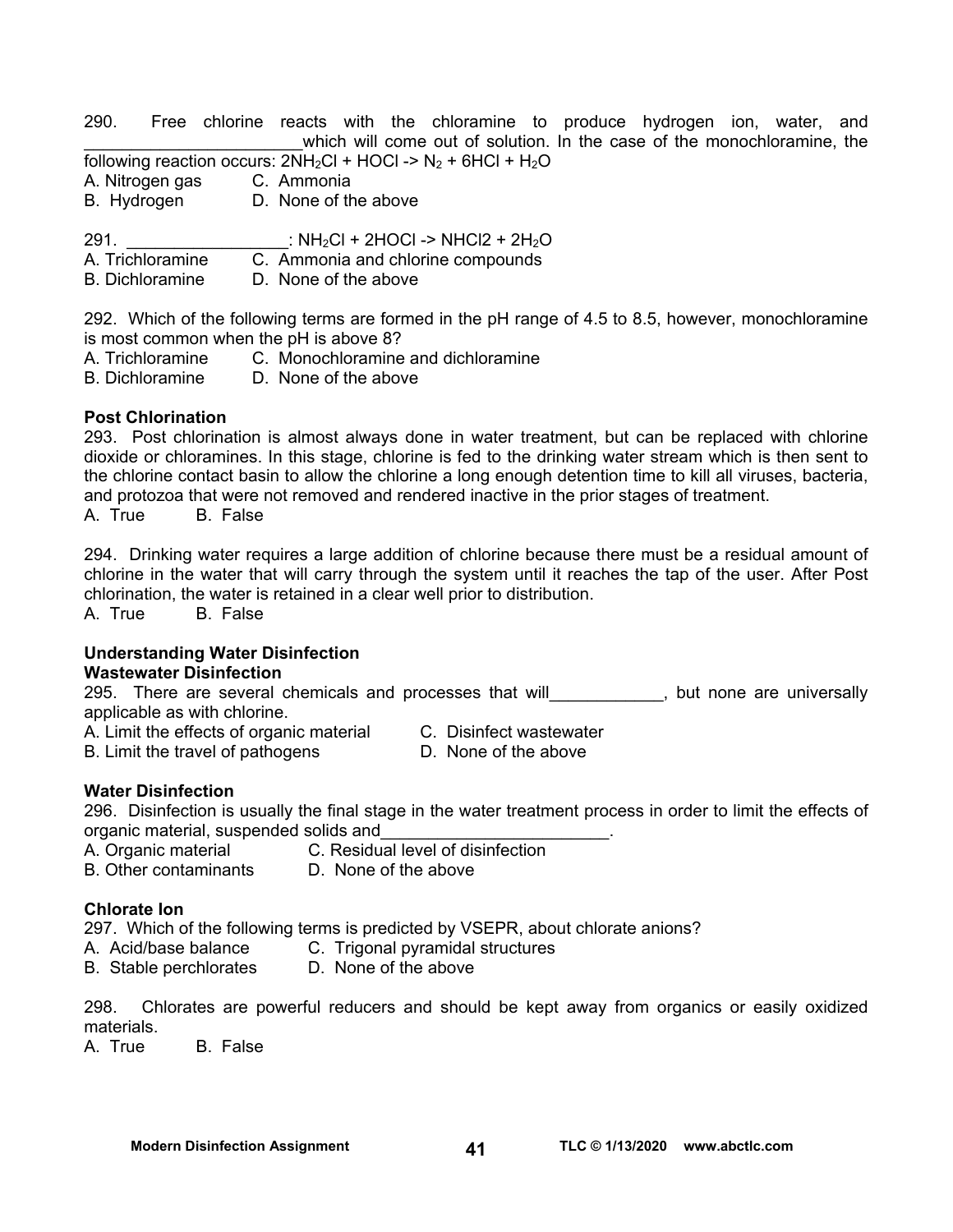299. **Example 2008** 299. **Example 2014** Were once widely used in pyrotechnics, though their use has fallen

due to their instability.

A. Chlorates C. Chlorides

B. Perchlorates D. None of the above

## **Chloride Ion**

300. The chloride ion is formed when elemental chlorine, gains an electron to form an anion (negatively-charged ion) Cl-.

A. True B. False

301. The salts of  $\frac{1}{\sqrt{3}}$  contain chloride ions and can also be called chlorides.<br>A. Hydrochloric acid  $\frac{1}{\sqrt{3}}$  C. Hypochlorous acid

- A. Hydrochloric acid
- B.  $H_2SO_4$  D. None of the above

 $302.$   $\blacksquare$ , more commonly called chloromethane, (CH<sub>3</sub>Cl) is an organic covalently bonded compound, which does not contain a chloride ion.

A. Chlorate C. Methyl chloride

B. Sodium chloride D. None of the above

303. Which of the following compounds is an example of table salt, which is sodium chloride with the chemical formula?

- A. CaCl $2$  C. ClO $2$ -.
- B. NaCl D. None of the above

304. **Example 304. Example 2014** is also the prosthetic group present in the amylase enzyme. Another example is calcium chloride with the chemical formula CaCl<sub>2</sub>.<br>A. CaCl<sub>2</sub> C. ClO<sub>4</sub>

 $C.$   $ClO<sub>4</sub>$ 

B. A chloride ion D. None of the above

305. Which of the following compounds is used for maintaining unpaved roads and for sanite fortifying roadbases for new construction?

A. CaCl<sub>2</sub> C. CIO2-

 $B.$  ClO<sub>4</sub> D. None of the above

306. Which of the following terms is also a useful and reliable chemical indicator of river / groundwater fecal contamination, as chloride is a non-reactive solute and ubiquitous to sewage & potable water?

A. Chlorate C. Chlorine dioxide

B. Chloride D. None of the above

## **Chlorite Ion**

307. The chlorite ion is?

A. CIO<sub>2</sub>- C. CIO<sub>3</sub>-,

 $B.$  CIO<sub>4</sub> D. None of the above

308. Chlorine can assume an additional oxidation state of +4 is seen in the neutral compound  $\blacksquare$ , which has a similar structure to chlorite ClO<sub>2</sub>- and the cation chloryl.

- A. Chlorine dioxide  $ClO<sub>2</sub>$  C. Chlorite ion of ClO2-
- B. Chloride D. None of the above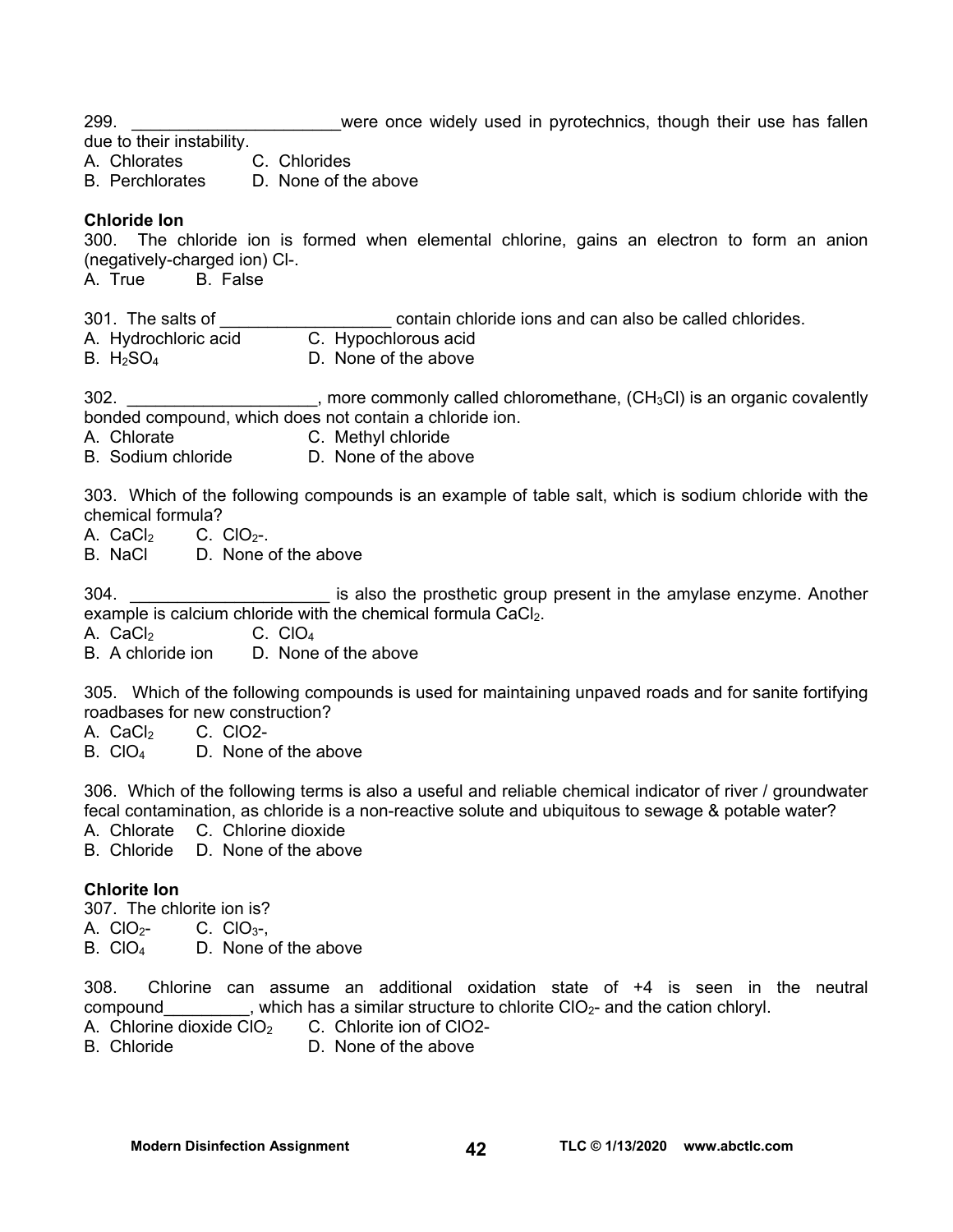## **Chlorine Dioxide**

309. Chlorine dioxide is a chemical compound with which formula?

- A. CaCl<sub>2</sub> C. ClO<sub>2</sub>
- B. ClO D. None of the above

## **Haloacetic Acids**

310. What type of substances are haloacetic acids in which a halogen atom takes the place of a hydrogen atom in acetic acid?

- A. Calcemic acids C. Carboxylic acids
- C. Hypochlorite acids D. None of the above

311. The inductive effect caused by the **the set of the result in the higher acidity of these** compounds by stabilizing the negative charge of the conjugate base.

- A. Carboxylic acids C. Electronegative halogens
- B. Disinfection by-products D. None of the above

## **Contaminants in Drinking Water**

312. Which of the following terms expresses an exposure to such substances in drinking water has been associated with a number of health outcomes by epidemiological studies, although the putative agent in such studies has not been identified?

- A. Carboxylic acids C. Electronegative halogens
- B. Disinfection by-products D. None of the above

## **Hypochlorites**

313. Hypochlorites are calcium or sodium salts of hypochlorous acid and are supplied either dry or in liquid form (as, for instance, in commercial bleach). The same residuals are obtained as with gas chlorine, but the effect on the \_\_\_\_\_\_\_\_\_\_\_\_of the treated water is different.

- A. Temperature C. Negative charge
- B. pH D. None of the above
- 314. Hypochlorite compounds contain an excess of \_\_\_\_\_\_\_\_\_\_\_ and tend to raise the pH of the water.<br>A. Acid C. Hypochlorite compounds
- C. Hypochlorite compounds
- B. Alkali D. None of the above

315. **Example 21 is the only liquid hypochlorite disinfectant in current use. There are several** grades and proprietary forms available.

- A. High-test calcium hypochlorite(s) C. Sodium hypochlorite
- B. Calcium hypochlorite tablets D. None of the above
- 

## **Emergency Procedures**

316. Emergency procedures in the case of a large uncontrolled chlorine leak: Notify local emergency response team, warn and evacuate people in adjacent areas, be sure that no one enters the leak area without adequate self-contained breathing equipment.

A. True B. False

317. Safety precautions when using chlorine gas: In addition to protective clothing and goggles, chlorine gas should be used only in a well-ventilated area so that any leaking gas cannot concentrate. A. True B. False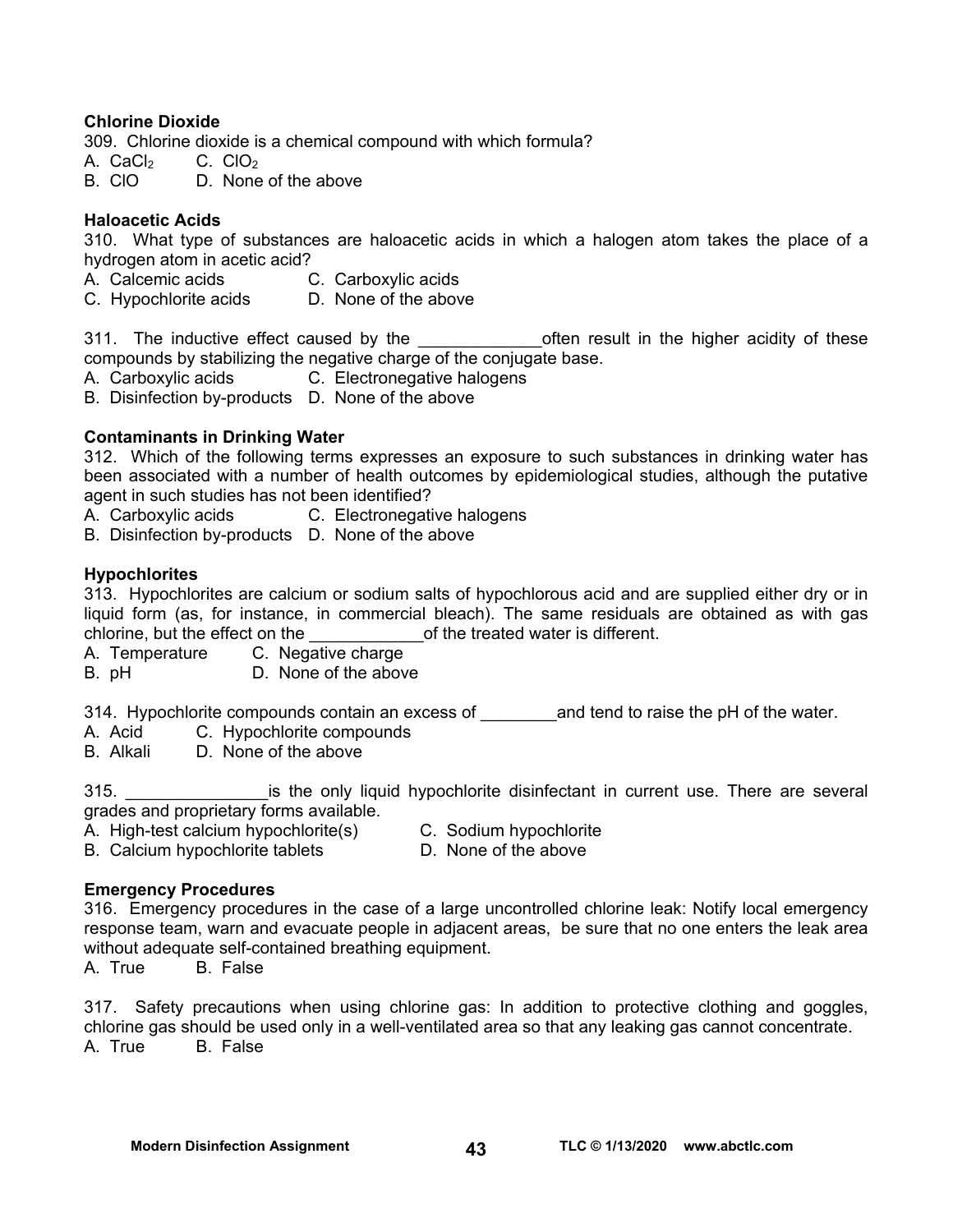318. Several symptoms of chlorine exposure: Burning of eyes, nose, and mouth, coughing, sneezing, choking, nausea and vomiting; headaches and dizziness; fatal pulmonary edema, pneumonia, and skin blisters.

A. True B. False

319. When using chlorine gas: In addition to protective clothing and goggles, chlorine gas should be used only in a well-ventilated area so that any leaking gas cannot

- A. Concentrate C. Combust
- B. Conflagrate D. None of the above

320. HOCl and OCl-: The OCL- is the hypochlorite ion and both of these species are known as free available chlorine, they are the two main chemical species formed by chlorine in water and they are known collectively as **Example 2** and the

- A. Hypochlorous acid, Cl<sub>2</sub> C. Combined Available Chlorine, Total
- B. Hypochlorous acid, Hypochlorite ion D. None of the above

321. Which of the following terms when added to water, rapidly hydrolyzes, the chemical equations best describe this reaction is  $Cl_2 + H_2O \rightarrow H + + Cl + HOCl$ ?

- A. Chlorine gas C. Combined Available Chlorine
- B. Monochloramine D. None of the above

322. Which of the following is the most germicidal of the chlorine compounds with the possible exception of chlorine dioxide?

- A. Hydrochlorous acid C. Combined Available Chlorine
- B. Hypochlorous acid D. None of the above

|  |  |  | 323. Monochloramine, Dichloramine, and trichloramine are known as | . $Cl_2 + NH_4$ . |
|--|--|--|-------------------------------------------------------------------|-------------------|
|--|--|--|-------------------------------------------------------------------|-------------------|

- 
- A. Hydrochlorous acid C. Combined Available Chlorine
- B. Hypochlorous acid **D.** None of the above
- 

#### **Summary**

#### **Disinfection Byproducts**

324. Which term represents when disinfectants used in water treatment plants react with bromide and/or natural organic matter present in the source water?

- A. Disinfection byproducts **C.** Occurring organic and inorganic matter in water
- B. Naturally occurring bromide D. None of the above

325. Which term represents which regulations have been established have been identified in drinking water, including trihalomethanes, haloacetic acids, bromate, and chlorite?

- A. Chlorine dioxide C. Disinfection byproducts
- B. HAA5 D. None of the above

## **Trihalomethanes (THM)**

326. Which term represents are chloroform, bromodichloromethane, dibromochloromethane, and bromoform?

- A. Chloroform C. Trihalomethanes
- D. None of the above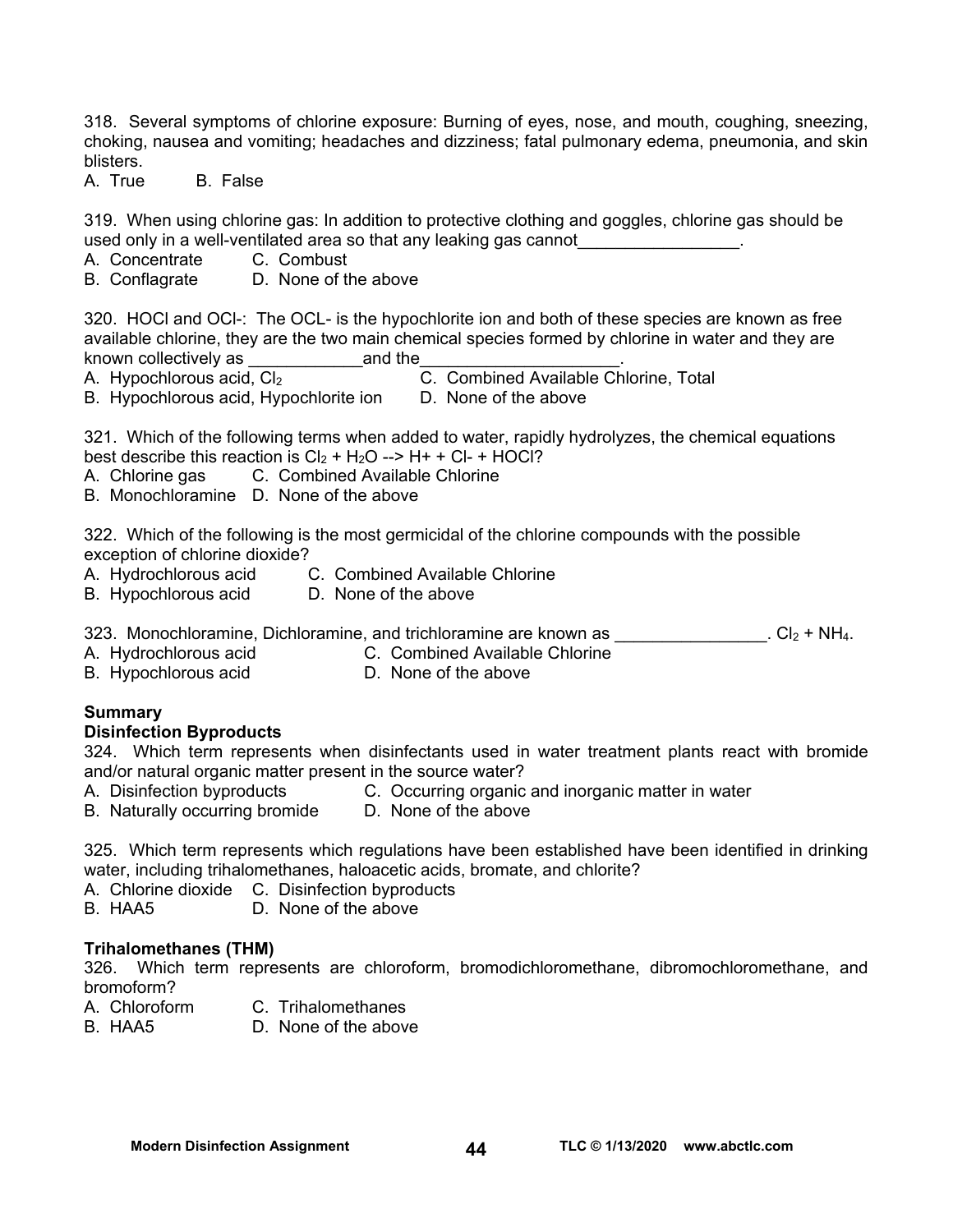## **Haloacetic Acids (HAA5)**

327. Which term represents substances in drinking water react with naturally occurring organic and inorganic matter in water?

- 
- A. Disinfection byproducts **C. Occurring organic and inorganic matter in water**
- B. Microbial contaminants D. None of the above
	-

328. Which term represents monochloroacetic acid, dichloroacetic acid, trichloroacetic acid, monobromoacetic acid, and dibromoacetic acid?

- A. Chlorine dioxide C. Chlorite
- B. HAA5 D. None of the above

329. Bromate is a chemical that is formed when \_\_\_\_\_\_\_\_\_\_\_\_\_\_\_\_\_\_\_\_\_ is used to disinfect drinking water reacts with naturally occurring bromide found in source water.

- A. Chlorine dioxide C. Chlorite
- B. Ozone D. None of the above

330. Which term represents a byproduct formed when chlorine dioxide is used to disinfect water?

- A. Chlorine dioxide C. Chlorite<br>B. HAA5 D. None of
- D. None of the above

## **Chloroform**

331. Chloroform is typically the most prevalent \_\_\_\_\_\_\_\_\_\_\_\_\_\_\_\_\_\_\_\_\_\_\_ measured in chlorinated water, is probably the most thoroughly studied disinfection byproduct.

- A. HAA5 C. Folic Acid<br>B. THM D. None of th
- D. None of the above

#### **Sodium Chlorate**

332. Sodium Chlorate can also be synthesized by passing into a hot sodium hydroxide solution. It is then purified by crystallization.

- A. Chlorate C. Chlorine gas
- B. Oxygen D. None of the above

#### **Chloramines**

333. What are chemical compounds formed by combining a specific ratio of chlorine and ammonia in water?

- A. Disinfection byproducts C. Trihalomethanes, haloacetic acids, bromate, and chlorite
- B. Chloramines D. None of the above

334. Which term provides a durable residual, and are often used as a secondary disinfectant for long distribution lines and where free chlorine demand is high?

- A. Disinfection byproducts C. Trihalomethanes, haloacetic acids, bromate, and chlorite
- B. Chloramines D. None of the above

#### **Chlorine Dioxide**

335. Chlorine dioxide characteristics are quite different from The Muslem of the solution, it is a dissolved gas, which makes it largely unaffected by pH but volatile and relatively easily stripped from solution.

- 
- A. Chlorine C. Carbon dioxide
- B. Sodium hypochlorite D. None of the above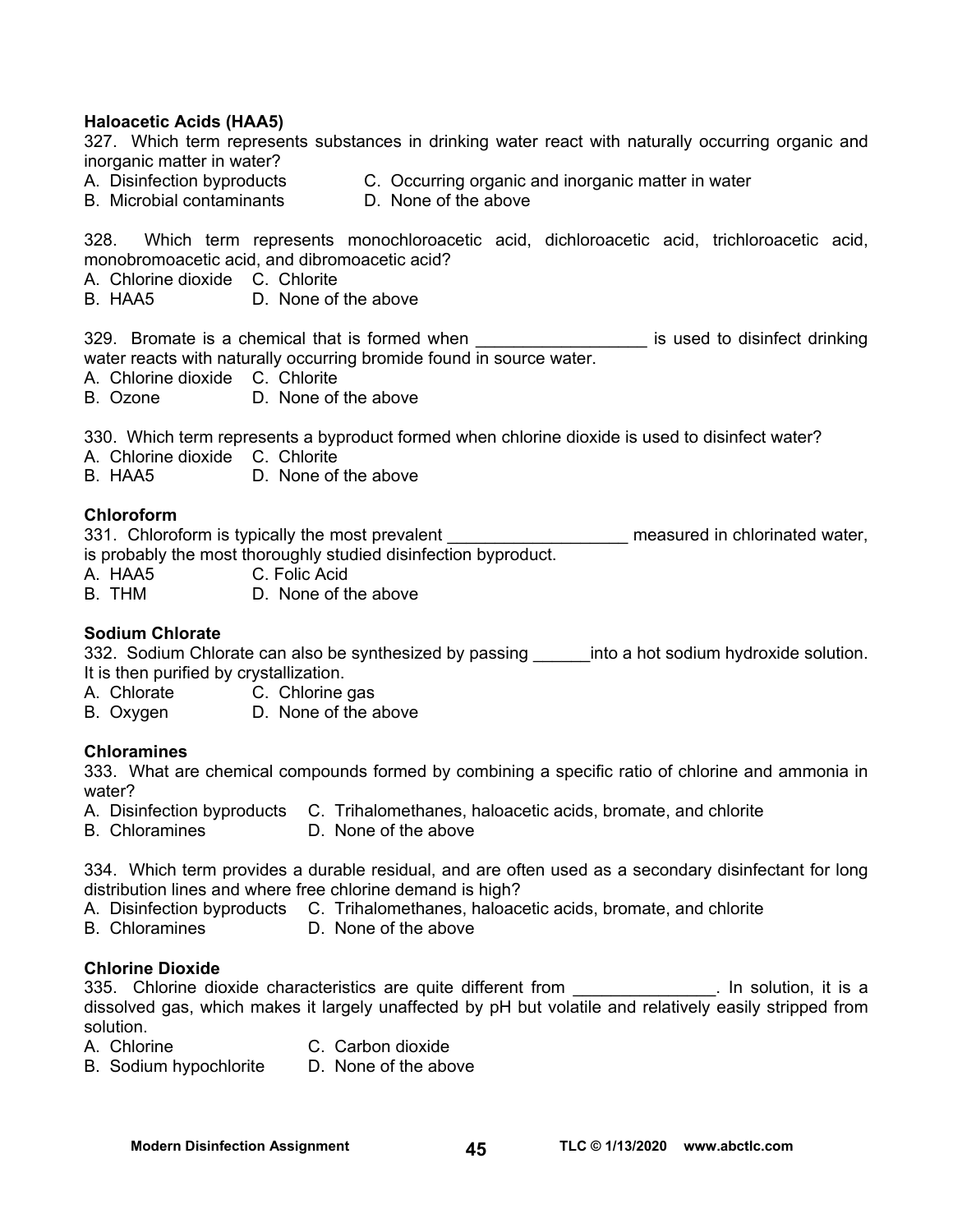336. \_\_\_\_\_\_\_\_\_\_\_\_\_\_\_\_\_\_\_\_\_\_is also a strong disinfectant and a selective oxidant. While chlorine dioxide does produce a residual, it is only rarely used for this purpose.

- 
- A. Chlorine dioxide C. Carbon dioxide<br>
B. Sodium hypochlorite D. None of the above B. Sodium hypochlorite

## **Factors in Chlorine Disinfection: Concentration and Contact Time**

337. Which of the following terms is multiplied by minimum contact time (minutes)], offer water operators guidance in computing an effective combination of chlorine concentration and chlorine contact time required to achieve disinfection of water at a given temperature?

- A. CXT concept C. CXT formula
- B. CXT values D. None of the above

338. Which term demonstrates that if an operator chooses to decrease the chlorine concentration, the required contact time must be lengthened?

- A. CXT formula C. Pound per day
- B. CXT values D. None of the above

339. When free available chlorine residuals are desired, the characteristics of the water will determine how this will be accomplished. This may have to be considered:

If the water contains no ammonia or<br>
<u>
</u>, any application of chlorine will yield a free residual once it has reacted with any bacteria, virus and other microorganisms present in the water.

- A. Other nitrogen compounds C. Iron, manganese, organic matter
- B. Chloramines **D.** None of the above

340. If the water contains\_\_\_\_\_\_\_\_\_\_\_\_, it results in the formation of a combined residual, which must be destroyed by applying an excess of chlorine.

- A. Ammonia C. Iron, manganese, organic matter
- B. Chloramines D. None of the above

# **Safety and Chlorination Equipment Section**

## **Chlorination Equipment Requirements**

341. Which of the following shall also be located inside the chlorine room?

- A. Gas vacuum line C. Mechanical gas proportioning equipment
- B. Vacuum regulators D. None of the above

342. Which of the following, which is the mechanical gas proportioning equipment, may or may not be located inside the chlorine room?

- A. Gas vacuum line C. The chlorinator
	-
- B. Compound loop D. None of the above
- 

343. **Example 343. Example 343.** Should be located to minimize the length of pressurized chlorine

solution lines.

- 
- A. Gas vacuum line C. Mechanical gas proportioning equipment
- B. Injectors D. None of the above
- 

344. Which of the following shall be included in the gas vacuum line between the vacuum regulator(s) and the chlorinator(s) to ensure that pressurized chlorine gas does not enter the gas vacuum lines leaving the chlorine room?

- A. Gas vacuum line C. Mechanical gas proportioning equipment
- B. A gas pressure relief system D. None of the above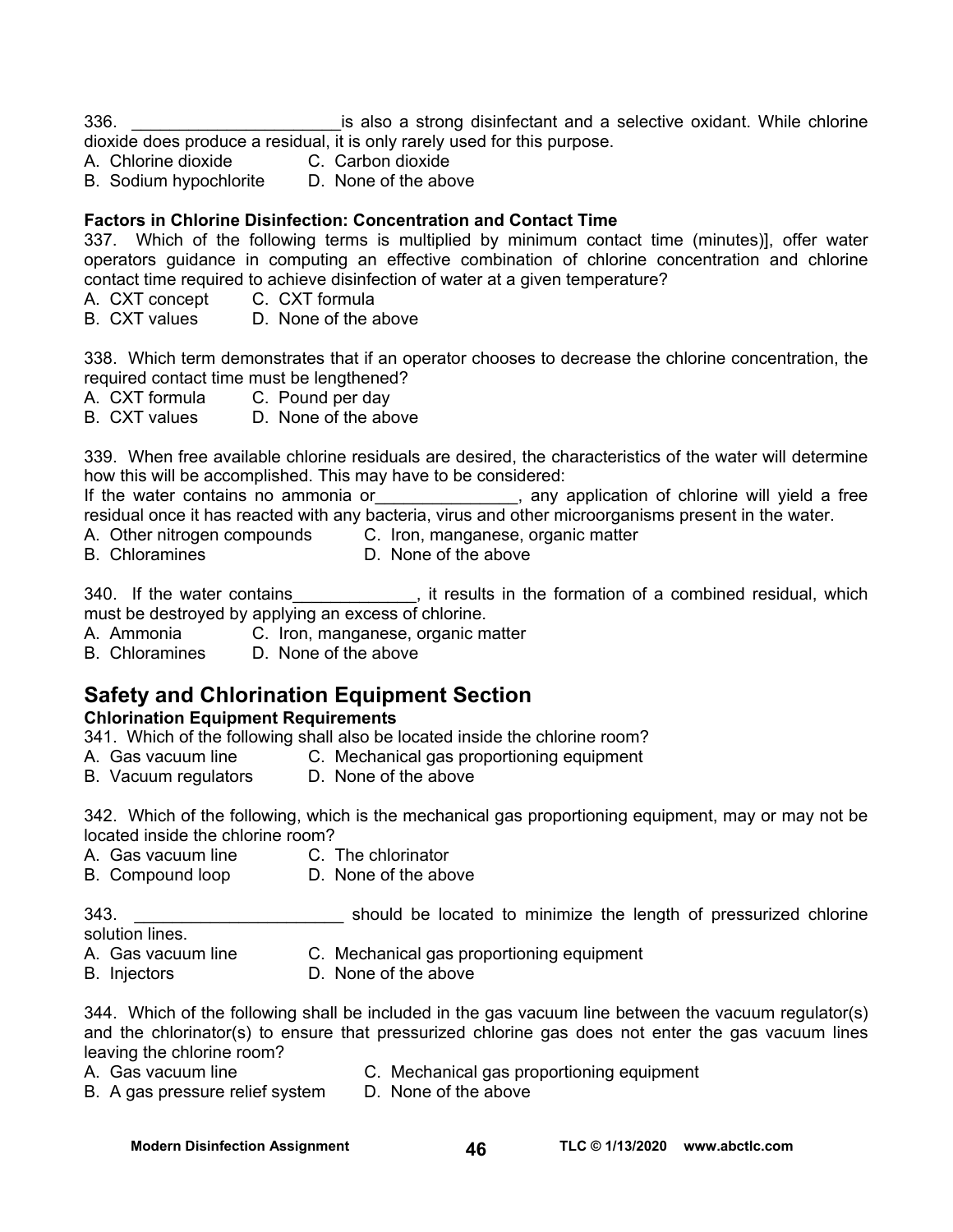345. Which of the following shall have positive shutdown in the event of a break in the downstream vacuum lines?

- A. Gas vacuum line C. A gas pressure relief system
- B. The vacuum regulating valve(s) D. None of the above

346. Anti-siphon valves shall be incorporated in the the same or in the discharge piping.

- A. Gas vacuum line C. Pump heads
	-
- B. A gas pressure relief system D. None of the above

## **Capacity**

347. Which of the following shall have the capacity to dose enough chlorine to overcome the demand and maintain the required concentration of the "free" or "combined" chlorine?

- A. The chlorinator C. Constant pre-established dosage
- B. Automatic proportional control D. None of the above

## **Methods of Control**

348. Which of the following shall be automatic proportional controlled, automatic residual controlled, or compound loop controlled?

- A. A chlorine feed system C. Constant pre-established dosage
- B. Constant flow rate(s) D. None of the above

349. Which piece of chlorination equipment adjusts the chlorine feed rate automatically in accordance with the flow changes to provide a constant pre-established dosage for all rates of flow?

- A. Manual chlorine feed valve  $\begin{array}{ccc} \text{C.} \end{array}$  Automatic proportional control B. Constant flow rate(s)  $\begin{array}{ccc} \text{D.} \end{array}$  None of the above B. Constant flow rate $(s)$ 
	-

350. Which piece if chlorination equipment is the feed rate of the chlorinator controlled by a flow proportional signal and a residual analyzer signal to maintain particular chlorine residual in the water?

- A. Manual chlorine feed systems C. Mechanical gas proportioning equipment
- B. Compound loop control system D. None of the above

## **Standby Provision**

351. As a safeguard against **Exercise 10**, standby chlorination equipment having the capacity to replace the largest unit shall be provided.

A. Uninterrupted chlorination C. Malfunction and/or shut-down

- B. Constant flow rate(s) D. None of the above
- 

352. For uninterrupted chlorination, \_\_\_\_\_\_\_\_\_\_\_\_\_\_shall be equipped with an automatic changeover system. In addition, spare parts shall be available for all chlorinators.

- A. Flow valves C. Gas chlorinators
- B. Flow regulators D. None of the above

353. Which of the following chlorine alarm equipment shall be installed at all water treatment plants using chlorine gas?

- A. Caustic soda solution reaction alarms C. Automatic chlorine leak detection
- B. Corrosion detection **D. None of the above**

354. Which of the following related chlorine alarm equipment should be connected to a remote audible and visual alarm system and checked on a regular basis to verify proper operation?

- A. Chlorine gas leakage alarm C. Chlorine leak detection equipment
- B. All chlorine cylinders **D.** None of the above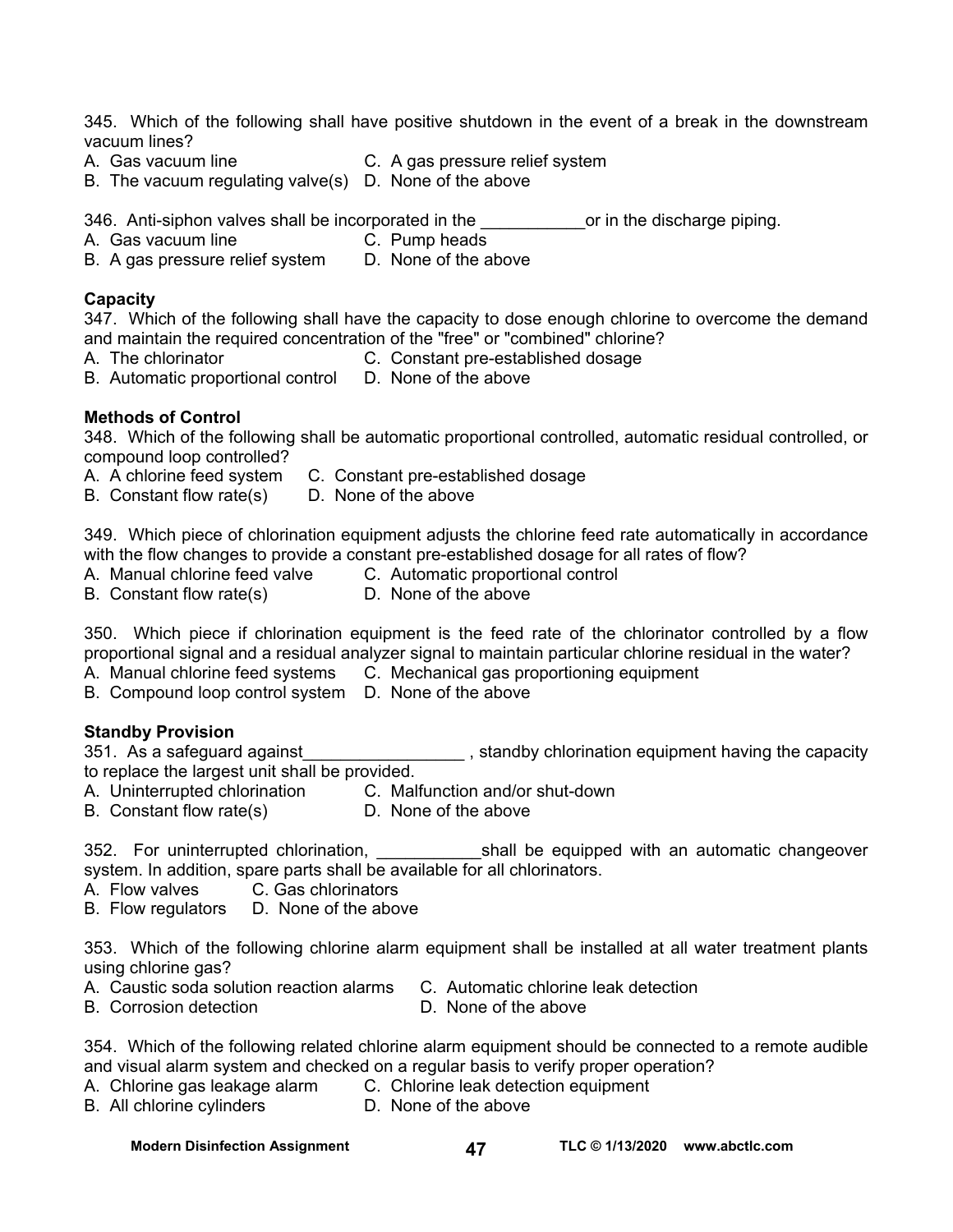355. Leak detection equipment shall not automatically activate the chlorine room ventilation system in such a manner as to discharge chlorine gas.

A. True B. False

356. During an emergency, if the chlorine room is occupied, the chlorine gas leakage shall be contained within the chlorine room itself in order to facilitate a proper method of clean-up. A. True B. False

357. Consideration should also be given to the provision of caustic soda solution reaction tanks for absorbing the contents of leaking one-ton cylinders where such cylinders are in use.

A. True B. False

358. Chlorine leak detection equipment may not be required for very small chlorine rooms with an exterior door (e.g., floor area less than  $3m^2$ ).

A. True B. False

359. You can use a spray solution of sulfur dioxide or a rag soaked with sulfur dioxide to detect a small  $C_2$  leak. If there is a leak, the sulfur dioxide will create a white colored smoke - sulfuric chloride. A. True B. False

## **Chlorine Room Design Requirements**

360. Where gas chlorination is practiced, the gas cylinders and/or the ton containers up to the vacuum regulators shall be housed in a gas-tight, well illuminated, corrosion resistant and \_\_\_\_\_\_\_\_\_\_\_\_\_\_\_ventilated enclosure.

- 
- A. Mechanically C. Automatic chlorine leak detection
- B. Securely positioned D. None of the above

361. **Example 26 and 12 may or may not be located inside the chlorine room.** 

- A. The chlorinator **C.** Chlorine leak detection equipment
- B. All chlorine cylinders D. None of the above

362. Which of the following shall have entirely separate exhaust ventilation systems capable of delivering one (1) complete air change per minute during periods of chlorine room occupancy only?<br>A. Shut off can be c. Automatic chlorine leak detection

- A. Shut off C. Automatic chlorine leak detection<br>B. The chlorine room D. None of the above
- 
- D. None of the above
- 363. \_\_\_\_\_\_\_\_\_\_\_\_\_\_\_\_\_\_\_\_\_\_\_\_\_\_\_should be louvered near the ceiling, the air being of such temperature as to not adversely affect the chlorination equipment.
- A. Air inlets C. Automatic chlorine leak detection
- B. Ventilation system D. None of the above

364. \_\_\_\_\_\_\_\_\_\_\_\_\_\_\_\_\_\_\_\_ should be outside the room at all entrance or viewing points and a clear wire-reinforced glass window shall be installed in such a manner as to allow the operator to inspect from the outside of the room.

- A. Separate switches for fans and lights C. Automatic chlorine leak detection
- B. Chlorine room ventilation system D. None of the above
- 365. Chlorine rooms shall have  $\qquad \qquad$ , if a forced air system is used to heat the building.
- A. Corrosion filters C. Cooling system
- B. Separate heating systems D. None of the above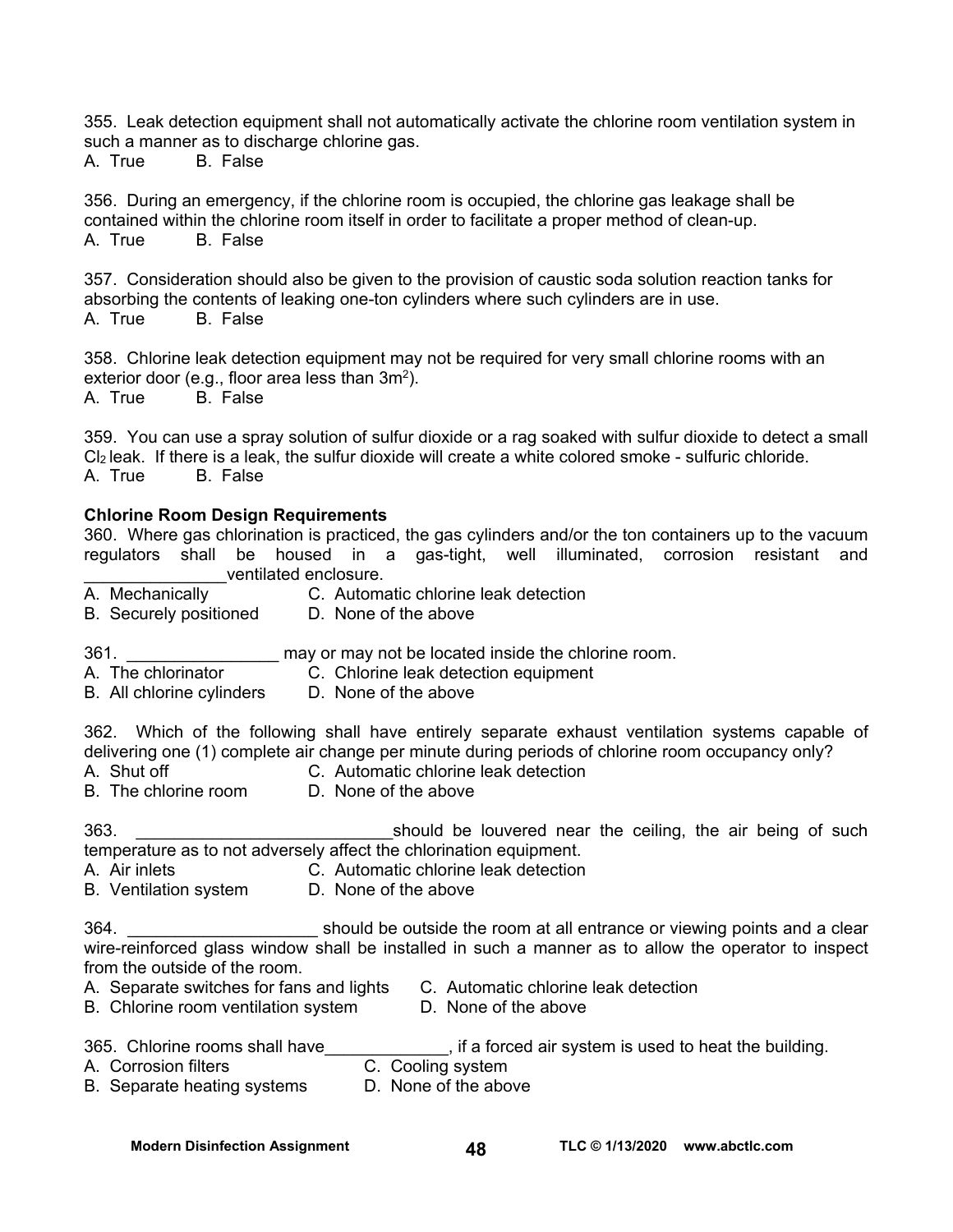366. \_\_\_\_\_\_\_\_\_\_\_\_\_\_\_\_\_\_\_\_ shall be protected to ensure that the chlorine maintains its gaseous state when entering the chlorinator.

- A. Cylinders or containers C. Equipment
- B. Panic system D. None of the above

## **Storage of Chlorine Cylinders**

367. Which chlorine safety related equipment term shall have provision for ventilation at thirty air changes per hour?

- A. Cylinders or containers access C. The chlorine gas storage room
- B. Scrubber(s) D. None of the above
	-

368. In very large facilities, entry into the chlorine rooms may be through a

- 
- A. Vestibule from inside C. Vestibule from outside<br>B. Chlorine gas storage room D. None of the above B. Chlorine gas storage room

## **Scrubbers**

369. Facilities located within residential or densely populated areas, consideration shall be given to provide \_\_\_\_\_\_\_\_\_\_\_\_\_\_\_\_\_\_\_ for the chlorine room.

- A. Plan of attack C. Chlorine dozing plan
- B. Scrubber(s) D. None of the above

370. Chlorine combines with a wide variety of materials. These side reactions complicate the use of chlorine for disinfecting purposes, their \_\_\_\_\_\_\_\_\_\_\_\_must be satisfied before chlorine becomes available to accomplish disinfection.

- A. Combined residual C. Demand for chlorine
- B. Free chlorine residual  $\Box$  None of the above

371. Which term means the amount of chlorine required to produce a residual of 0.1 mg/l after a contact time of fifteen minutes as measured by Iodometric method of a sample at a temperature of twenty degrees in conformance with Standard methods?

- A. Combined residual C. Chlorine Demand
- B. Free chlorine residual D. None of the above

## **Chlorine Health Hazard Section**

372. Which term expresses low levels of chlorine results in eye, nose, and throat irritation, sneezing, Excessive salivation, general excitement, and restlessness?

A. Rambling C. Chronic exposure

B. Acute exposure D. None of the above

373. Which term expresses low levels of chlorine gas can result in a dermatitis known as chloracne, tooth enamel corrosion, coughing, sore throat, hemoptysis and increased susceptibility to tuberculosis?

- A. Rambling C. Chronic exposure
- B. Acute exposure D. None of the above

## **Inhalation**

374. Which term expresses coughing, sneezing, shortness of breath, sensation of tightness in the chest, as well as severe restlessness or Anxiety, nausea, and vomiting?

- A. Inhalation C. Chronic exposure
- B. Acute exposure D. None of the above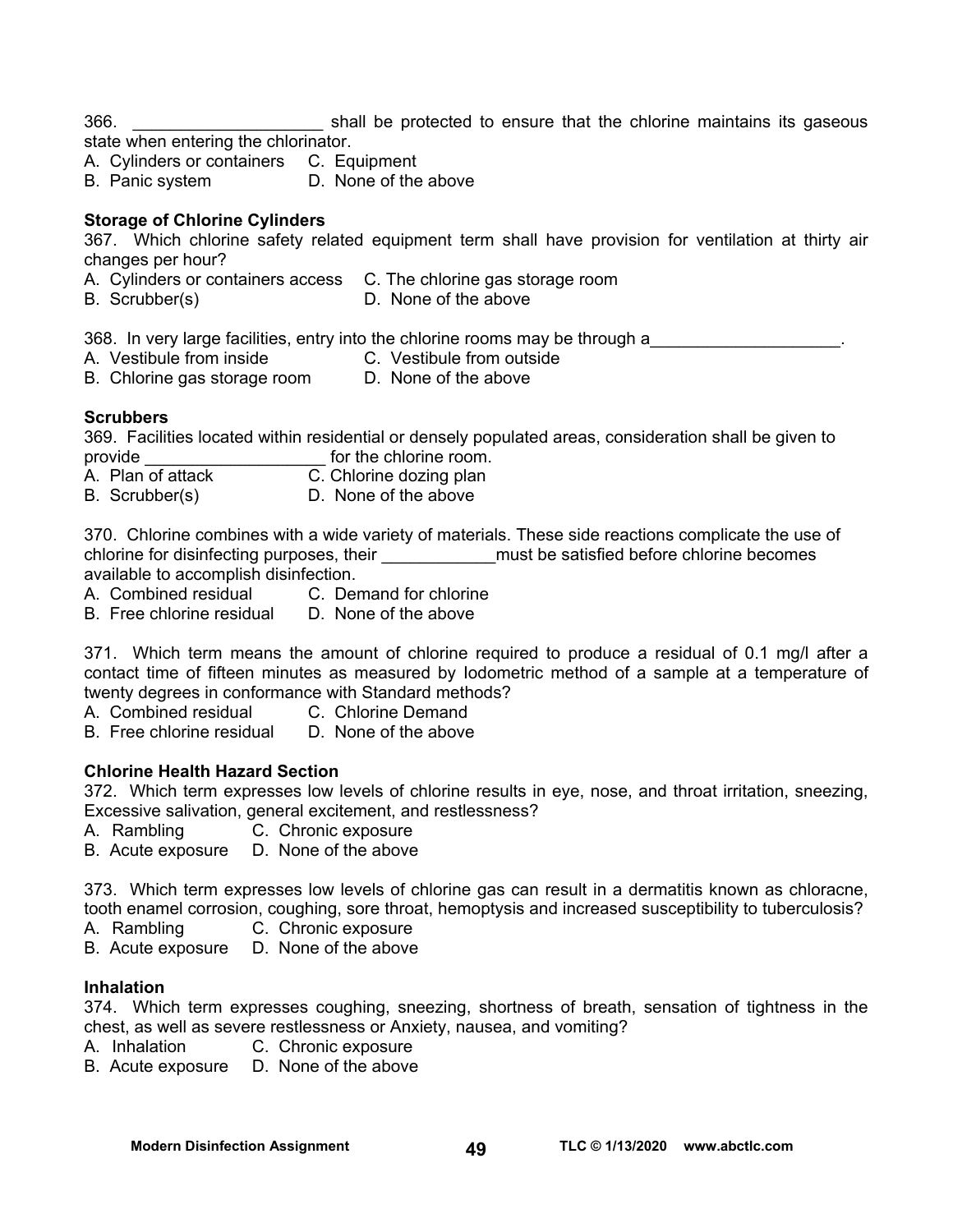375. If you get chlorine in the eye, pour a gentle stream of \_\_\_\_\_\_\_\_\_\_through the affected eye for at least 15 minutes. Contact the poison control center, emergency room or physician right away as further treatment will be necessary.

- A. Salt water C. Milk
- B. Warm water D. None of the above

376. If you get chlorine on the skin, run example over the affected area for 15 minutes.

A. A gentle stream of water C. Cold water

B. Warm water D. None of the above

## **Chronic**

377. Repeated exposures to chlorine gas can result in a loss of ability to detect the odor of chlorine. Long-term exposures may cause damage to teeth and inflammation or?

- A. Chlorine gas toxicity C. Ulceration of the nasal passages
- B. Plasma exudation **D. None of the above**

# **Lab Analyst Section**

378. Turbidity is measured to evaluate the performance of **EXECUTE:** 

A. Water treatment plant(s) C. Colloidal to coarse dispersions

B. An aesthetic point D. None of the above

379. Turbidity is caused by wide variety of suspended matter that range in size from colloidal to coarse dispersions, depending upon the the settled and ranges from pure inorganic substances to those that are highly organic in nature.

A. Water treatment plant(s) C. Degree of turbulence

B. An aesthetic point D. None of the above

380. Turbid waters are undesirable from \_\_\_\_\_\_\_\_\_\_\_ of view in drinking water supplies.

A. Water treatment plant(s) C. Colloidal to coarse dispersions

B. An aesthetic point D. None of the above

#### **Surface Water (SW) System Compliance**

381. Sample the **Example in the set of the clear well** A. Individual filter effluent C. Combined filter turbidity B. 95% of samples D. None of the above

382. 0.34 NTU in **the same of the set of the set of the set of the set of the set of the set of the set of the set of the set of the set of the set of the set of the set of the set of the set of the set of the set of the s** A. Individual filter effluent C. Combined filter turbidity B. 95% of samples D. None of the above

383. Sample turbidity at each

- A. Individual filter effluent C. Combined filter turbidity
- B. 95% of samples D. None of the above

## **Disinfection Key**

- 384. 99.9% or 3 log inactivation of
- A. Crypto C. Giardia lamblia cysts
- B. Enteric viruses **D. None of the above**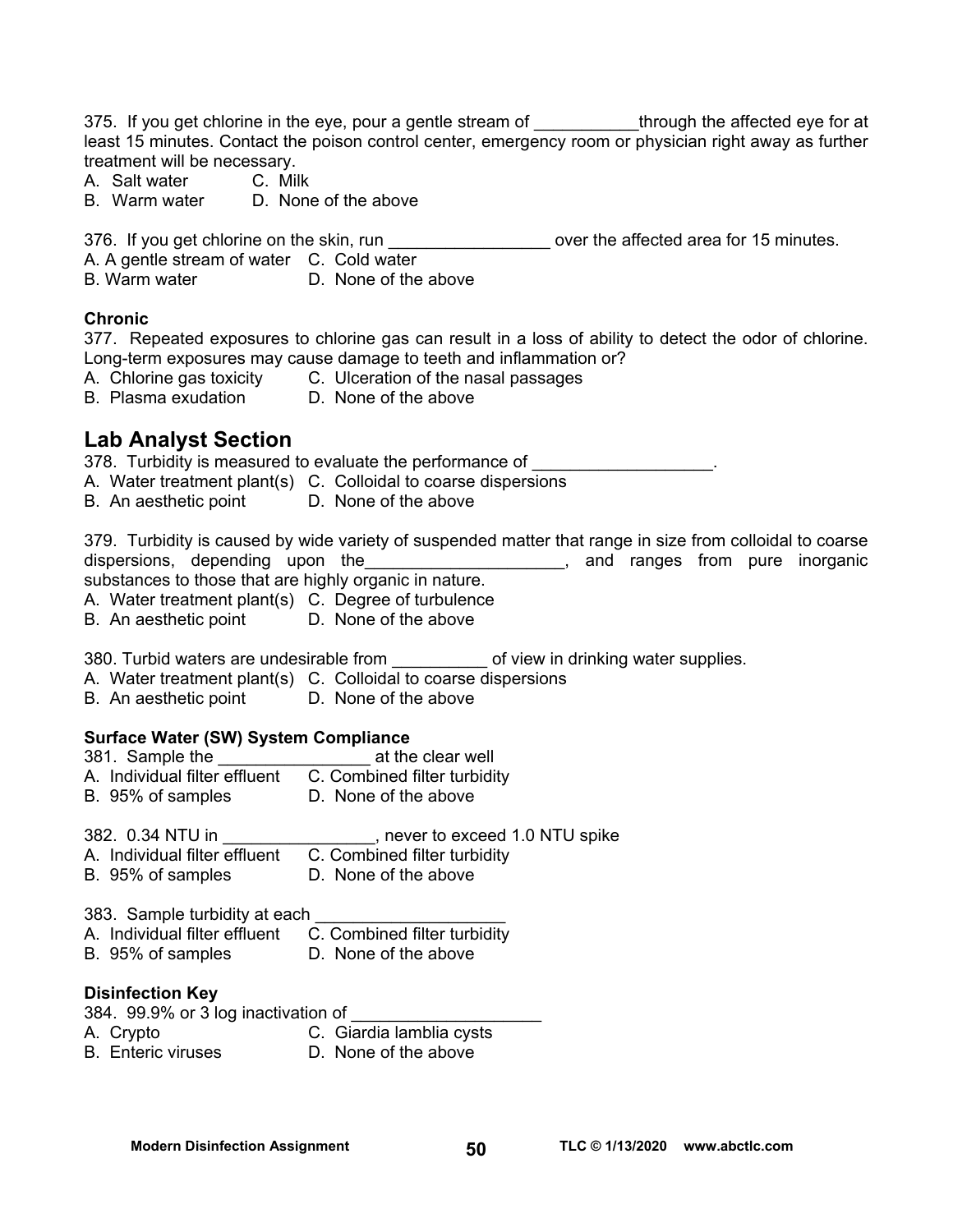385. 99.99% or 4 log inactivation of

- A. Crypto C. Giardia lamblia cysts
- B. Enteric viruses **D. None of the above**
- 386. 99% or 2 log inactivation of
- A. Crypto C. Giardia lamblia cysts
- B. Enteric viruses D. None of the above

387. The chlorine residual leaving the plant must be = or \_\_\_\_\_\_\_\_\_\_\_\_\_\_\_\_\_ mg/L and measurable throughout the system.

A.  $> 0.2$  C.  $< 0.2$ 

 $B \leq 0.2$  D. None of the above

## **Turbidity Key**

388. Turbidity is normally measured in mg/L and its size is measured in multimeters.

A. True B. False

389. Turbidity can be particles in the water consisting of finely divided solids, larger than bacteria, visible by the naked eye; ranging in size from 10 to 150mm.

A. True B. False

## **Cloudy Water**

390. In order to have gravity affect these particles, we must somehow make them larger, somehow have them come together (agglomerate); in other words, somehow make them "stick" together, thereby increasing their size and mass.

A. True B. False

## **Method 1623 - Cryptosporidium and Giardia Analysis**

391. Special sterilization procedures are needed for equipment used in the collection of samples for?

- A. Total Organisms C. Indicator bugs
- B. Cryptosporidium and Giardia D. None of the above

392. Washing the equipment free of residual sodium hypochlorite solution with three rinses of filtersterilized water; do not de-chlorinate the equipment using?

- A. Sodium thiosulfate C. Sodium hypochlorite solution
- B. Sulfuric acid D. None of the above

393. According to the text, composite the sample in a 10-L cubitainer that is pre-sterilized by the manufacturer. The cubitainer is sent in a cardboard box to laboratory for example analysis.

- A. Cryptosporidium C. Cholera, polio, typhoid, hepatitis
- B. Indicator organisms D. None of the above

# **Cryptosporidium and Giardia Analysis**

394. For Cryptosporidium and Giardia analysis by Method 1623 (U.S. Environmental Protection Agency, 1999c), collect 10 L of streamwater for each protozoan pathogen using standard sampling techniques described in Myers and Sylvester (1997). Special sterilization procedures are needed for equipment used in the collection of samples for Cholera, polio, typhoid, hepatitis. Autoclaving is not effective in neutralizing the epitopes on the surfaces of the oocysts and cysts that will react with the antibodies used for detection.